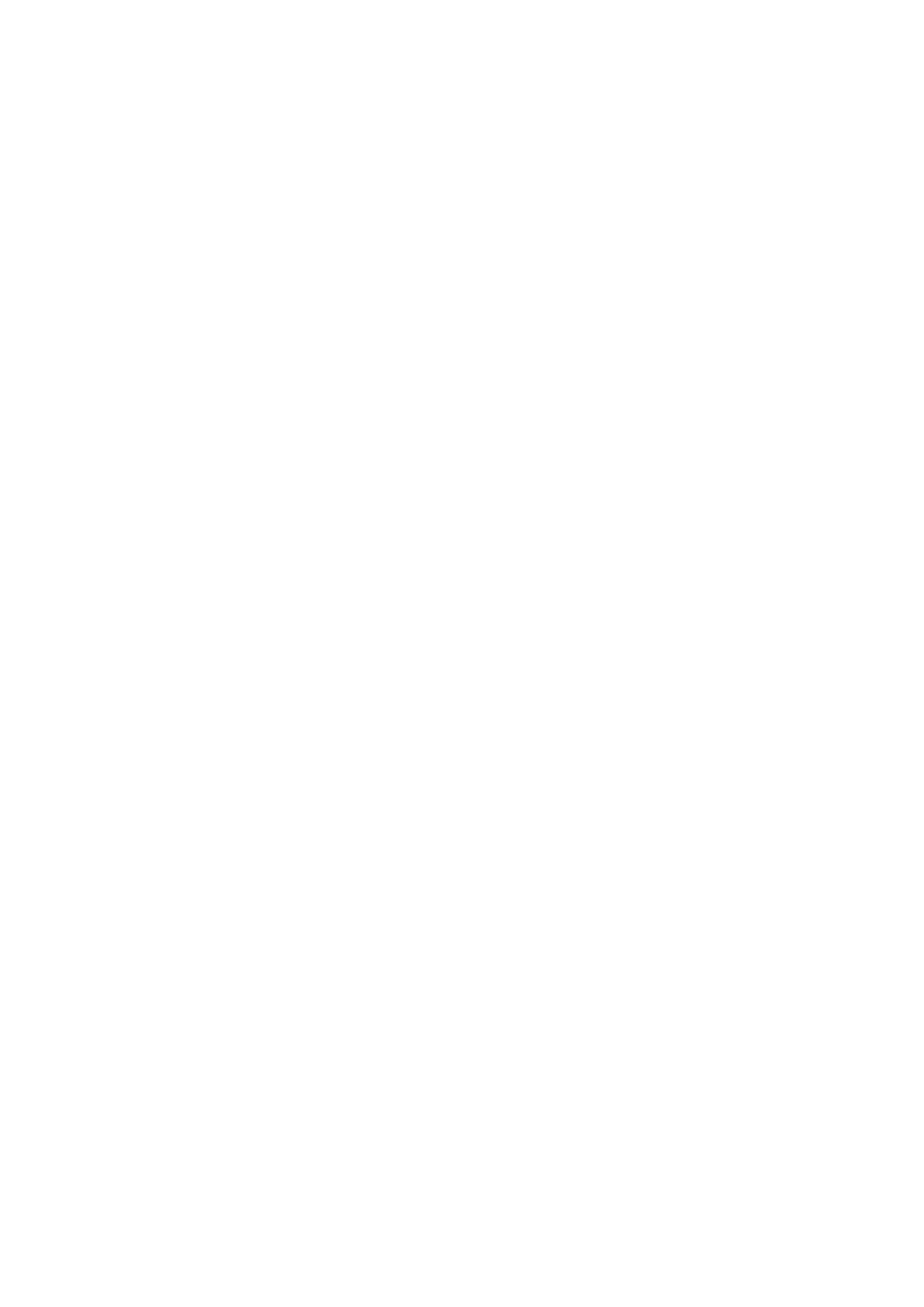<span id="page-2-0"></span>

# **Planning and Development Amendment Regulation 2008 (No 1)**

**Subordinate Law SL2008-8** 

made under the

**Planning and Development Act 2007** 

# **Contents**

|    |                                                            | Page |
|----|------------------------------------------------------------|------|
| 1  | Name of regulation                                         |      |
| 2  | Commencement                                               |      |
| 3  | Legislation amended                                        |      |
| 4  | Section 20, notes                                          |      |
| 5  | Sections 27 and 28                                         |      |
| 6  | Section 100, definition of <i>territory</i> entity, note 2 | 2    |
| 7  | Section 102 (2), note                                      | 2    |
| 8  | Section 111 (2), note                                      | 3    |
| 9  | Section 120 (a)                                            | 3    |
| 10 | New division 5.1.4                                         | 3    |
|    |                                                            |      |

J2008-40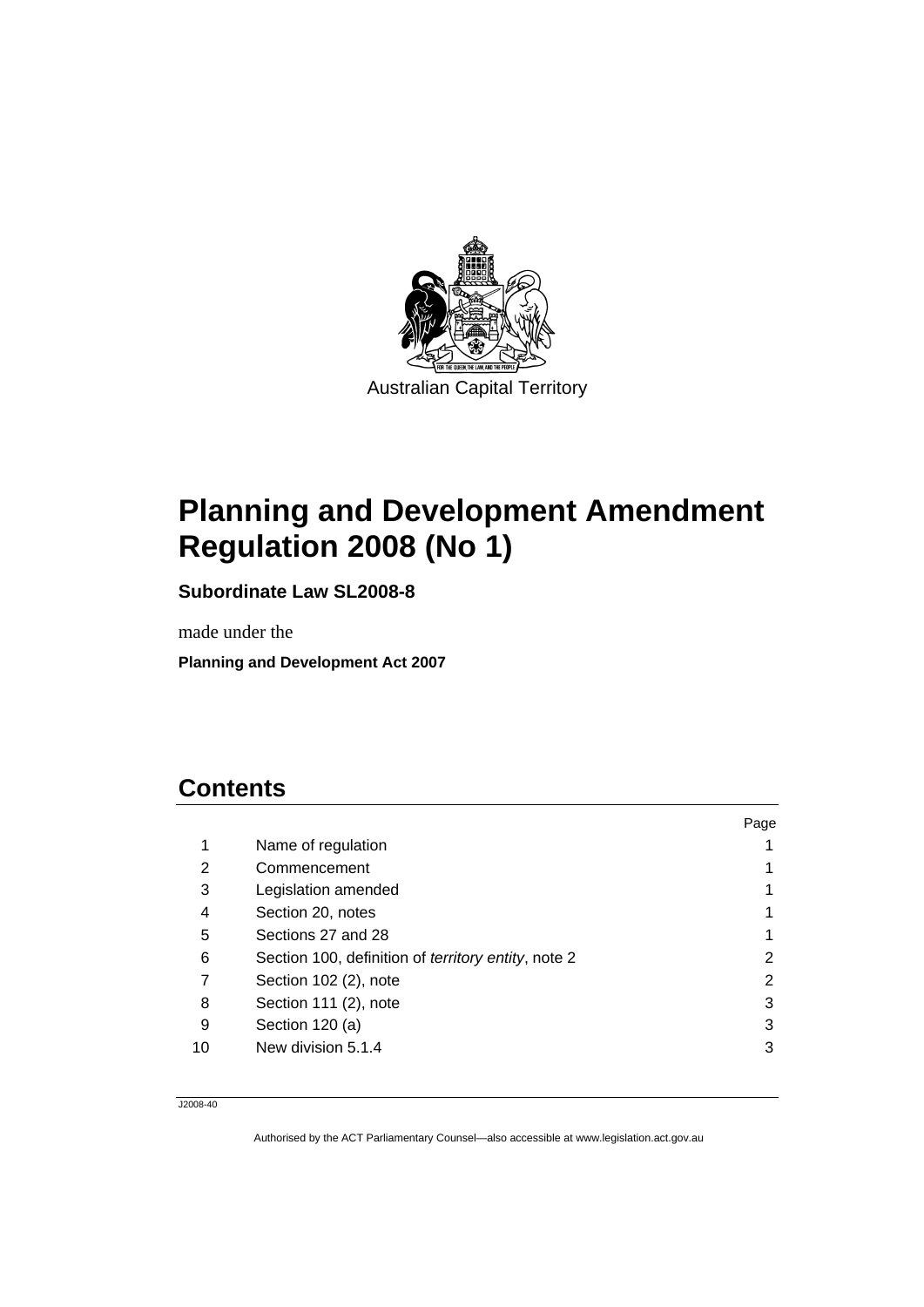#### **Contents**

| 11                | New sections 141 and 142                                                                      | Page<br>4      |
|-------------------|-----------------------------------------------------------------------------------------------|----------------|
| $12 \overline{ }$ | Section 160 heading                                                                           | 5              |
| 13                | New section 161                                                                               | 5              |
| 14                | New sections 202 and 203                                                                      | 6              |
| 15                | Section 400 heading                                                                           | $\overline{7}$ |
| 16                | New section 400A                                                                              | 8              |
| 17                | Section 401 $(g)$                                                                             | 8              |
| 18                | Sections 400A and 401 (as amended)                                                            | 8              |
| 19                | New section 403                                                                               | 8              |
| 20                | New section 410                                                                               | 9              |
| 21                | Schedule 1, section 1.1, new definitions                                                      | 9              |
| 22                | Schedule 1, section 1.13 (2)                                                                  | 9              |
| 23                | Section 1.16, examples                                                                        | 10             |
| 24                | Schedule 1, section 1.19                                                                      | 10             |
| 25                | Schedule 1, section 1.20                                                                      | 10             |
| 26                | Schedule 1, section 1.21 (c)                                                                  | 11             |
| 27                | Schedule 1, section 1.22 (1), new definition of structure                                     | 12             |
| 28                | Schedule 1, new section 1.31                                                                  | 12             |
| 29                | Schedule 1, division 1.3.2                                                                    | 13             |
| 30                | Schedule 1, division 1.3.3                                                                    | 37             |
| 31                | Schedule 1, division 1.3.4, sections 1.70 to 1.73                                             | 40             |
| 32                | Schedule 1, section 1.80                                                                      | 41             |
| 33                | Schedule 1, section 1.81                                                                      | 42             |
| 34                | Schedule 1, section 1.90 (1) (b) (iii)                                                        | 42             |
| 35                | Schedule 1, section 1.90 (3)                                                                  | 43             |
| 36                | Schedule 1, section 1.95, notes 2 and 3                                                       | 43             |
| 37                | Schedule 1, section 1.100                                                                     | 43             |
| 38                | Schedule 1, section 1.104 (1), note 2                                                         | 44             |
| 39                | Schedule 1, section 1.104 (3), definition of <i>prescribed landscaping</i> ,<br>paragraph (c) | 44             |
| 40                | Schedule 1, sections 1.106 and 1.107                                                          | 45             |
| 41                | Schedule 1, section 1.109                                                                     | 47             |
| 42                | Schedule 1, new part 1.4                                                                      | 47             |
| 43                | Schedule 1, part 1.5 heading, note                                                            | 50             |
| contents 2        | Planning and Development Amendment Regulation 2008                                            | SL2008-8       |

(No 1)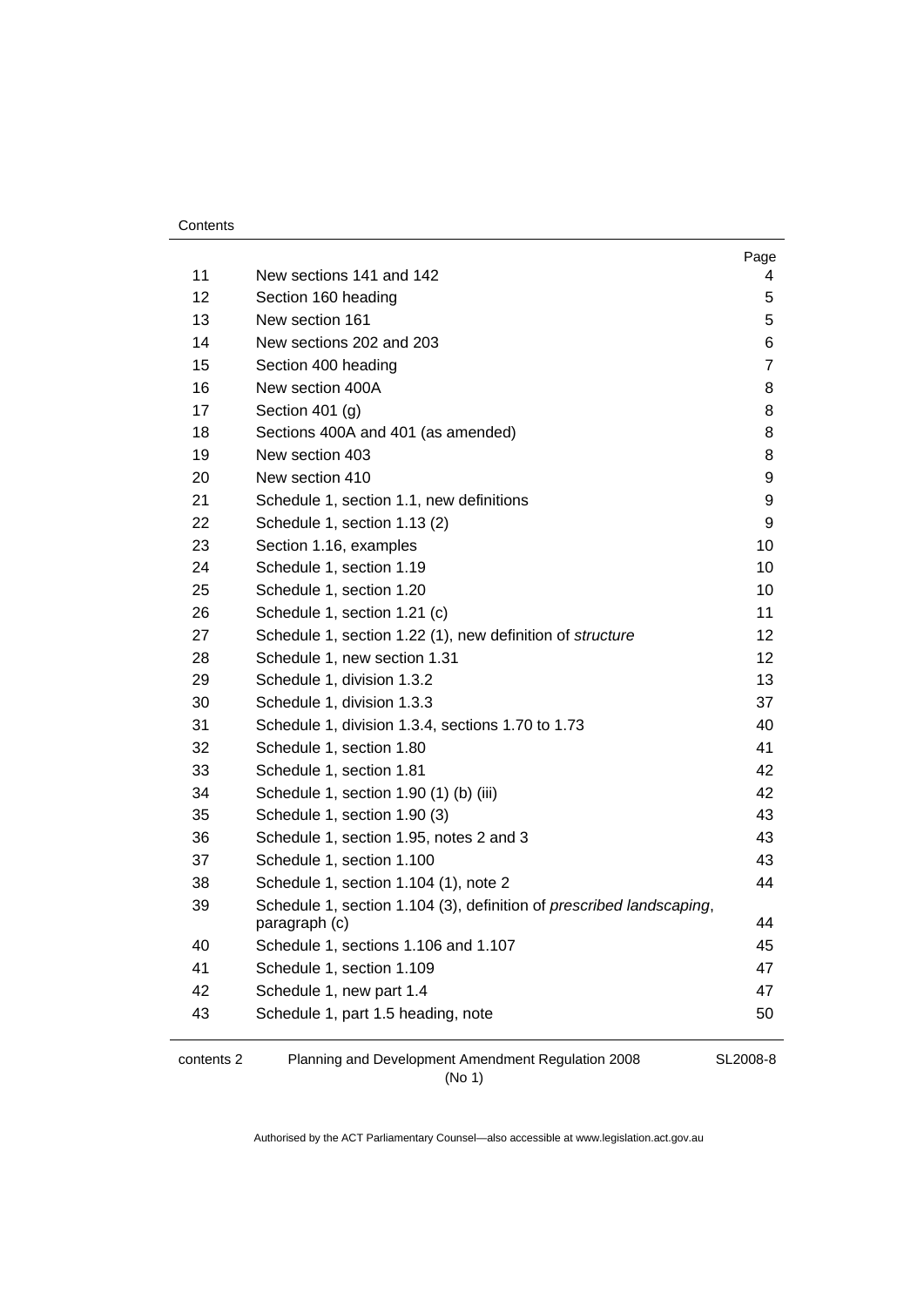|    |                                                                                                 | Page |
|----|-------------------------------------------------------------------------------------------------|------|
| 44 | Schedule 2, item 1, column 2, paragraph (d) (ii)                                                | 50   |
| 45 | Schedule 2, item 1, column 2, paragraph (f)                                                     | 50   |
| 46 | Schedule 3, part 3.2, item 5, column 2, paragraph (d)                                           | 50   |
| 47 | Schedule 3, part 3.2, item 8, column 2, paragraph (h)                                           | 51   |
| 48 | Schedule 3, part 3.2, item 9, column 2, paragraph (i)                                           | 51   |
| 49 | Schedule 3, part 3.2, item 10, column 2, paragraph (i)                                          | 52   |
| 50 | New schedule 4                                                                                  | 52   |
| 51 | New schedule 5                                                                                  | 55   |
| 52 | Dictionary, new definitions of basic paling fence and class 10a building                        | 58   |
| 53 | Dictionary, definition of height                                                                | 59   |
| 54 | Dictionary, new definitions of open space boundary and prescribed<br>general exemption criteria | 59   |

SL2008-8

contents 3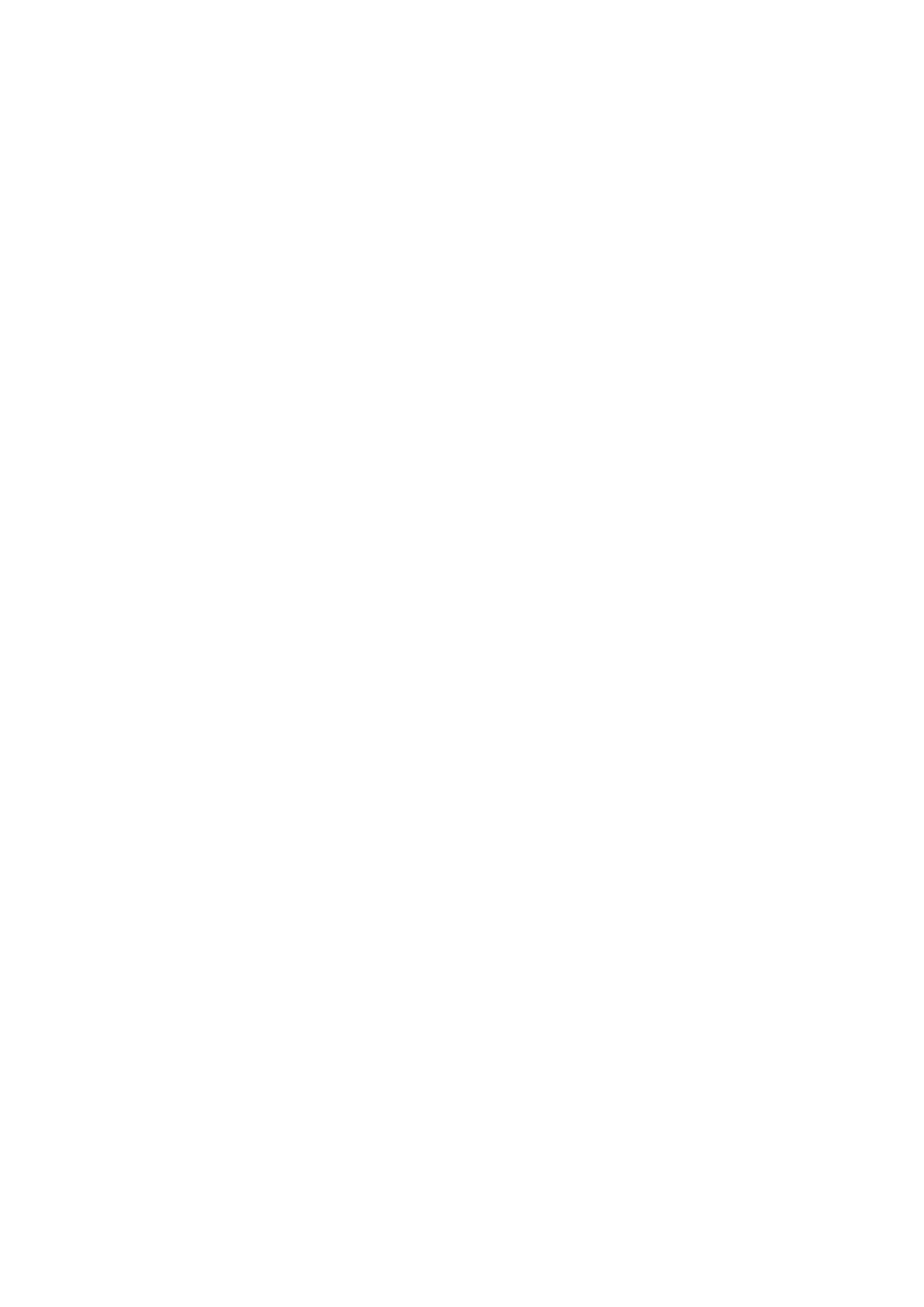<span id="page-6-0"></span>

| 1           |     | <b>Name of regulation</b>                                                                                                                                                                  |  |
|-------------|-----|--------------------------------------------------------------------------------------------------------------------------------------------------------------------------------------------|--|
|             |     | This regulation is the Planning and Development Amendment<br>Regulation 2008 (No 1).                                                                                                       |  |
| $\mathbf 2$ |     | <b>Commencement</b>                                                                                                                                                                        |  |
|             |     | This regulation commences on the commencement of the <i>Planning</i><br>and Development Regulation 2008.                                                                                   |  |
|             |     | <b>Note</b><br>The naming and commencement provisions automatically commence on<br>the notification day (see Legislation Act, $s$ 75 (1)).                                                 |  |
| 3           |     | <b>Legislation amended</b>                                                                                                                                                                 |  |
|             |     | the<br>Planning<br><b>This</b><br>regulation<br>amends<br>and<br>Development<br>Regulation 2008.                                                                                           |  |
| 4           |     | <b>Section 20, notes</b>                                                                                                                                                                   |  |
|             |     | substitute                                                                                                                                                                                 |  |
|             |     | For other exemptions, see the Act, div 7.2.6 (Exempt development).<br><b>Note</b>                                                                                                          |  |
| 5           |     | Sections 27 and 28                                                                                                                                                                         |  |
|             |     | substitute                                                                                                                                                                                 |  |
| 27          |     | <b>Public notification of merit track development</b><br>applications-Act, s 152 (1) (a) and (2)                                                                                           |  |
|             | (1) | An application mentioned in subsections $(2)$ and $(3)$ is prescribed<br>for the Act, section $152(1)(a)$ .                                                                                |  |
|             | (2) | An application for a development proposal in the merit track for a<br>estate development plan in a future urban area must be notified in<br>accordance with the Act, section $152(2)(a)$ . |  |
|             |     |                                                                                                                                                                                            |  |

SL2008-8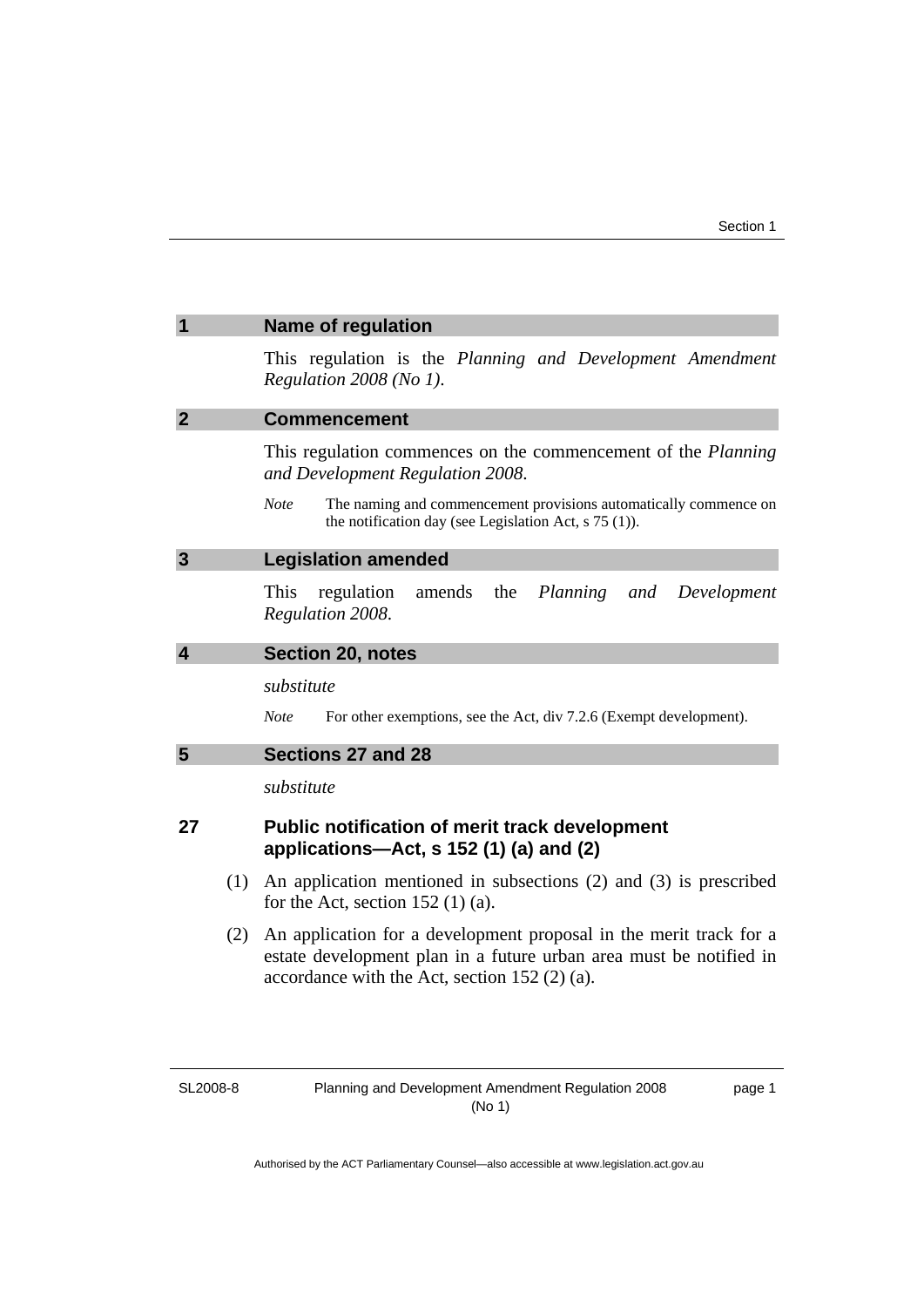<span id="page-7-0"></span> (3) An application for a development proposal in the merit track mentioned in schedule 2 (Limited public notification of certain merit track development applications) must be notified in accordance with the Act, section  $152$  (2) (b).

# **28 Public consultation period—Act, s 157, def** *public consultation period***, par (a)**

The following periods are prescribed:

- (a) for a development application notified in accordance with the Act, section 152 (1) (a)—10 working days after the day the application is notified;
- (b) for a development application notified in accordance with the Act, section 152 (1) (b)—15 working days after the day the application is notified.

#### **6 Section 100, definition of** *territory entity***, note 2**

#### *substitute*

*Note* 2 For direct sales to the housing commissioner, see s 109 and s 130.

**7 Section 102 (2), note** 

*omit*  s 401

*substitute* 

s 402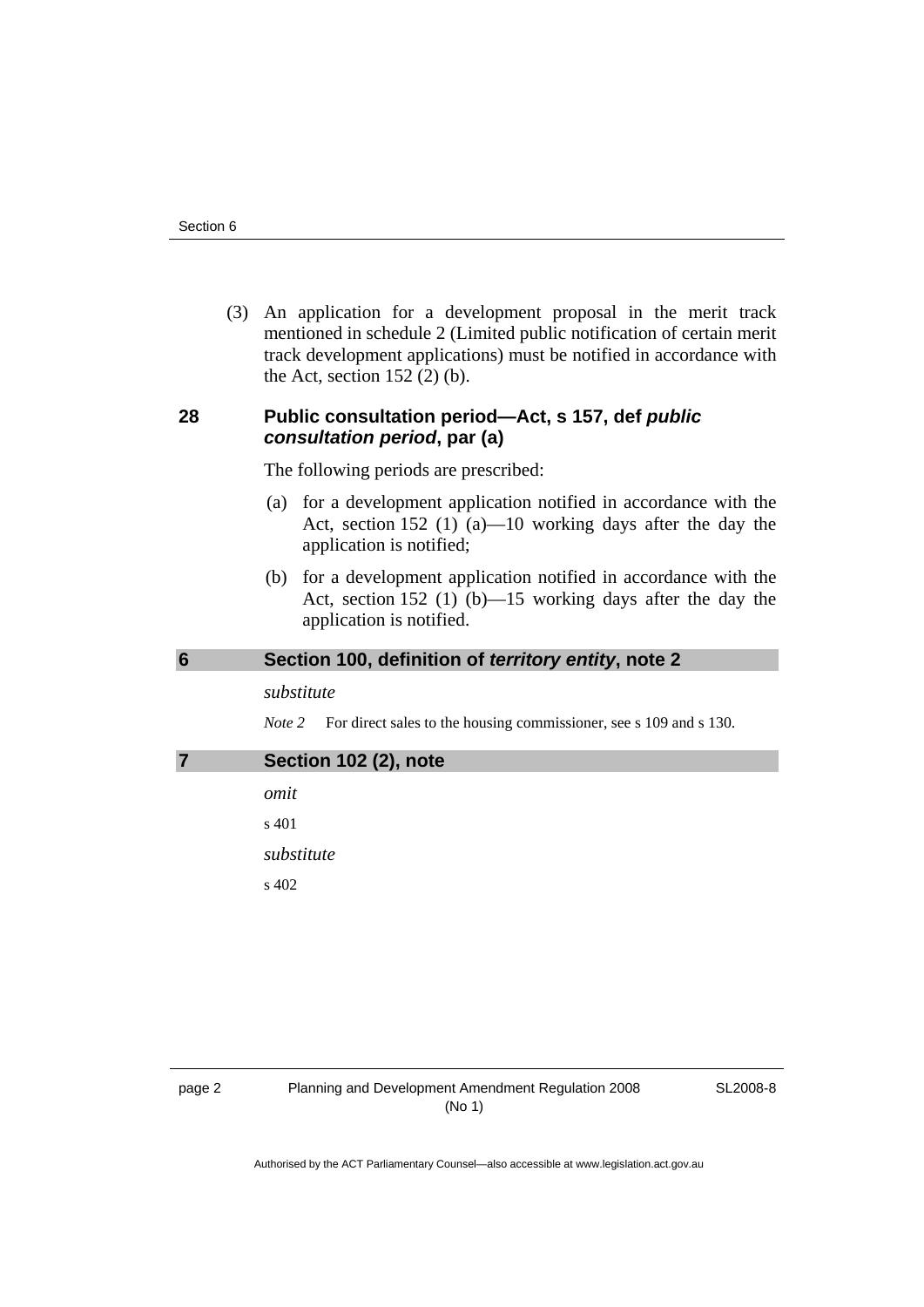<span id="page-8-0"></span>

| 8                                                                | Section 111 (2), note                                                                                                                                                             |  |
|------------------------------------------------------------------|-----------------------------------------------------------------------------------------------------------------------------------------------------------------------------------|--|
|                                                                  | omit                                                                                                                                                                              |  |
|                                                                  | s 401                                                                                                                                                                             |  |
|                                                                  | substitute                                                                                                                                                                        |  |
|                                                                  | s 402                                                                                                                                                                             |  |
| 9                                                                | Section 120 (a)                                                                                                                                                                   |  |
|                                                                  | substitute                                                                                                                                                                        |  |
|                                                                  | a lease granted to the Territory, other than a lease to which<br>(a)<br>section 130 (1) (f) (Certain direct<br>sales<br>requiring<br>not<br>approval—Act, s $240(1)(ca)$ applies; |  |
| 10                                                               | <b>New division 5.1.4</b>                                                                                                                                                         |  |
|                                                                  | insert                                                                                                                                                                            |  |
| Division 5.1.4<br>Certain direct sales not requiring<br>approval |                                                                                                                                                                                   |  |
|                                                                  |                                                                                                                                                                                   |  |
|                                                                  | <b>Note</b><br>For other direct sales not requiring approval, see the Act, $s$ 240 (1) (cb)<br>to $(e)$ .                                                                         |  |
| 130                                                              | Certain direct sales not requiring approval-Act,<br>s 240 (1) (ca)                                                                                                                |  |
| (1)                                                              | The direct sale of the following leases is prescribed:                                                                                                                            |  |

- (b) a lease offered at ballot but not sold;
- (c) a lease sold at ballot but the contract of sale is rescinded or otherwise ended before the lease is granted under the contract;
- (d) a lease of allocated land to the housing commissioner;

*Note Allocated land*—see s 100.

SL2008-8 Planning and Development Amendment Regulation 2008 (No 1) page 3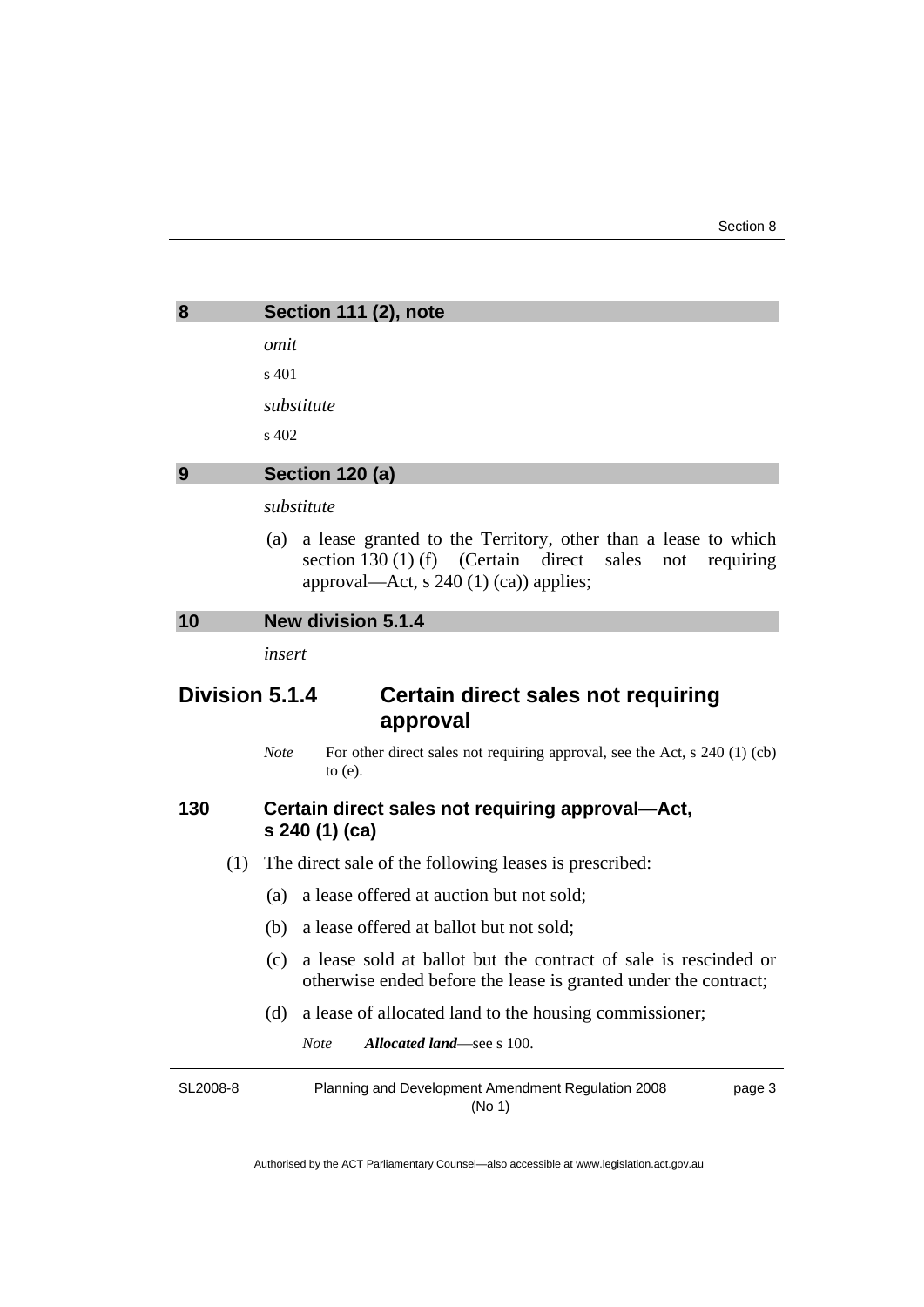- <span id="page-9-0"></span> (e) a lease to Community Housing Canberra Limited, ACN 081 354 752;
- (f) a lease of land to the Territory if the land is used or occupied by the Territory.
- (2) In this section:

*auction*, in relation to a lease, means an auction of the lease under the Act, section  $238(1)(a)$ .

*ballot*, in relation to a lease, means a ballot of the lease under the Act, section 238 (1) (c).

#### **11 New sections 141 and 142**

*in part 5.2, insert* 

# **141 Exemptions from restrictions on dealings with certain single dwelling house leases—Act, s 251 (1) (c) (ii)**

A single dwelling house lease is prescribed if the lease provides that the lessee cannot deal with the land, or part of the land, comprised in the lease without the prior written consent of the planning and land authority.

*Note Single dwelling house lease* means a lease granted under the Act, s 240 (1) (cb) (see Act, s 234).

# **142 Exemptions from restrictions on dealings with certain leases—Act, s 251 (2A)**

- (1) The following leases are exempt from the Act, section 251 (1) (a), (b) and (c):
	- (a) a concessional lease;
	- (b) a rural lease.
	- *Note* For restrictions on dealings with concessional leases and rural leases, see the Act, s 265 and s 284.

page 4 Planning and Development Amendment Regulation 2008 (No 1)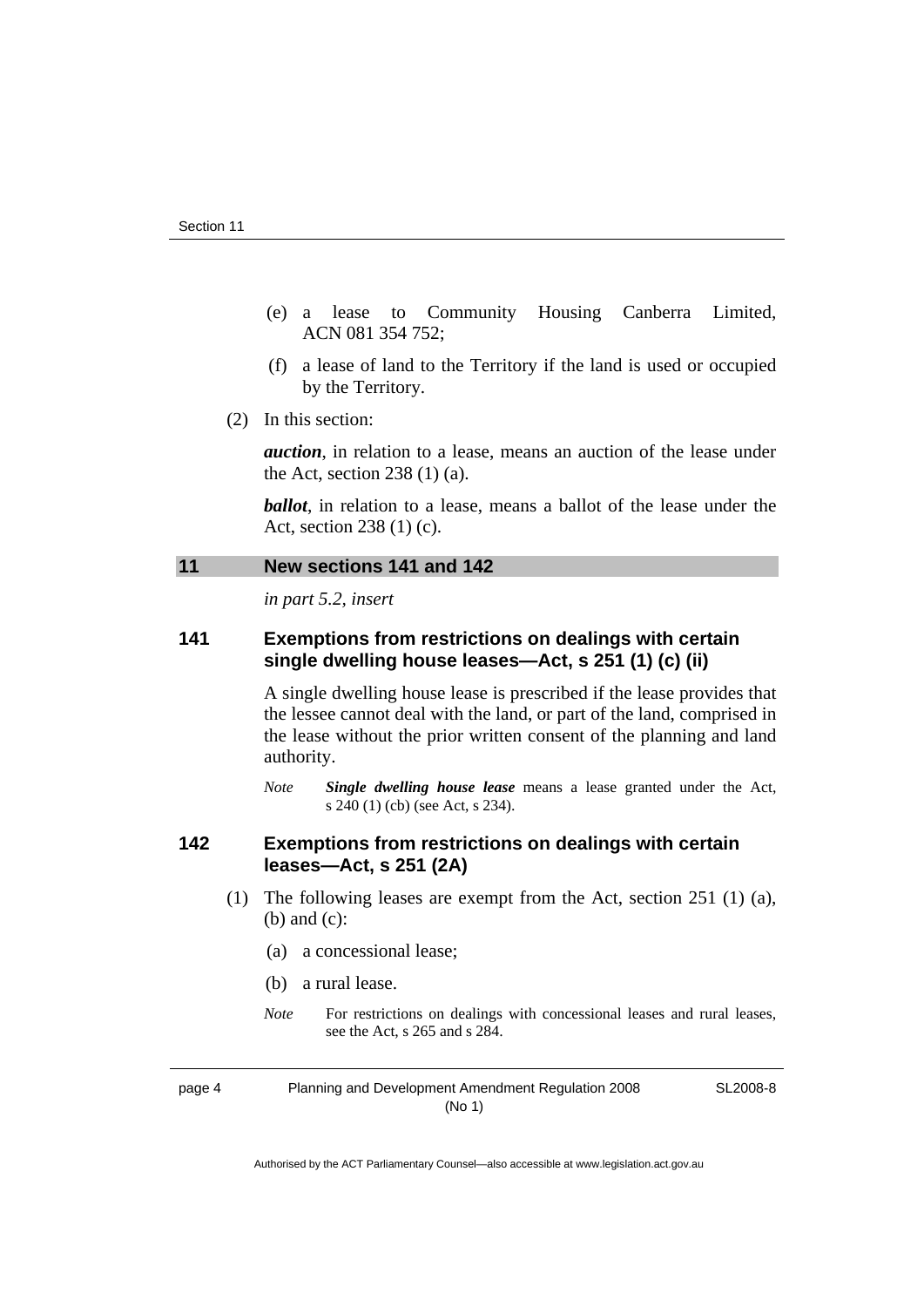- <span id="page-10-0"></span> (2) The following leases are exempt from the Act, section 251 (1) (b) and (c):
	- (a) a lease to Community Housing Canberra Limited, ACN 081 354 752;
	- (b) a lease granted under the Act, section 238 (1) by auction, tender or ballot if—
		- (i) the class of people eligible or ineligible for the grant was restricted under the Act, section 239; and
		- (ii) the lease is sold for market value; and
		- (iii) the Act, section  $251$  (1) (a) or (d) does not apply to the lease;
	- (c) a lease granted under the Act, section 241 if—
		- (i) the lease is sold for market value; and
		- (ii) the Act, section 251 (1) (a) or (d) does not apply to the lease.

# **12 Section 160 heading**

*substitute* 

| 160 | Lease classes for variation to pay out rent- |  |
|-----|----------------------------------------------|--|
|     | Act, s 272A (1)                              |  |

| 13 | <b>New section 161</b> |  |
|----|------------------------|--|
|    |                        |  |

*in part 5.4, insert* 

# **161 Decision on rent payout lease variation application— Act, s 272B (1)**

The period of 20 working days is prescribed.

SL2008-8

Planning and Development Amendment Regulation 2008 (No 1)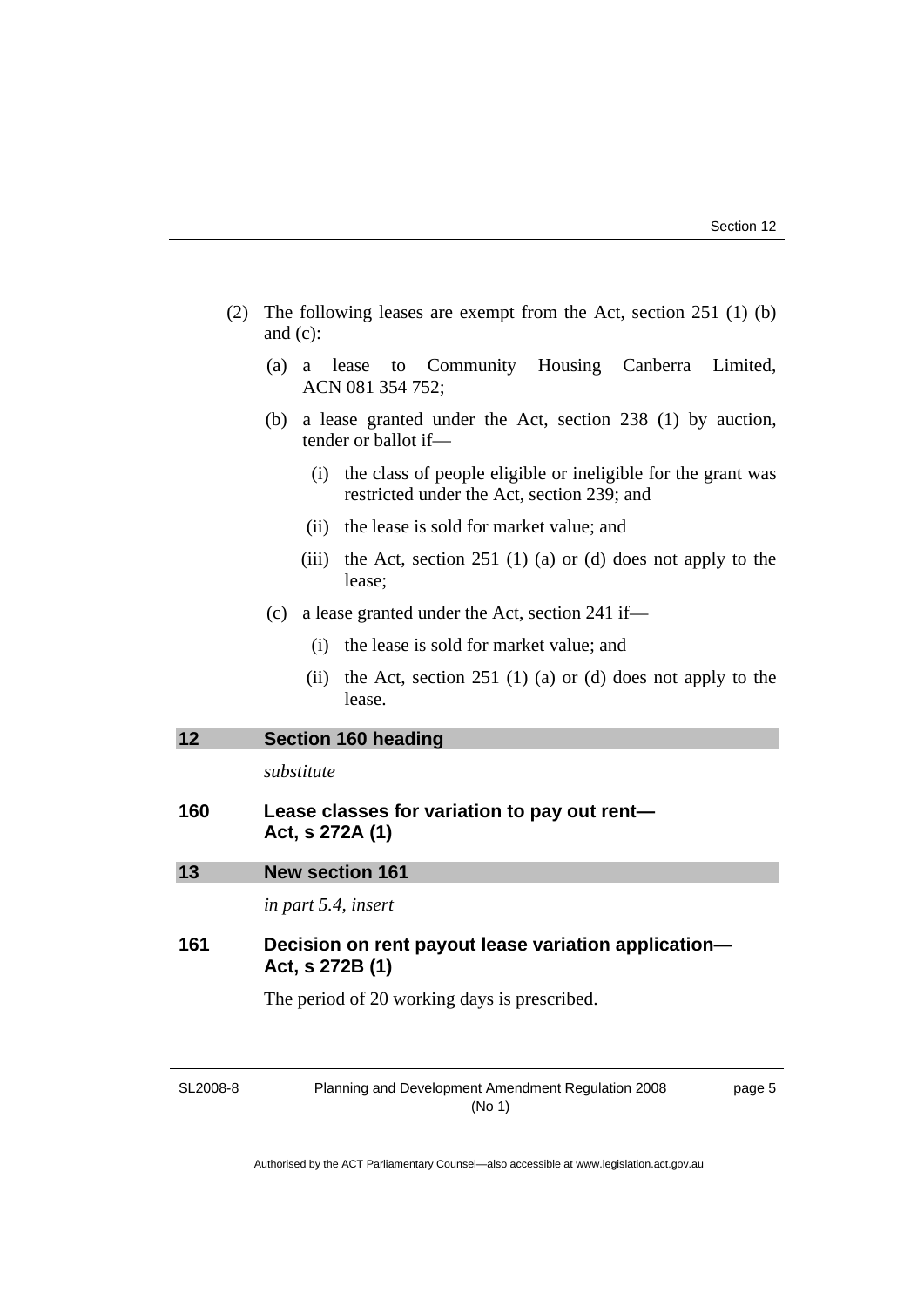#### <span id="page-11-0"></span>**14 New sections 202 and 203**

*in part 5.7, insert* 

# **202 Application for extension of time to commence or complete building and development—Act, s 298A (5), def** *A***, par (b)**

- (1) The prescribed figure is 1 if a hardship reason applies to 1 or more of the lessees (whether or not the lessees are individuals only).
- (2) The prescribed figure is 3 if—
	- (a) subsection (1) does not apply; and
	- (b) the lessee is 1 or more individuals only; and
	- (c) none of the individuals has made an application under the Act, section 298A in relation to another lease within the 3-year period before the day the application is made.
- (3) In this section:

*hardship reason*, in relation to a lessee, means—

- (a) a reason mentioned in the Act, section 298 (2) (b) (ii) or (iii); and
- (b) for a lessee who is an individual—a reason mentioned in section 200.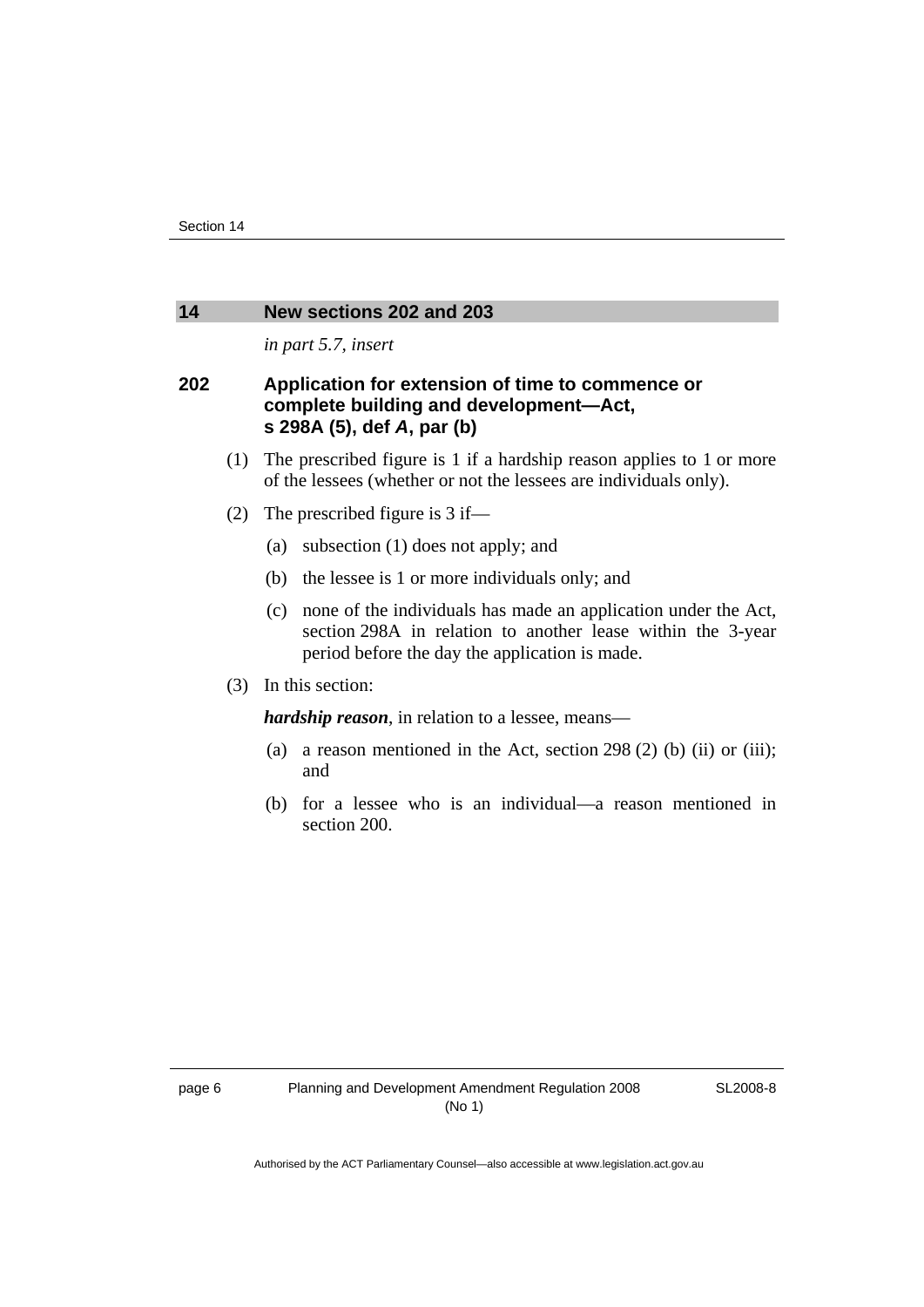# <span id="page-12-0"></span>**203 Extension of time to complete building or development on hardship grounds—Act, s 298B (6), def** *prescribed period***, par (b)**

The period is 5 years if the planning and land authority is satisfied that—

- (a) the applicant cannot comply with the building and development provision within the period stated in the lease (the *original period*) because of a reason mentioned in the Act—
	- (A) if the lessee is an individual—section 298 (2) (b) (i), (ii) or (iii); and
	- (B) if the lessee is a corporation—section 298 (2) (b) (ii) and (iii); and
- (b) the lessee is reasonably likely to be able to comply with the building and development provision by the end of the original period as extended by the period approved by the authority under the Act, section 298B.
- *Note* Also, the planning and land authority may approve the extension only if satisfied on reasonable grounds that the extension for the period sought would not cause an unacceptable delay to another development or land release (see Act, s 298B (3)).

# **15 Section 400 heading**

*substitute* 

# **400 Disapplication of Legislation Act, s 47 (5) and (6) regulation**

#### SL2008-8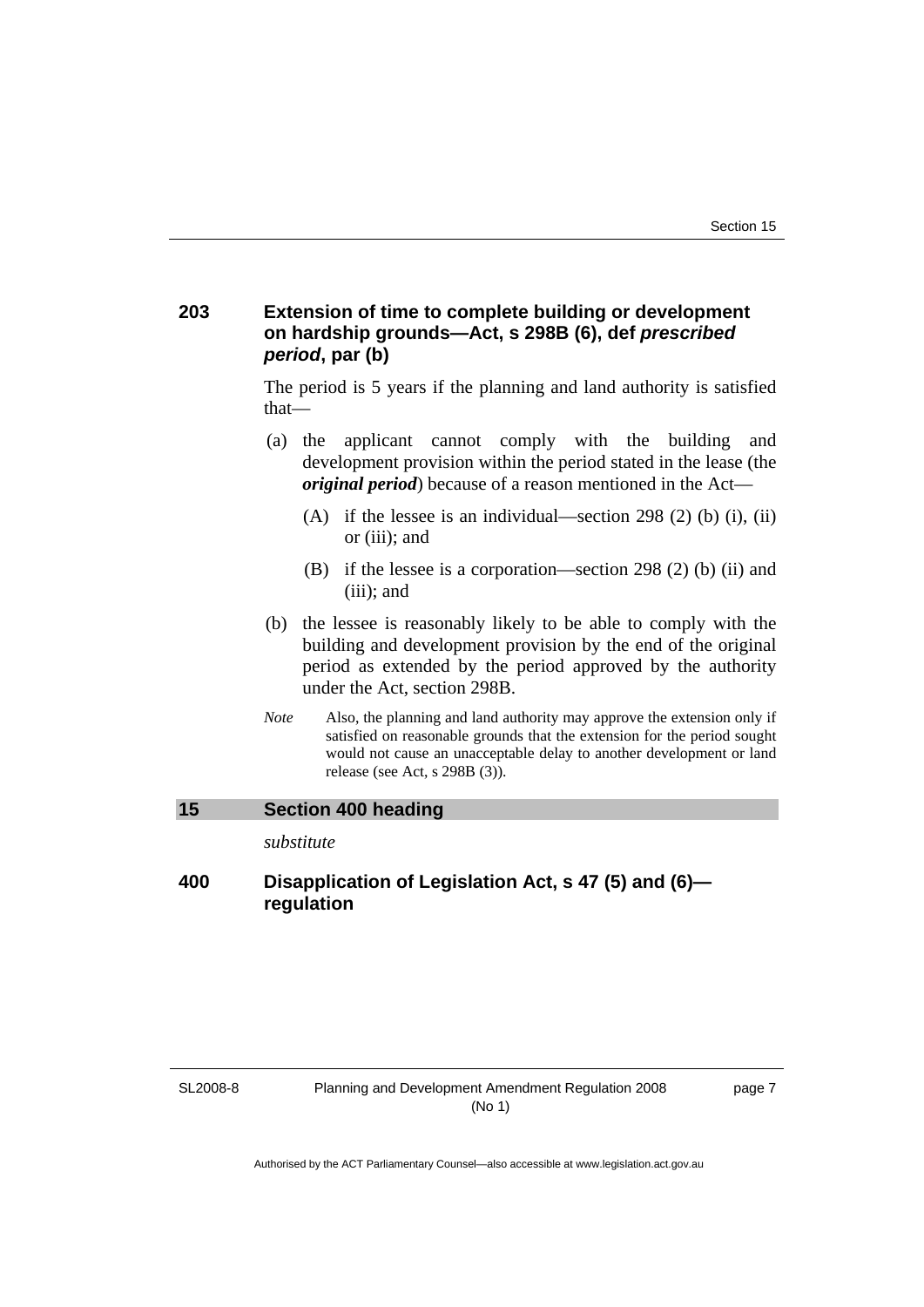<span id="page-13-0"></span>

| 16 | <b>New section 400A</b> |  |
|----|-------------------------|--|
|    |                         |  |

*insert* 

# **400A Disapplication of Legislation Act, s 47 (6) for certain territory plan instruments—Act, s 422A (1)**

An instrument mentioned in schedule 4 (Prescribed territory plan instruments) is prescribed.

| 17 | Section 401 (g)                     |
|----|-------------------------------------|
|    | substitute                          |
|    | section 400 (1) (a) and (3);<br>(g) |
| 18 | Sections 400A and 401 (as amended)  |

*renumber as sections 401 and 402* 

*insert* 

#### **403 Securing things seized under the Act, pt 12.3**

- (1) This section applies to a thing seized by an inspector under the Act, part 12.3 (Powers of inspectors).
- (2) The inspector may—
	- (a) remove the thing from the premises where it was seized (the *place of seizure*) to another place; or
	- (b) leave the thing at the place of seizure but restrict access to it.
- (3) A person commits an offence if—
	- (a) the person interferes with a seized thing, or anything containing a seized thing, to which access has been restricted under subsection (2); and

page 8 Planning and Development Amendment Regulation 2008 (No 1)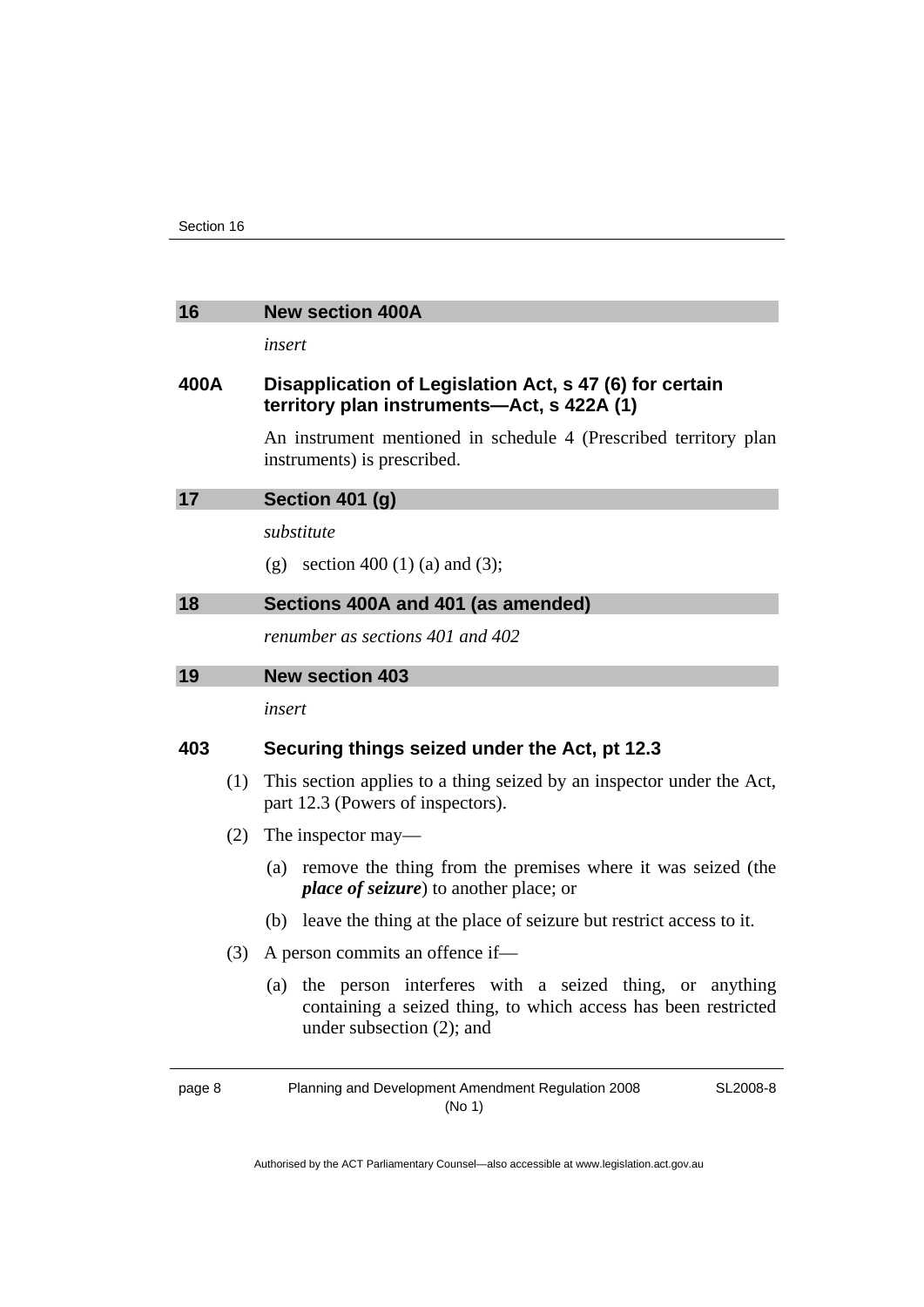<span id="page-14-0"></span> (b) the person does not have an inspector's approval to interfere with the thing.

Maximum penalty: 10 penalty units.

(4) An offence against this section is a strict liability offence.

| 20  |     | <b>New section 410</b>                                                       |
|-----|-----|------------------------------------------------------------------------------|
|     |     | insert                                                                       |
| 410 |     | Modification of Act, ch 15—Act, s 429                                        |
|     | (1) | The Act, chapter 15 is modified by schedule 5.                               |
|     | (2) | This section, and schedule 5, expire on 31 March 2010.                       |
| 21  |     | Schedule 1, section 1.1, new definitions                                     |
|     |     | insert                                                                       |
|     |     | <b>basic paling fence</b> —see the Act, section 416A.                        |
|     |     | <i>open space boundary</i> —see the Act, section 416A.                       |
| 22  |     | Schedule 1, section 1.13 (2)                                                 |
|     |     | after                                                                        |
|     |     | A development in a residential zone that involves the building of a<br>fence |
|     |     | insert                                                                       |

, other than a fence for an open space boundary,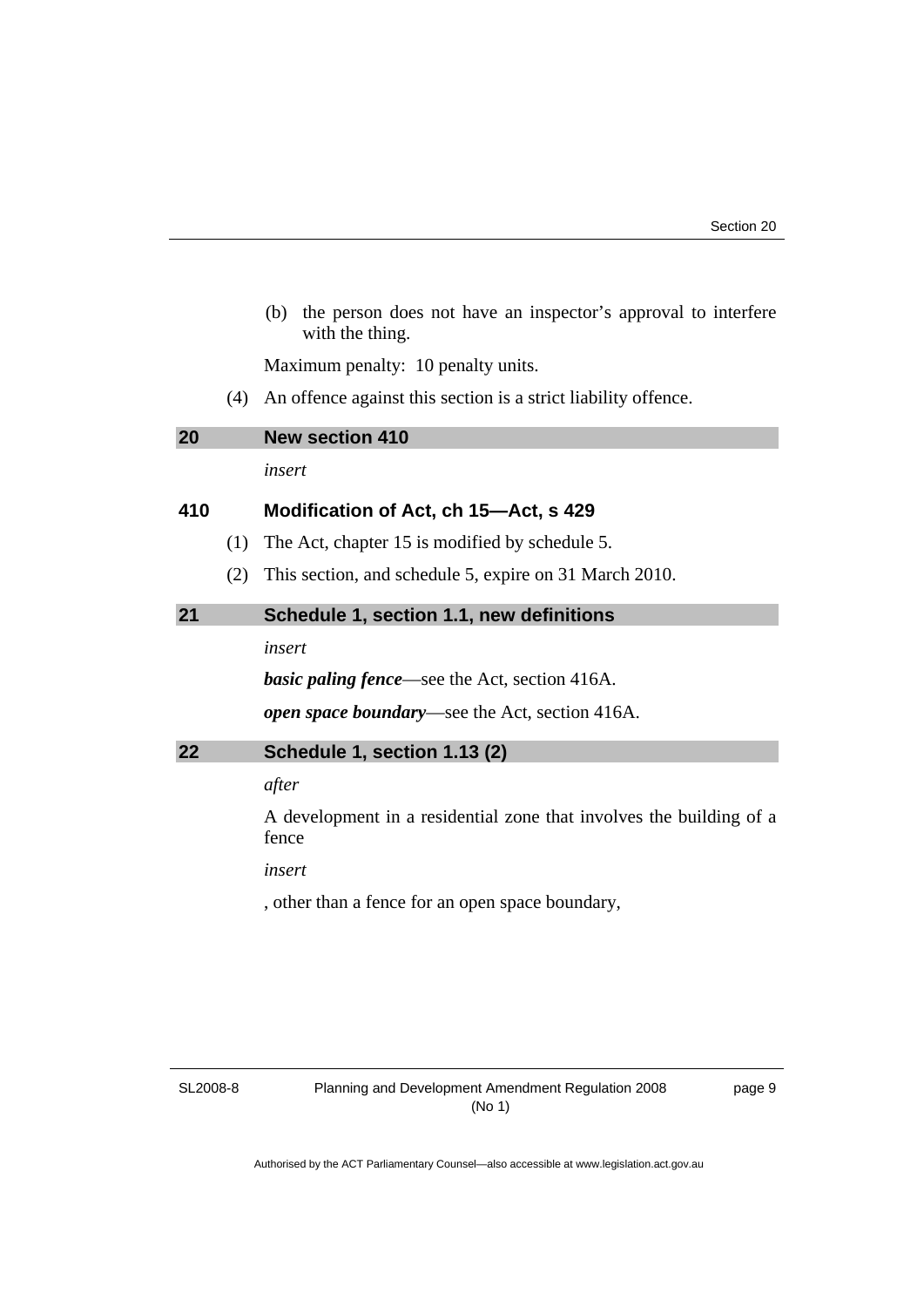#### <span id="page-15-0"></span>**23 Section 1.16, examples**

#### *substitute*

#### **Examples**

- 1 A rear deck and pergola are to be built with a house as a combined development. The house requires development approval. Accordingly, the deck and pergola are not exempt from requiring development approval.
- 2 A rear deck and pergola are to be added as a combined development to an existing house. The deck, if built on its own, would be exempt from requiring development approval. The pergola, if built on its own, is not exempt because it exceeds the height limitations in section 1.47. The deck is not exempt from requiring development approval because it is part of a combined development with the pergola that requires development approval.
- *Note* An example is part of the regulation, is not exhaustive and may extend, but does not limit, the meaning of the provision in which it appears (see Legislation Act, s 126 and s 132).

#### **24 Schedule 1, section 1.19**

*omit* 

#### **25 Schedule 1, section 1.20**

*substitute* 

# **1.20 Internal alterations of buildings**

(1) In this section:

*non-residential building* means a building, or part of a building, that is—

- (a) not used for residential purposes; and
- (b) not a class 10 building associated with a building used for residential purposes.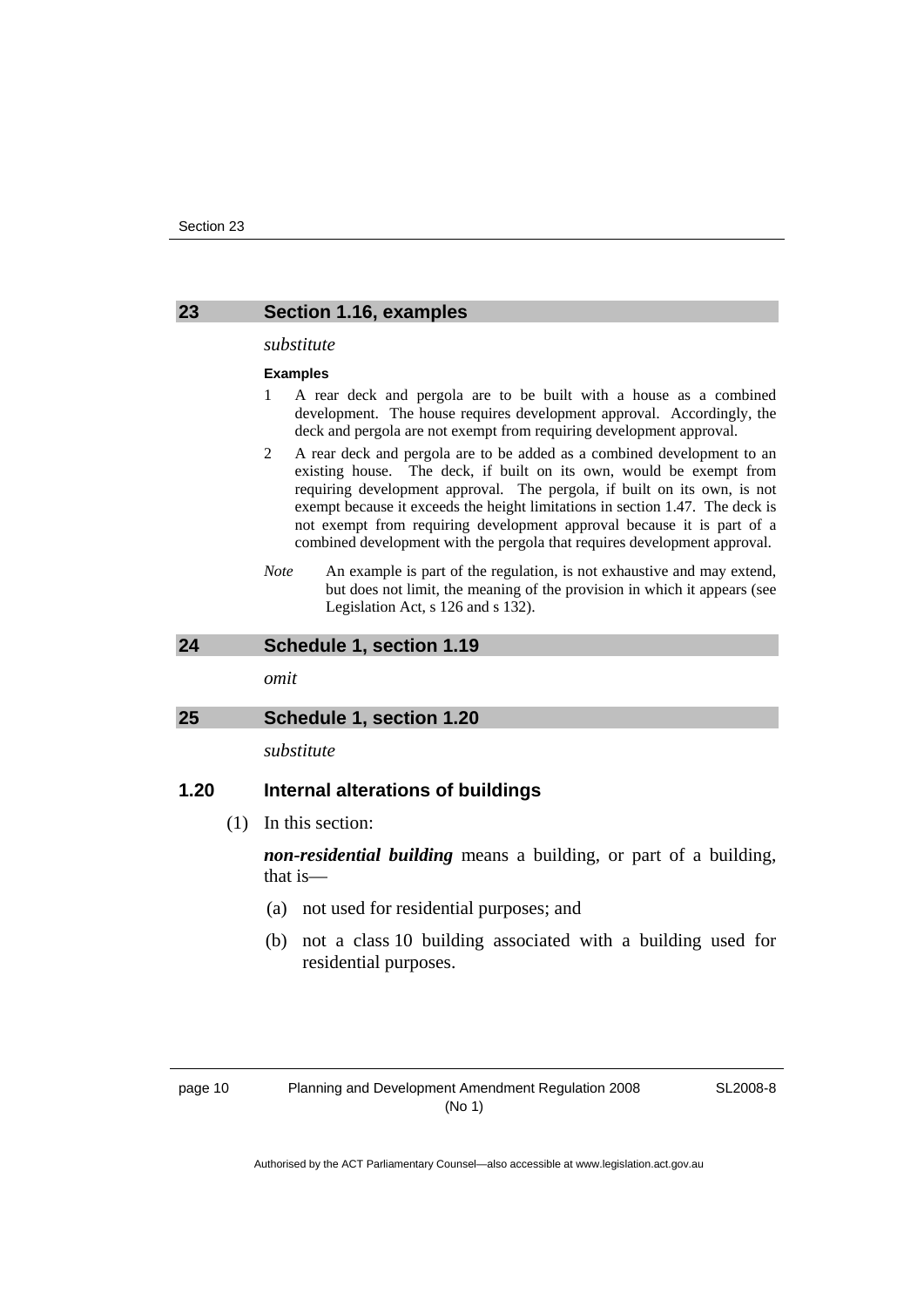<span id="page-16-0"></span>*prescribed general exemption criteria* means the general exemption criteria, other than section 1.18 (Criterion 8—compliance with other applicable exemption criteria).

*Note General exemption criteria*—see s 1.10.

- (2) A designated development for the internal alteration of a building if—
	- (a) the alteration does not do either of the following:
		- (i) change the building's class under the building code;

*Note Class*, for a building—see the dictionary.

- (ii) increase the gross floor area of a non-residential building; and
- (b) the designated development complies with the prescribed general exemption criteria that are applicable to the development.
- *Note Designated development*—see s 1.2.

#### **26 Schedule 1, section 1.21 (c)**

#### *substitute*

 (c) the height of the building's finished floor level, or other trafficable surface, immediately adjacent to the relevant activity is not more than 500mm above natural ground level; and

#### **Example—trafficable surface**

paving

- *Note 1 Natural ground level*—see the territory plan, vol 2, pt 3 (Definitions).
- *Note 2* An example is part of the regulation, is not exhaustive and may extend, but does not limit, the meaning of the provision in which it appears (see Legislation Act, s 126 and s 132).

SL2008-8

Planning and Development Amendment Regulation 2008 (No 1)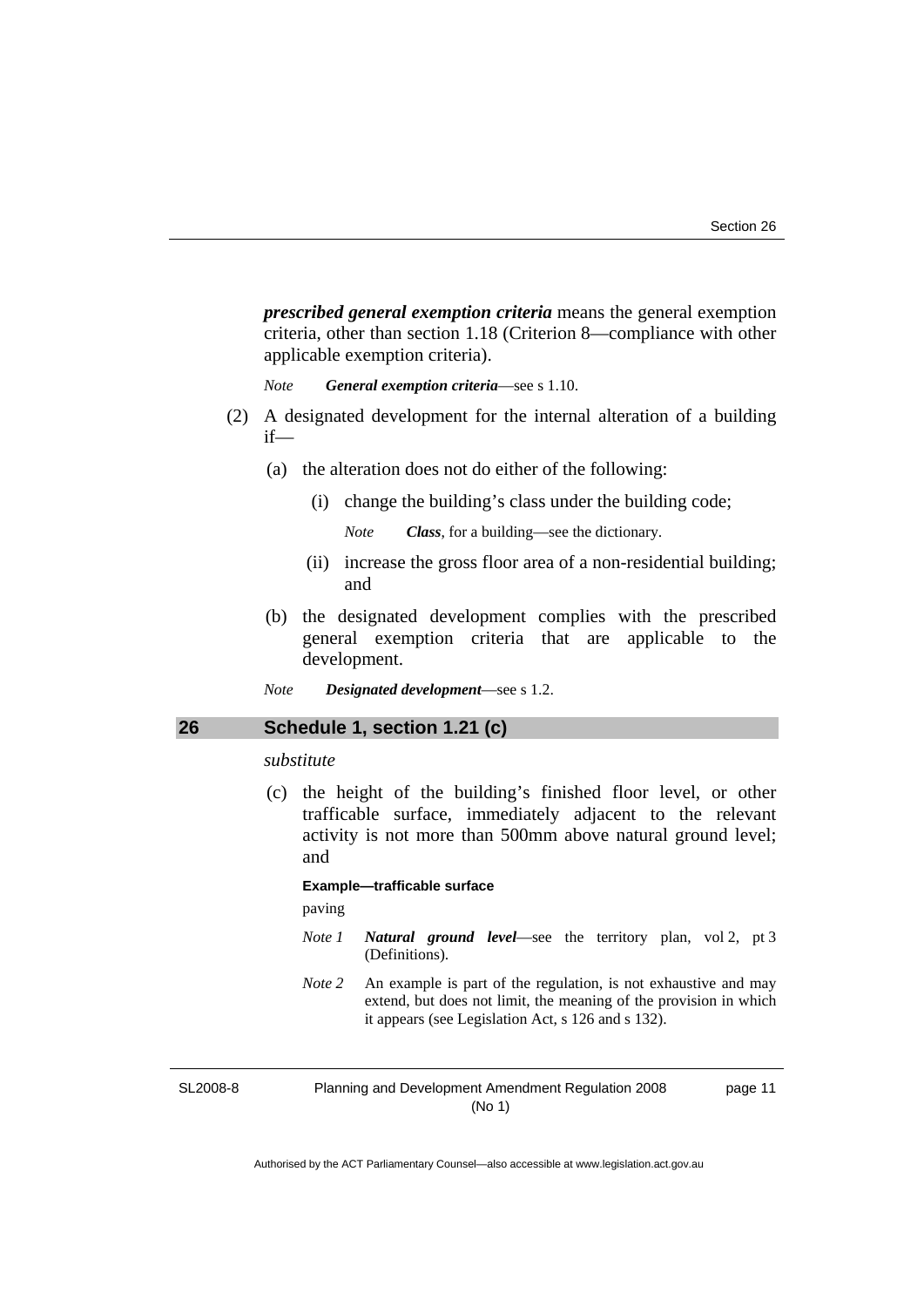#### <span id="page-17-0"></span>**27 Schedule 1, section 1.22 (1), new definition of** *structure*

*insert* 

*structure* does not include a fence for an open space boundary.

*Note* For fences for open space boundaries, see s 1.52.

# **28 Schedule 1, new section 1.31**

*in division 1.3.1, insert* 

# **1.31 Temporary buildings and structures**

(1) In this section:

*event* means a fair, circus, carnival, celebration, market, show, concert, display, exhibition, competition, training event, recreational event or publicity event or similar activity.

*prescribed general exemption criteria* means the general exemption criteria, other than the following:

- (a) section 1.13 (Criterion 3—metallic, white and off-white exterior finishes in residential zones);
- (b) section 1.18 (Criterion 8—compliance with other applicable exemption criteria).
- *Note General exemption criteria*—see s 1.10.
- (2) A designated development for a temporary, portable or demountable building or structure if—
	- (a) the building or structure is for use at the site of another development or an event; and
	- (b) if the building or structure is for use at the site of another development—the building or structure is associated with carrying out the other development; and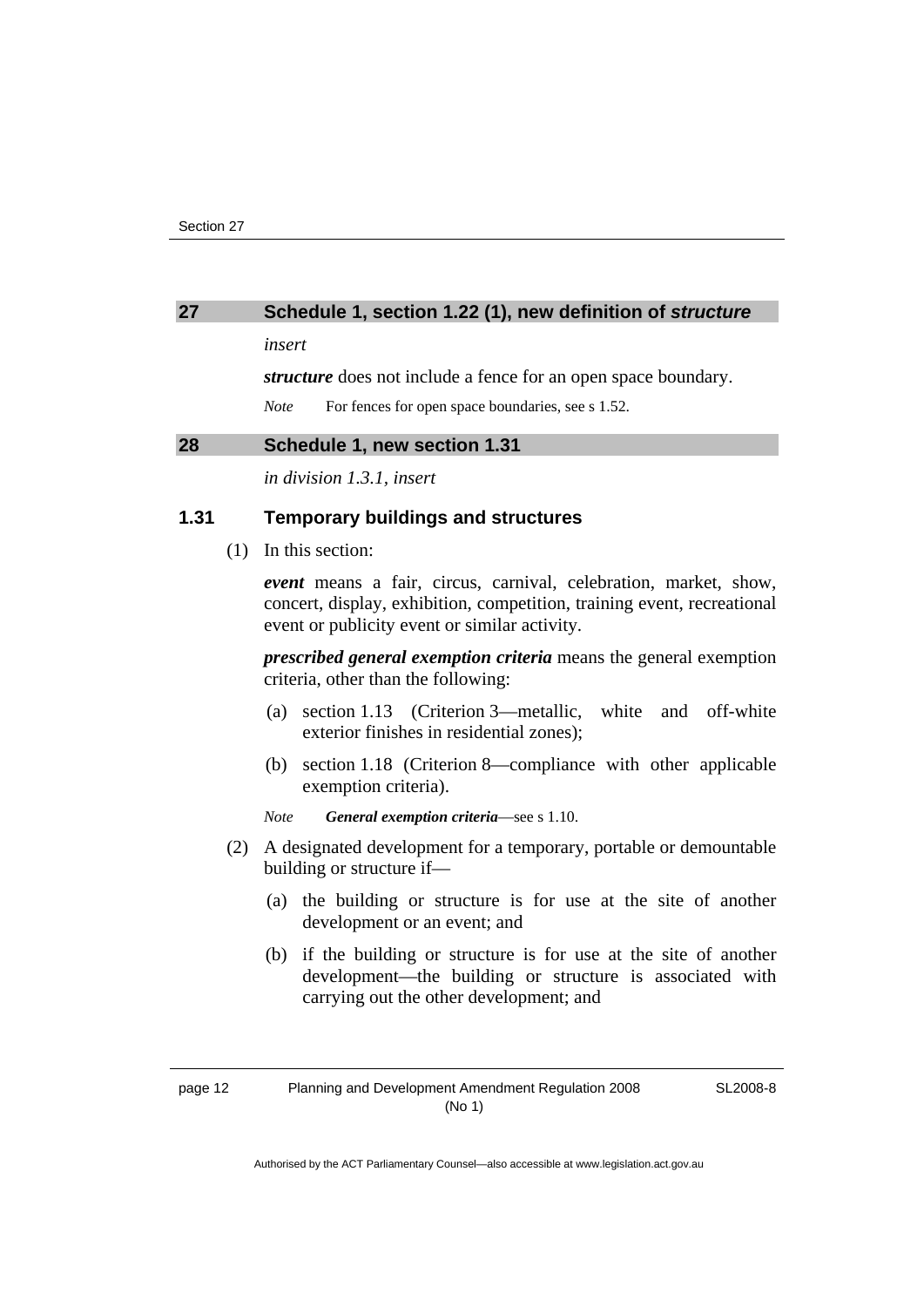- <span id="page-18-0"></span> (c) the building or structure is removed before the end of the longer of the following periods:
	- (i) 1 year after the day the designated development for the building or structure begins;
	- (ii) if the planning and land authority extends, in writing, the 1-year period—the period as extended; and
- (d) the designated development complies with the prescribed general exemption criteria that are applicable to the development.
- *Note Designated development*—see s 1.2.

**29 Schedule 1, division 1.3.2** 

*substitute* 

# **Division 1.3.2 Exempt developments—non-habitable buildings and structures**

# **Subdivision 1.3.2.1 Preliminary**

## **1.40 Meaning of** *class 10a building***—div 1.3.2**

In this division:

*class 10a building* includes the following:

- (a) a garage, carport or shed;
- (b) a conservatory, greenhouse, gazebo, pergola, shelter, shade structure or hail protection structure, studio, workshop or cubbyhouse;
- (c) a stable, storeroom or other outbuilding;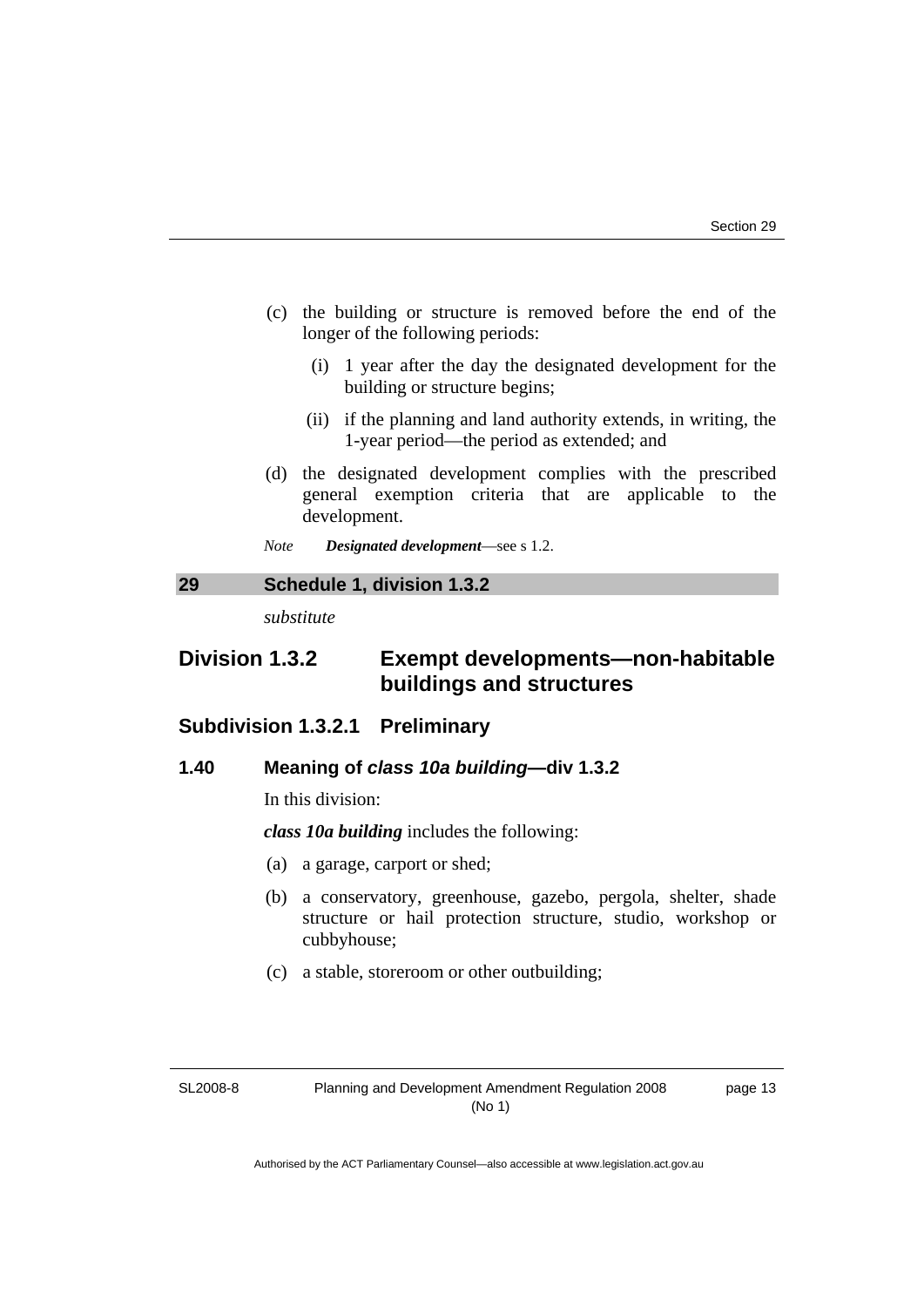- (d) a deck, verandah, porch, landing, stairs or ramp.
- *Note 1 Class*, for a building or structure, means the class of building or structure under the building code (see dict).
- *Note 2* A swimming pool is not a class 10a building (see building code).

# **1.41 Class 10 buildings and structures—2nd exempt building or structure within boundary clearance area**

(1) In this section:

*boundary clearance area*, for a side boundary or rear boundary of a block, means the area between the boundary and a line drawn 1.5m inside the block and parallel to the boundary.

*class 10 building or structure* does not include a sign installed on land.

*relevant cross-section area*, of a building or structure partially or fully within a boundary clearance area, means the area of the largest cross-section of the building or structure at any point in the area when measured in a plane parallel to the boundary.

- (2) A designated development for a class 10 building or structure (the *2nd thing*) in a boundary clearance area of a block if—
	- (a) an existing class 10 building or structure (the *1st thing*) is partially or fully in a boundary clearance area of the block; and
	- (b) the 2nd thing would be exempt under another section of this schedule if the 1st building were not located partially or fully within the boundary clearance area; and
	- (c) the 2nd thing is not a boundary fence; and
	- (d) the 1st thing and 2nd thing—
		- (i) are the only class 10 buildings or structures (other than a boundary fence) that are partially or fully within the boundary clearance area; and

page 14 Planning and Development Amendment Regulation 2008 (No 1)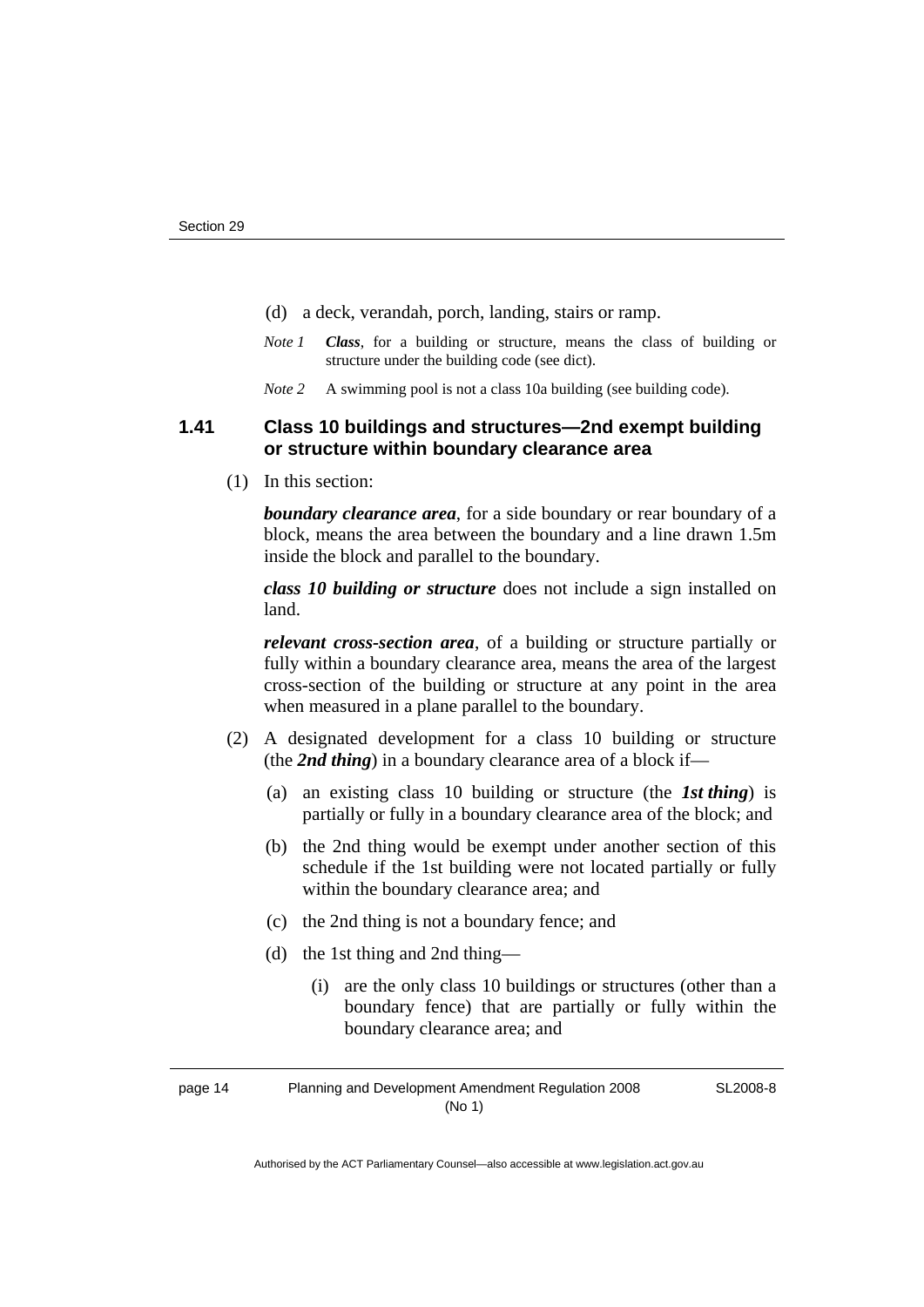- (ii) have a combined relevant cross-section area above natural ground level of not more than  $30m^2$ ; and
- (e) the designated development complies with the general exemption criteria that are applicable to the development.

#### **Example—par (d) (ii)**

A regular-shaped, flat-roofed, garden shed faces parallel to and is 1m from the boundary of a block. Its relevant cross-section area is the area of the rectangles bounded by the shed wall that faces the boundary and the edge of its roof, a total area of  $15m^2$ .

The block's owner proposes to build a 2nd class 10a building which is a circular rotunda with a domed roof. Its relevant cross-section area is the largest cross-section of the rotunda at any point in the boundary clearance area when measured in a plane parallel to the boundary, an area of  $18m^2$ .

Because the combined relevant cross-section areas of shed and rotunda are more than  $30m^2$ , the rotunda does not comply with this section and is not exempt from a development application.

- *Note 1 Designated development*—see s 1.2.
- *Note 2 General exemption criteria*—see s 1.10.
- *Note 3* An example is part of the regulation, is not exhaustive and may extend, but does not limit, the meaning of the provision in which it appears (see Legislation Act, s 126 and s 132).
- (3) To remove any doubt, this section applies in relation to the boundary clearance area of each side boundary and rear boundary of a block.

# **Subdivision 1.3.2.2 Class 10a buildings**

# **1.45 Roofed class 10a buildings—enclosed or open on 1 side**

- (1) A designated development for a class 10a building on a block if—
	- (a) the building is not an external deck or external verandah; and
		- *Note* For external decks, see s 1.48 and for external verandahs, see s 1.49.

SL2008-8

Planning and Development Amendment Regulation 2008 (No 1)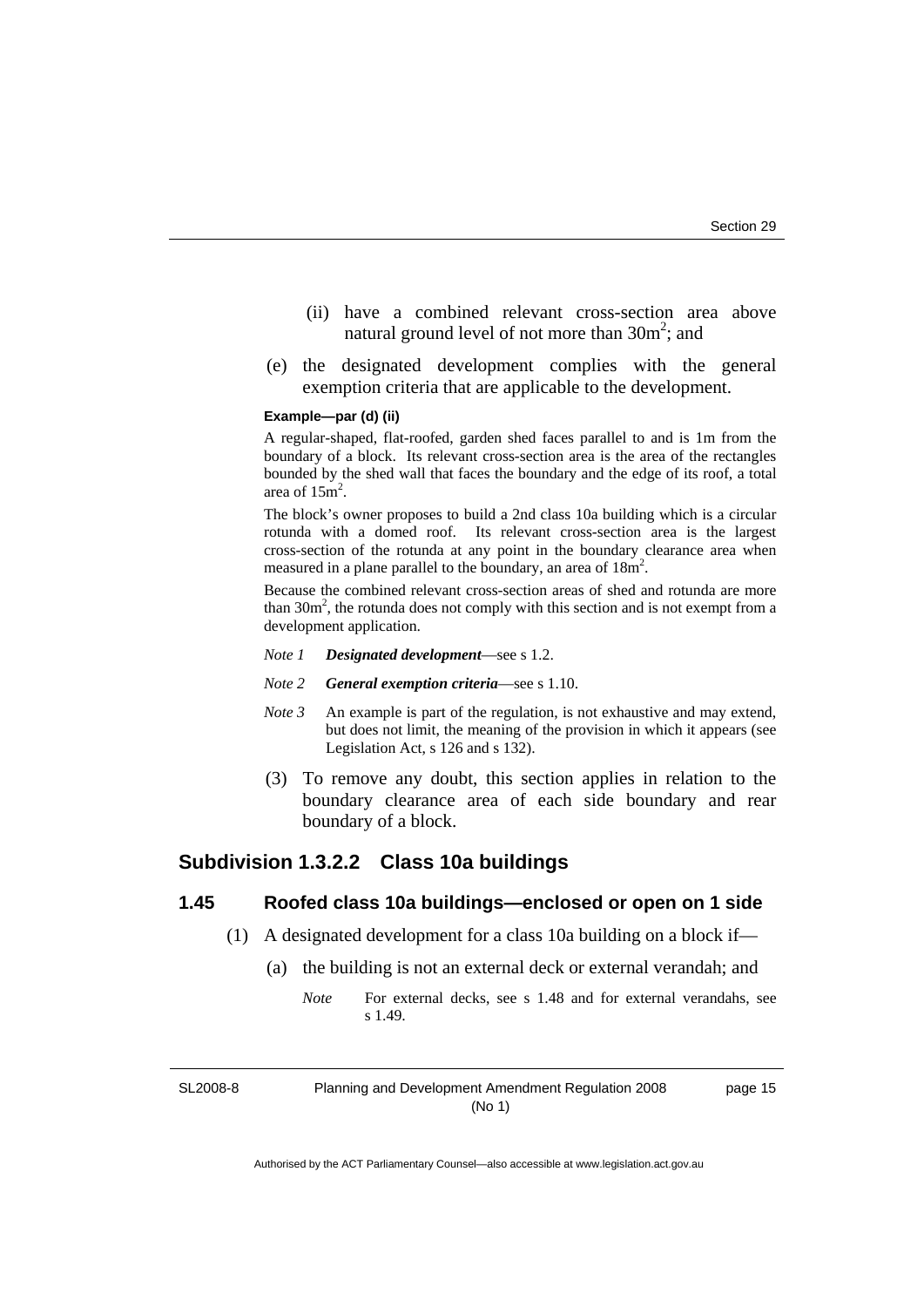- (b) the building is enclosed by a roof and has walls on—
	- (i) each of its sides; or
	- (ii) each of its sides except for 1 side; and
- (c) the height of the building is not more than 3m above natural ground level; and
	- *Note Natural ground level*—see the territory plan, vol 2, pt 3 (Definitions).
- (d) the building does not exceed the size limitation for the block; and
- (e) the building complies with the setback requirement for the block; and
- (f) if any part of the building is within 1.5m of a side boundary or rear boundary of the block—
	- (i) the building is the only class 10 building or structure (other than a boundary fence) that has any part of it that is within 1.5m of the boundary; or
	- (ii) section 1.41 (Class 10 buildings and structures— 2nd exempt building or structure within boundary clearance area) applies to the building; and
- (g) the designated development complies with the general exemption criteria that are applicable to the development.

*Note 1 Designated development*—see s 1.2.

- *Note 2 General exemption criteria*—see s 1.10.
- (2) In this section:

*setback requirement*, for a building in relation to a block, means—

(a) if the building has a plan area of not more than  $10m^2$ —the building is behind the building line for the block; or

page 16 Planning and Development Amendment Regulation 2008 (No 1)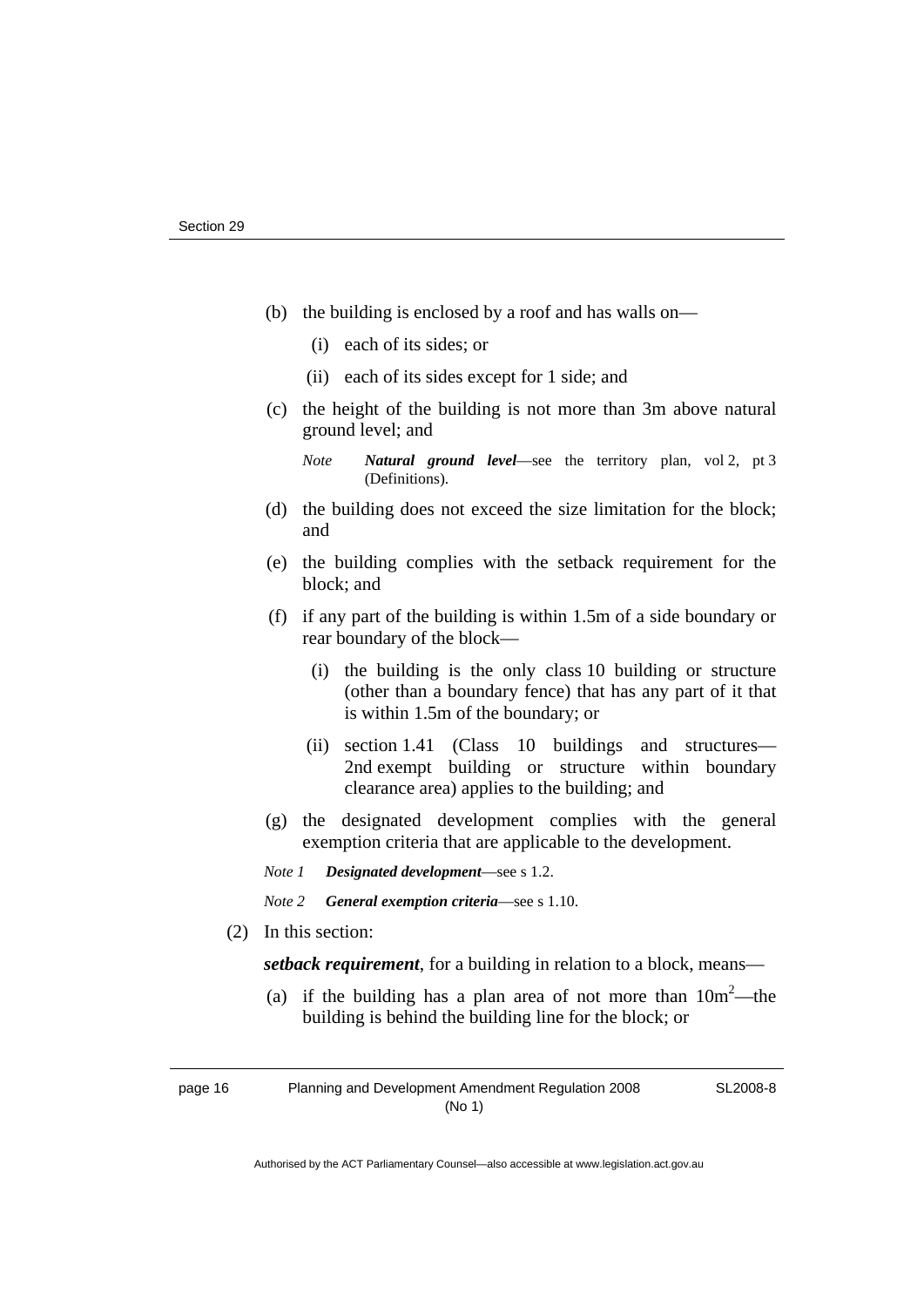- (b) if the building has a plan area of more than  $10m^2$ —the building is behind the building line for the block and at least 15m from the block's front boundary
	- *Note 1 Building line* and *front boundary*—see the territory plan, vol 2, pt 3 (Definitions).
	- *Note 2 Plan area*—see the dictionary.

*size limitation*, for a building in relation to a block, means—

- (a) if the size of the block is not more than  $500m^2$ —the building has a plan area of not more than  $10m^2$ ; or
- (b) if the size of the block is  $500m^2$  or more but less than  $600 m^2$  the building has a plan area of not more than  $25m^2$ ; or
- (c) if the size of the block is  $600m^2$  or more—the building has a plan area of not more than  $36m^2$ .

# **1.46 Roofed class 10a buildings—unenclosed or partially open**

A designated development for a class 10a building on a block if—

- (a) the building is not an external deck or external verandah; and
	- *Note* For external decks, see s 1.48 and for external verandahs, see s 1.49.
- (b) the height of the building is not more than 3m above natural ground level; and
	- *Note Natural ground level*—see the territory plan, vol 2, pt 3 (Definitions).
- (c) the building—
	- (i) is enclosed by a roof which has a plan area of not more than  $25m^2$ ; and

*Note Plan area*—see the dictionary.

(ii) has walls on not more than 2 of its sides; and

SL2008-8

Planning and Development Amendment Regulation 2008 (No 1)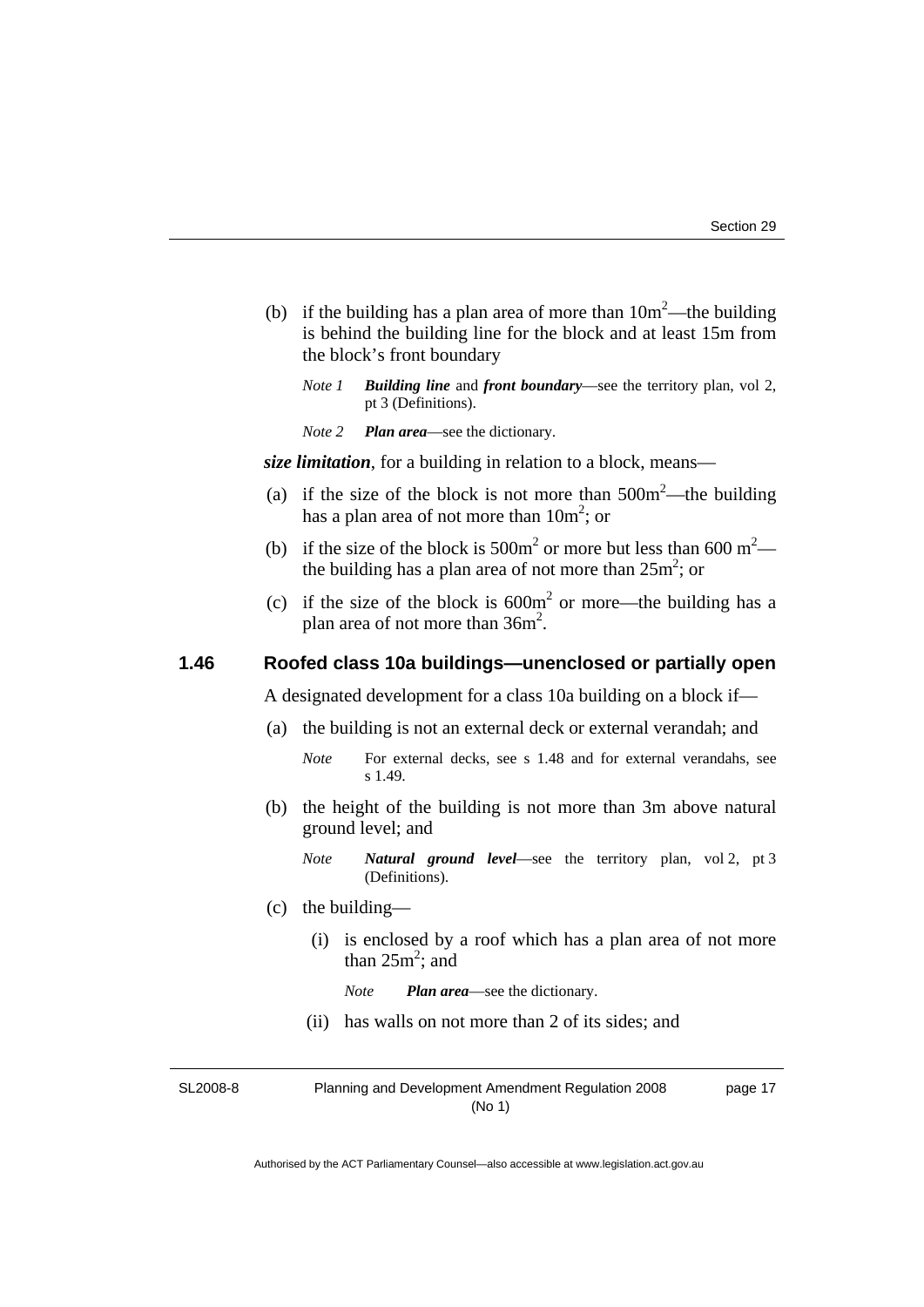(d) the building is behind the building line for the block; and

*Note Building line*—see the territory plan, vol 2, pt 3 (Definitions).

- (e) if the building has a floor—the height of the finished floor level is not more than—
	- (i) for any part of the building that is within 1.5m of a side boundary or rear boundary of the block—0.4m above natural ground level; and
	- (ii) in any other case—1m above finished ground level; and
- (f) if any part of the building is within 1.5m of a side boundary or rear boundary of the block—
	- (i) the building is the only class 10 building or structure (other than a boundary fence) that has any part of it that is within 1.5m of the boundary; or
	- (ii) section 1.41 (Class 10 buildings and structures— 2nd exempt building or structure within boundary clearance area) applies to the building; and
- (g) the designated development complies with the general exemption criteria that are applicable to the development.

*Note 1 Designated development*—see s 1.2.

*Note 2 General exemption criteria*—see s 1.10.

# **1.47 Class 10a buildings—unroofed and unenclosed**

A designated development for a building on a block if—

- (a) the building is not an external deck or external verandah; and
	- *Note* For external decks, see s 1.48 and for external verandahs, see s 1.49.
- (b) the building does not have a roof or any walls; and

page 18 Planning and Development Amendment Regulation 2008 (No 1)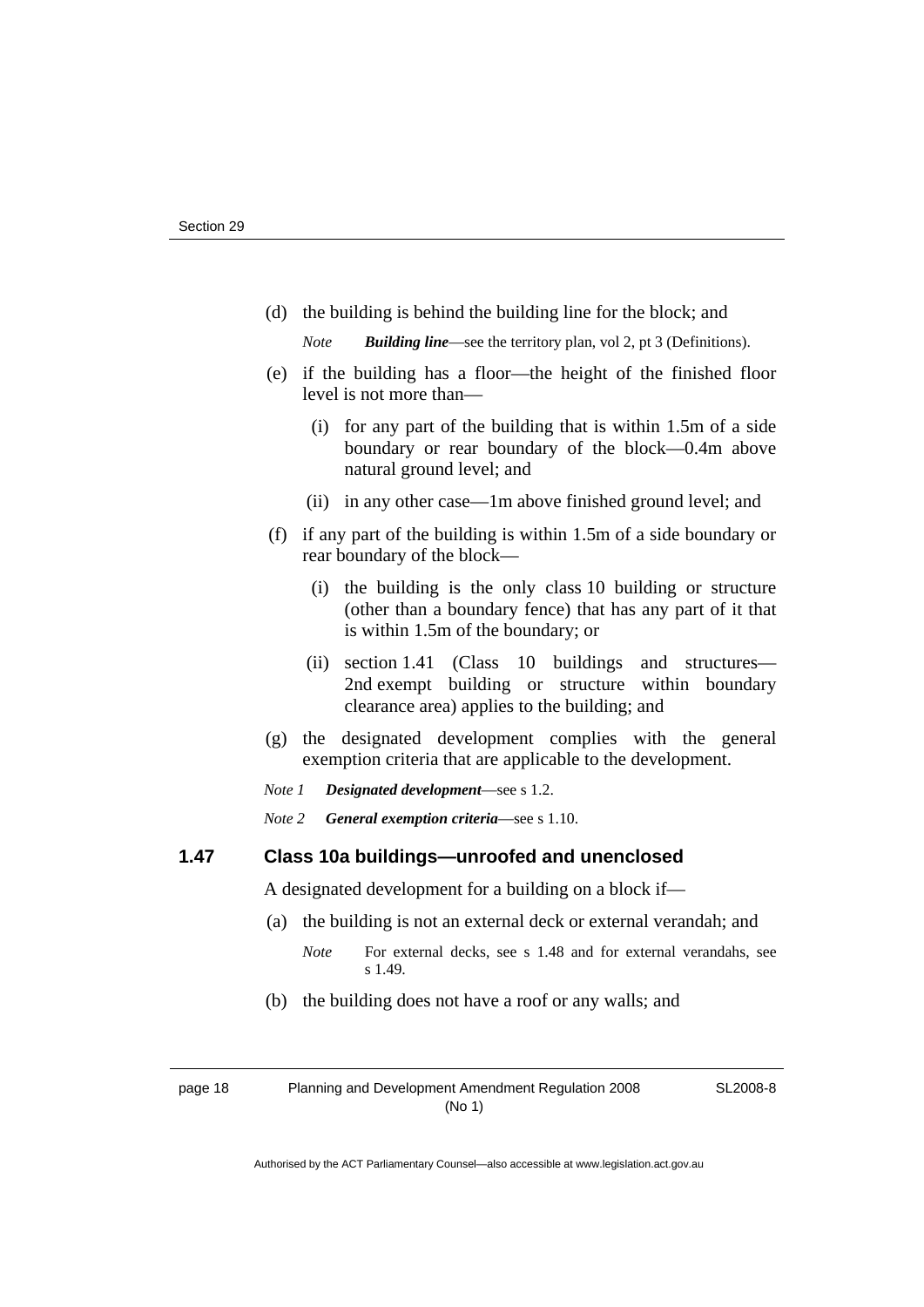(c) the height of the building is not more than 3m above natural ground level; and

*Note Natural ground level*—see the territory plan, vol 2, pt 3 (Definitions).

- (d) if the building has a floor—the height of the finished floor level is not more than—
	- (i) for any part of the building that is within 1.5m of a side boundary or rear boundary of the block—0.4m above natural ground level; and
	- (ii) in any other case—1m above finished ground level; and
- (e) the building is behind the building line for the block; and

*Note Building line*—see the territory plan, vol 2, pt 3 (Definitions).

- (f) if any part of the building is within 1.5m of a side boundary or rear boundary of the block—
	- (i) the building is the only class 10 building or structure (other than a boundary fence) that has any part of it that is within 1.5m of the boundary; or
	- (ii) section 1.41 (Class 10 buildings and structures— 2nd exempt building or structure within boundary clearance area) applies to the building; and
- (g) the designated development complies with the general exemption criteria that are applicable to the development.
- *Note 1 Designated development*—see s 1.2.
- *Note 2 General exemption criteria*—see s 1.10.

SL2008-8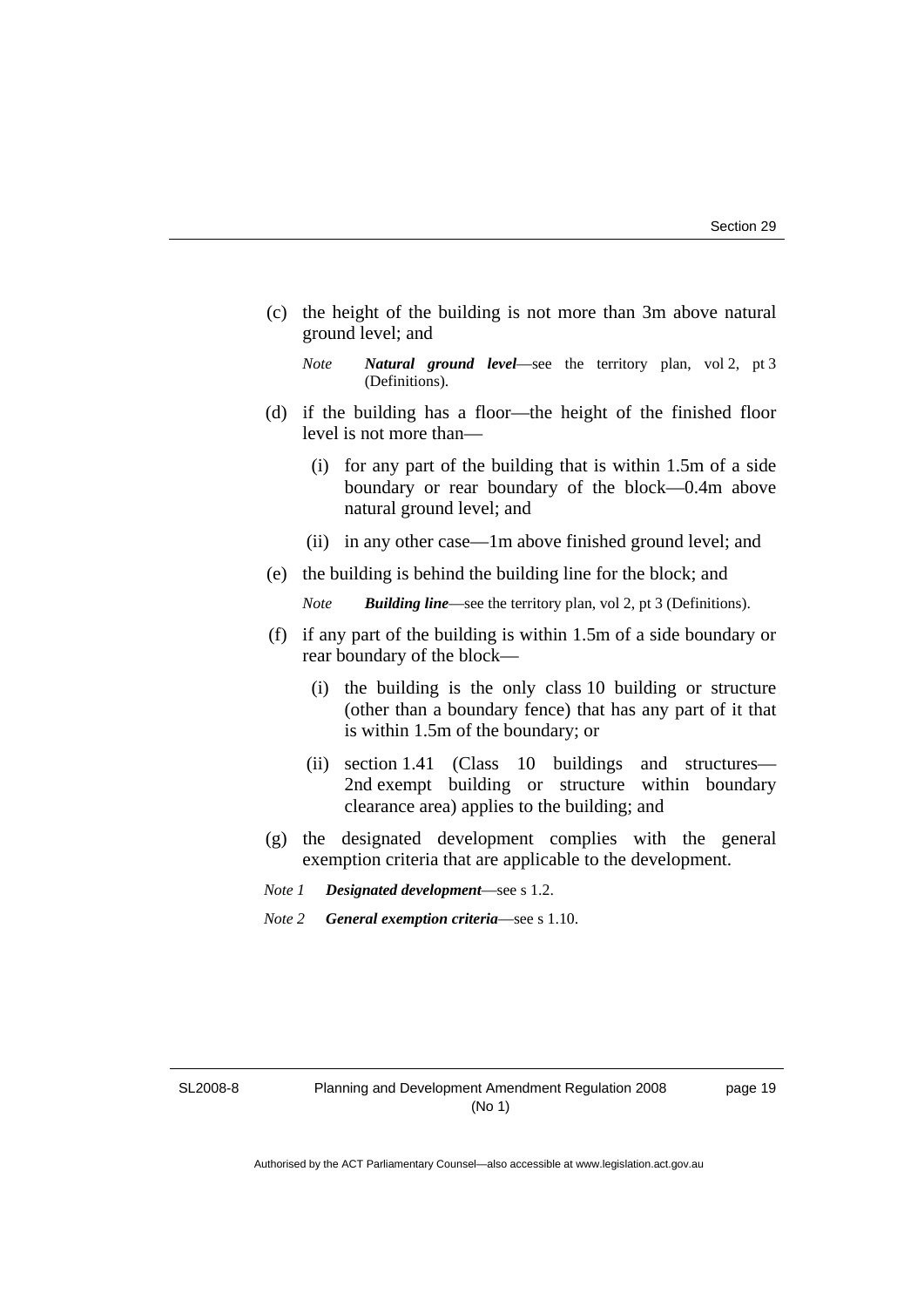# **1.48 Class 10a buildings—external decks**

(1) In this section:

*balustrade* includes a barrier that acts as a balustrade.

*deck* includes any of the following for the deck:

- (a) external stairs or ramp;
- (b) an external landing;
- (c) a retaining wall.
- (2) A designated development for an external deck on a block if—
	- (a) the deck does not have a roof; and
	- (b) the height of the finished floor level of the deck is not more than—
		- (i) for any part of the deck that is either between a front boundary and a building line for the block or within 1.5m of a side boundary or rear boundary of the block—0.4m above natural ground level; and
		- (ii) in any other case—1m above finished ground level; and
		- *Note Building line*, *front boundary* and *natural ground level*—see the territory plan, vol 2, pt 3 (Definitions).
	- (c) if any part of the deck is between a front boundary and a building line for the block—that part of the deck does not have a balustrade; and
	- (d) if any part of the deck is behind a building line for the block the height of any balustrade for that part of the deck is not more than 1.2m above the finished floor level for the deck; and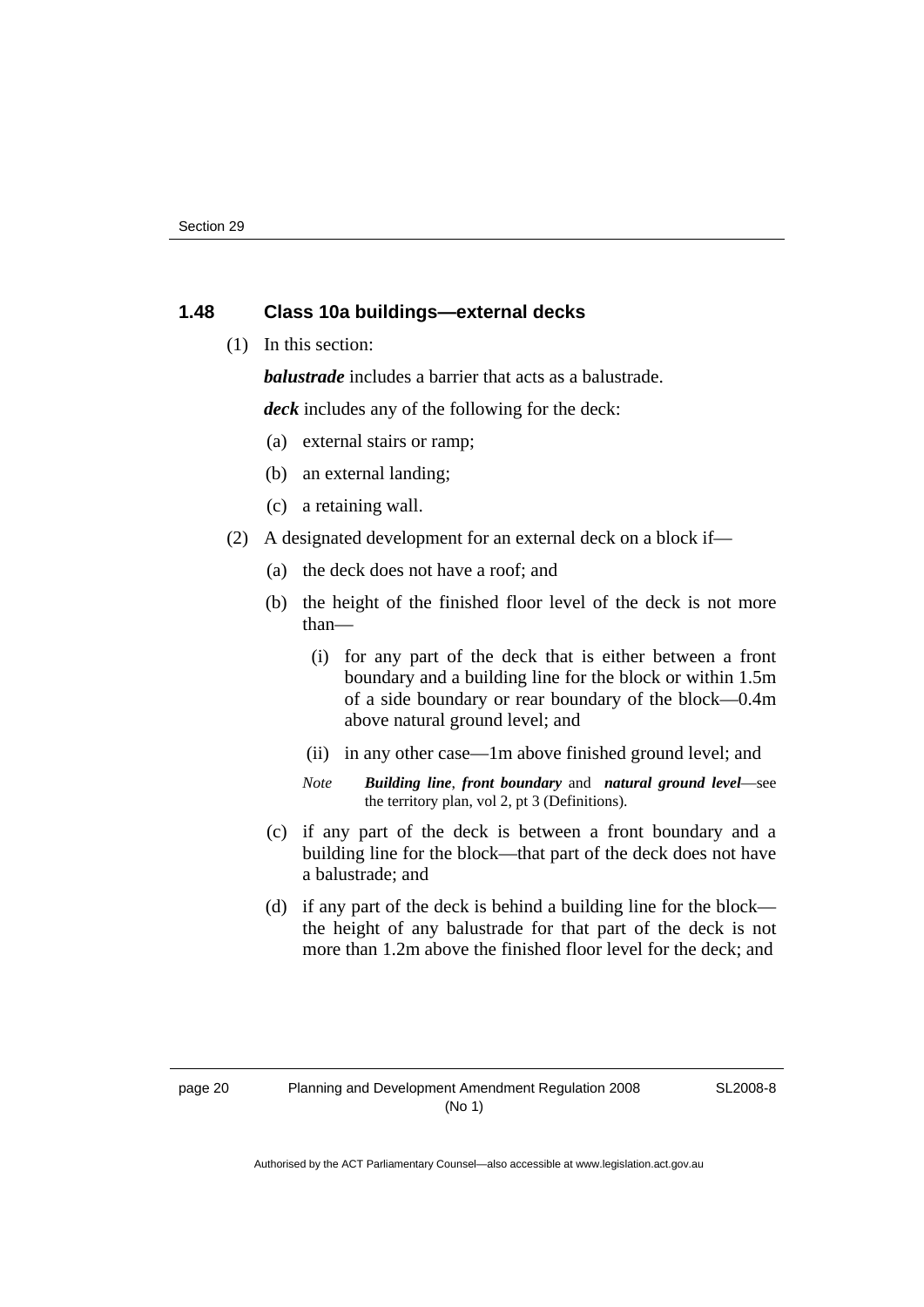- (e) if any part of the deck is within 1.5m of a side boundary or rear boundary of the block—
	- (i) the deck is the only class 10 building or structure (other than a boundary fence) that has any part of it that is within 1.5m of the boundary; or
	- (ii) section 1.41 (Class 10 buildings and structures— 2nd exempt building or structure within boundary clearance area) applies to the deck; and
- (f) the designated development complies with the general exemption criteria that are applicable to the development.
	- *Note 1 Designated development*—see s 1.2.
	- *Note 2 General exemption criteria*—see s 1.10.

# **1.49 Class 10a buildings—external verandahs**

(1) In this section:

*verandah* includes any of the following for the verandah:

- (a) external stairs or ramp;
- (b) an external landing;
- (c) a retaining wall.
- (2) A designated development for an external verandah on a block if—
	- (a) the verandah is attached to, or immediately adjacent to, a dwelling on the block; and
- (b) the plan area of the verandah is not more than  $10m^2$ ; and

*Note Plan area*—see the dictionary.

SL2008-8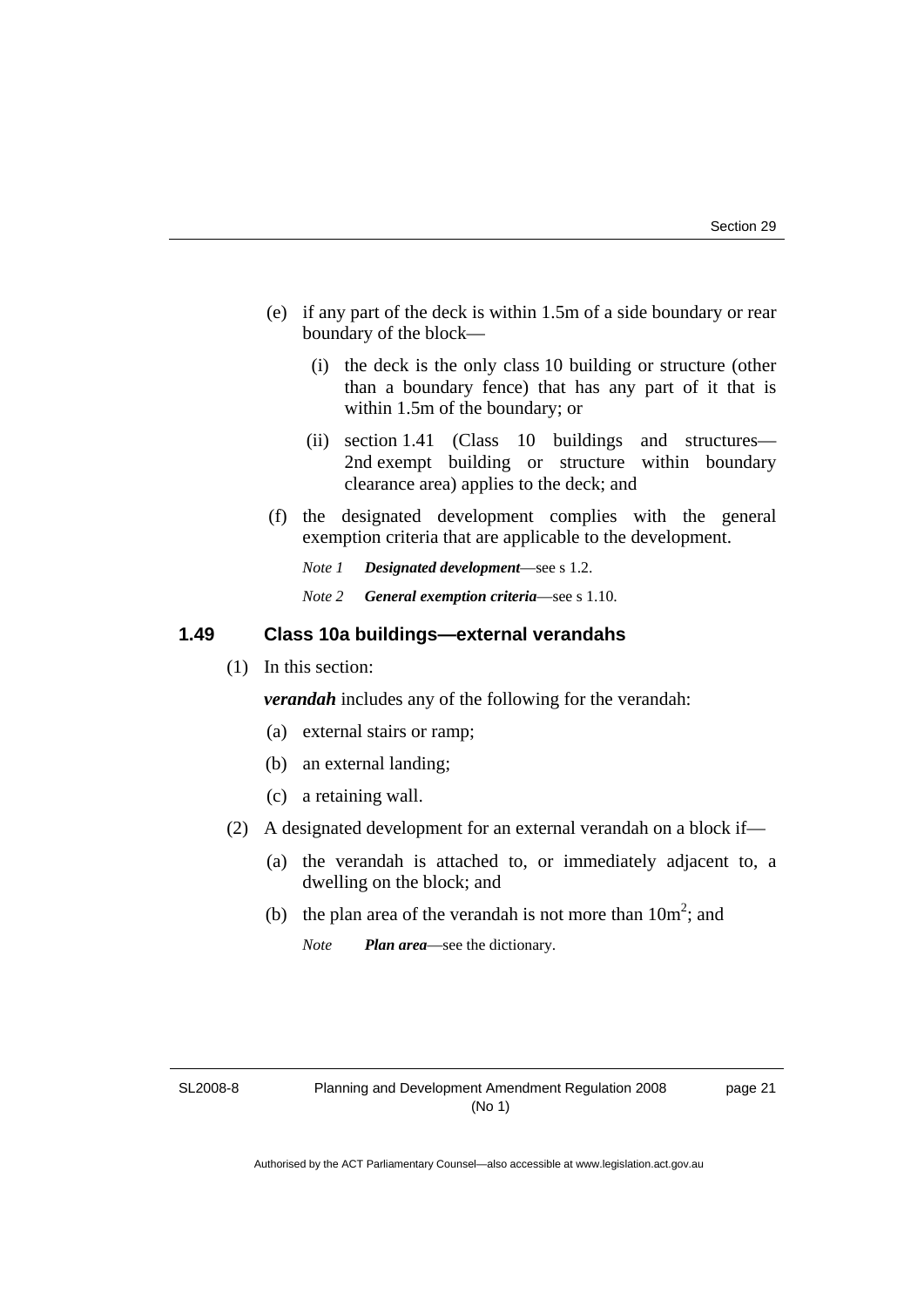- (c) no part of the verandah is—
	- (i) higher than 3m above natural ground level; or
		- *Note Natural ground level*—see the territory plan, vol 2, pt 3 (Definitions).
	- (ii) within 5.5m from the front boundary of the block; or
	- (iii) within 1.5m of a side boundary or rear boundary of the block; and
- (d) if the verandah has a floor—the height of the finished floor level is not more than 1m above finished ground level; and
- (e) the designated development complies with the general exemption criteria that are applicable to the development.
- *Note 1 Designated development*—see s 1.2.
- *Note 2 General exemption criteria*—see s 1.10.

# **Subdivision 1.3.2.3 Class 10b structures**

# **1.50 Class 10b structures—plan area not more than 2m2**

*Note* Class 10b structures include the following:

- a fence, retaining wall or freestanding wall
- a mast or antenna
- a swimming pool.
- (1) A designated development for a class 10b structure, other than a sign, on a block if—
- (a) the plan area of the structure is not more than  $2m^2$ ; and

*Note Plan area*—see the dictionary.

- (b) the structure is not—
	- (i) wider than 2m; or

page 22 Planning and Development Amendment Regulation 2008 (No 1)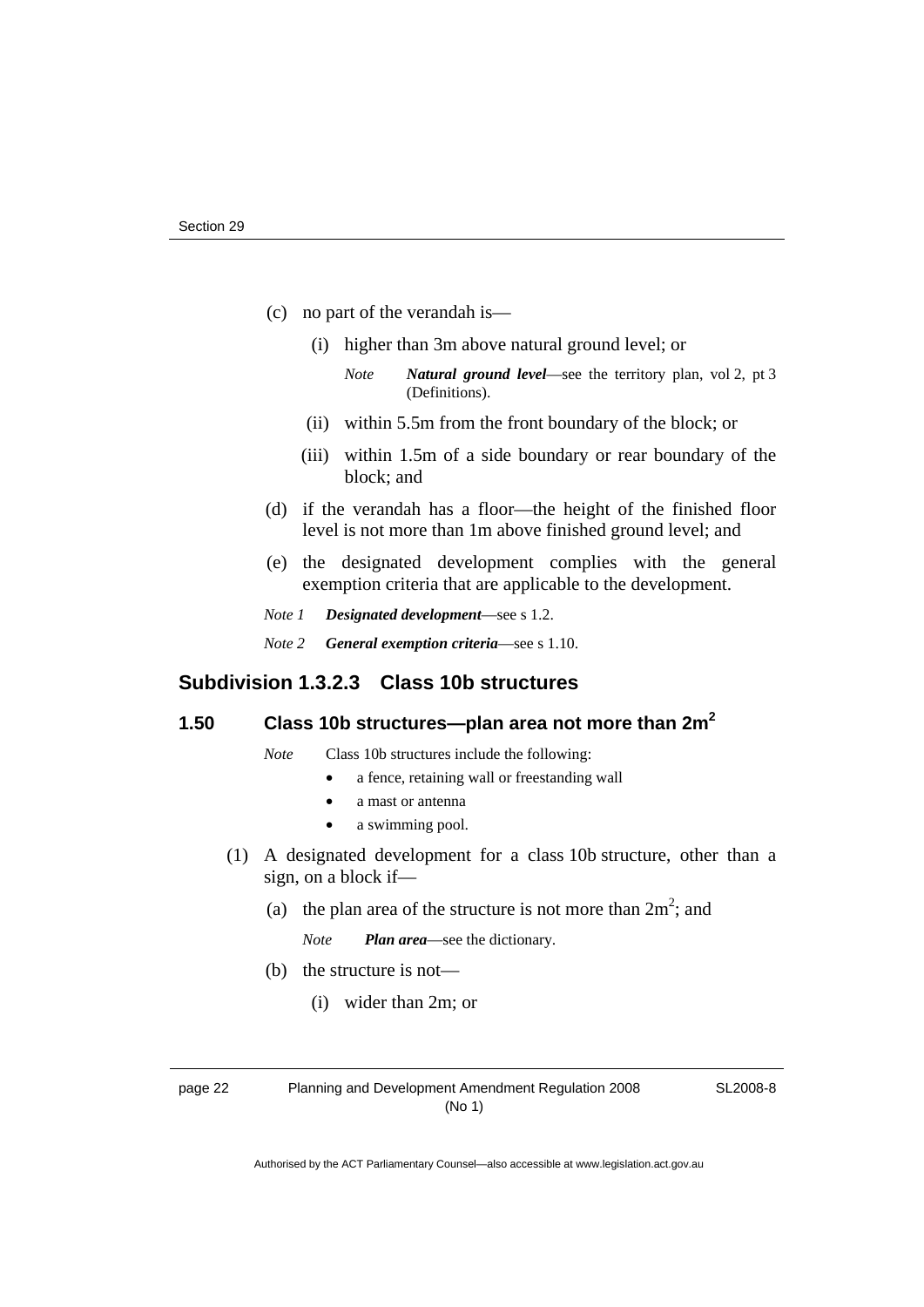(ii) higher than 1.85m above natural ground level; and

- (c) if the structure has a floor—the height of the finished floor level is not more than 0.4m above natural ground level; and
- (d) if the structure is not a single letterbox—no part of the structure is between a front boundary and a building line for the block; and
	- *Note Building line* and *front boundary*—see the territory plan, vol 2, pt 3 (Definitions).
- (e) the height of any part of the structure that is within 1.5m of a side boundary or rear boundary of the block is not more than 0.4m above natural ground level; and
- (f) if any part of the structure is within 1.5m of a side boundary or rear boundary of the block—
	- (i) the structure is the only class 10 building or structure (other than a boundary fence) that has any part of it that is within 1.5m of the boundary; or
	- (ii) section 1.41 (Class 10 buildings and structures— 2nd exempt building or structure within boundary clearance area) applies to the structure; and
- (g) the designated development complies with the general exemption criteria that are applicable to the development.
- *Note 1 Designated development*—see s 1.2.
- *Note 2 General exemption criteria*—see s 1.10.

SL2008-8

*Note Natural ground level*—see the territory plan, vol 2, pt 3 (Definitions).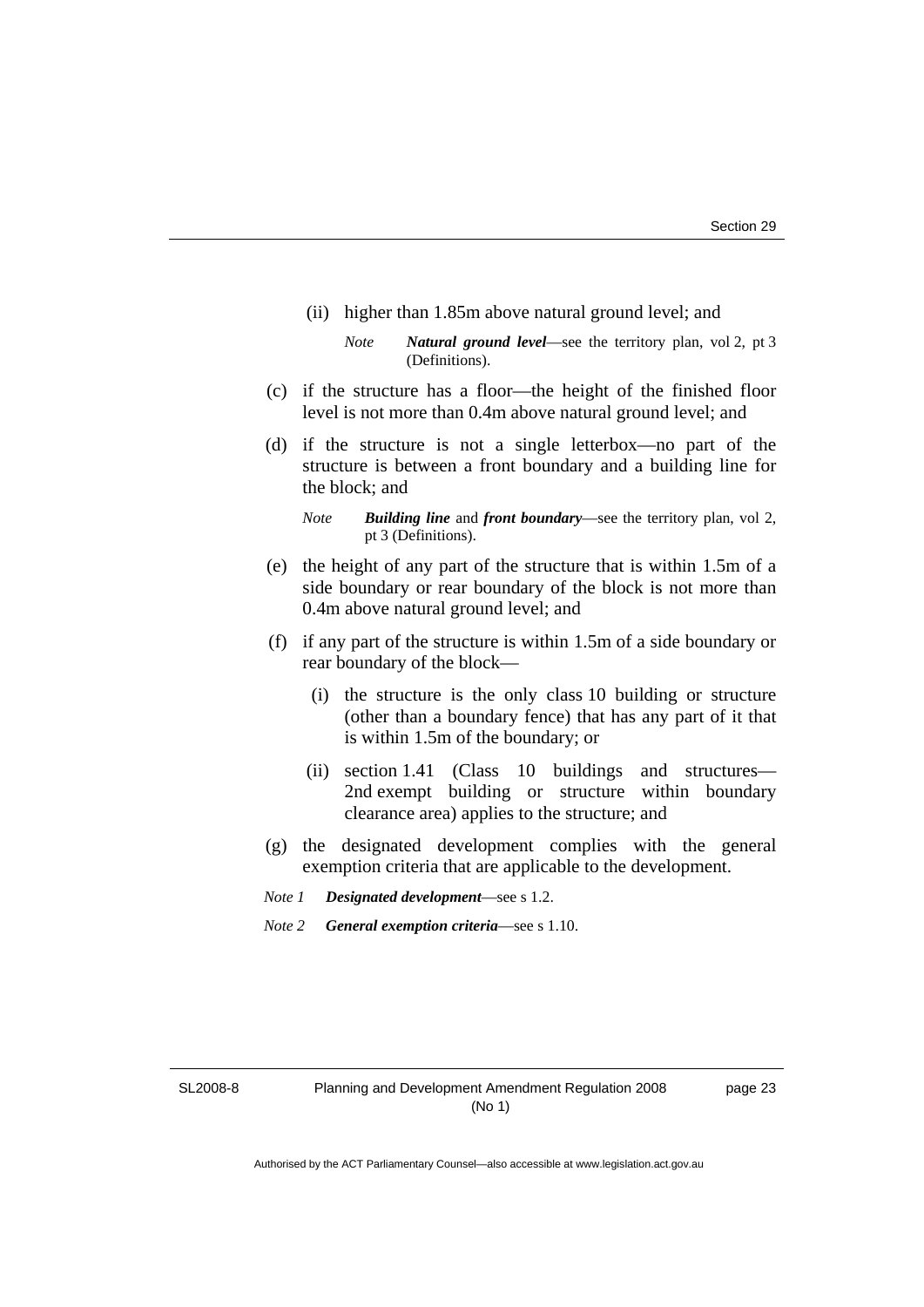# **1.51 Fences and freestanding walls generally**

(1) In this section:

*fence* does not include a basic paling fence for an open space boundary.

*Note Basic paling fence*—see the Act, s 416A (see this sch, s 1.1).

- (2) A designated development for a fence for, or freestanding wall on, a block if—
	- (a) the fence or wall is not higher than—
		- (i) for a mesh fence in an industrial zone—2.7m above natural ground level; or
		- (ii) in any other case—1.85m above natural ground level; and

*Note Natural ground level*—see the territory plan, vol 2, pt 3 (Definitions).

- (b) no part of the fence or wall is between a front boundary and a building line for the block; and
	- *Note Building line* and *front boundary*—see the territory plan, vol 2, pt 3 (Definitions).
- (c) no part of the fence or wall diverts or concentrates the flow of surface water—
	- (i) in a way that causes ponding; or
	- (ii) onto other land; and
- (d) the designated development complies with the general exemption criteria that are applicable to the development.
- *Note 1 Designated development*—see s 1.2.
- *Note 2 General exemption criteria*—see s 1.10.
- *Note 3* A metal fence must not have a white, off-white or metallic exterior finish (see s 1.13).

page 24 Planning and Development Amendment Regulation 2008 (No 1)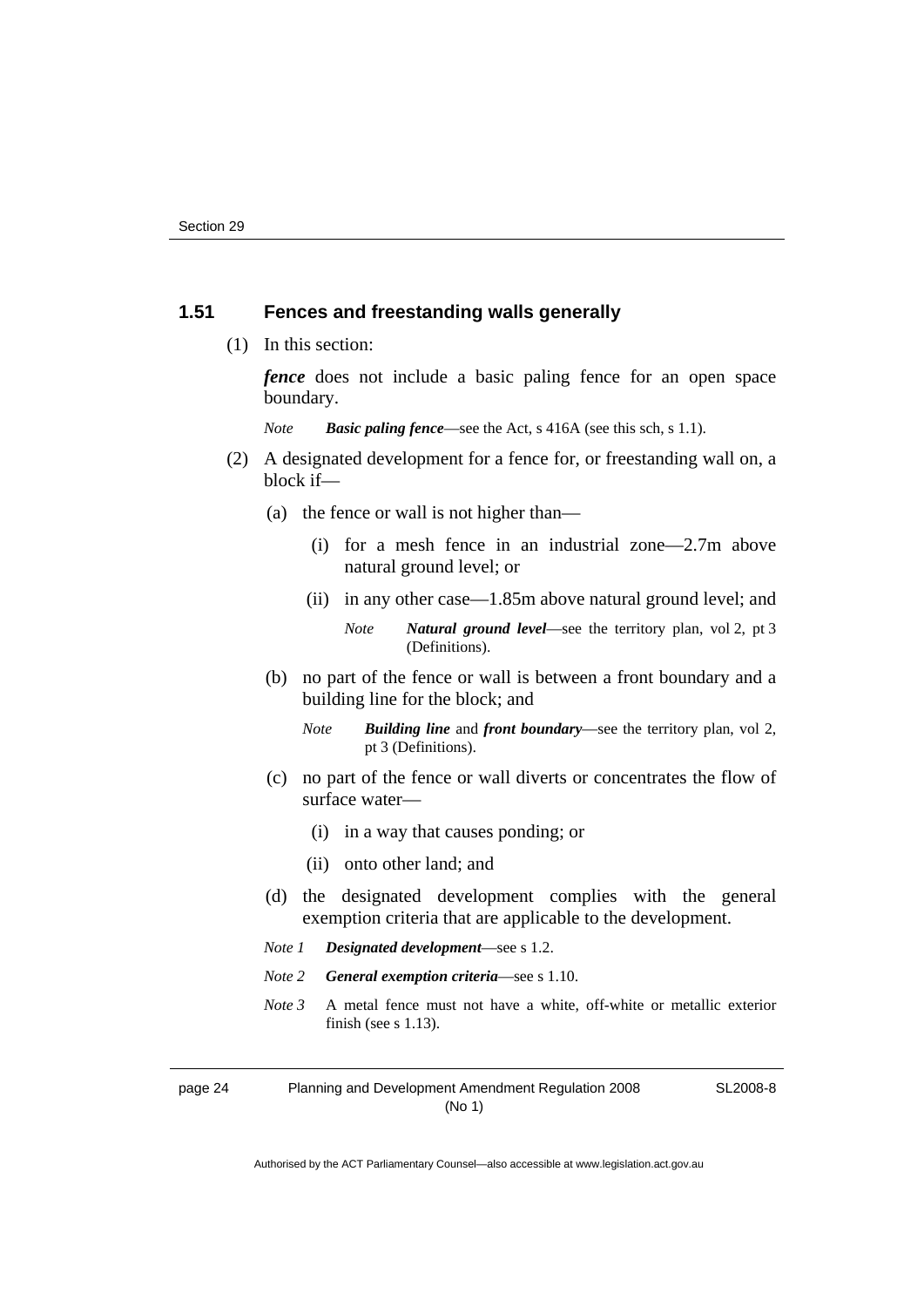## **1.52 Basic open space boundary fences**

- *Note* The Act, s 416A defines *open space boundary* as meaning a boundary between leased and unleased land (see this sch, s 1.1).
- (1) A designated development for a fence for an open space boundary for a block if—
	- (a) a development requirement for the block requires the building of a basic paling fence for the boundary; and

*Note Basic paling fence*—see the Act, s 416A.

- (b) the fence—
	- (i) is not higher than 1.85m above natural ground level; and
	- (ii) is a basic paling fence or complies with subsection (2); and
- (c) no part of the fence diverts or concentrates the flow of surface water—
	- (i) in a way that causes ponding; or
	- (ii) onto other land; and
- (d) the designated development complies with the general exemption criteria that are applicable to the development.

*Note 1 Designated development*—see s 1.2.

- *Note 2 General exemption criteria*—see s 1.10.
- (2) A fence for an open space boundary for a block complies with this subsection if—
	- (a) the fence's panels and support structure are—
		- (i) made of unperforated metal; and
		- (ii) finished in a precoloured proprietary finish; and
		- (iii) used in accordance with the manufacturer's relevant written instructions; and

SL2008-8 Planning and Development Amendment Regulation 2008 (No 1) page 25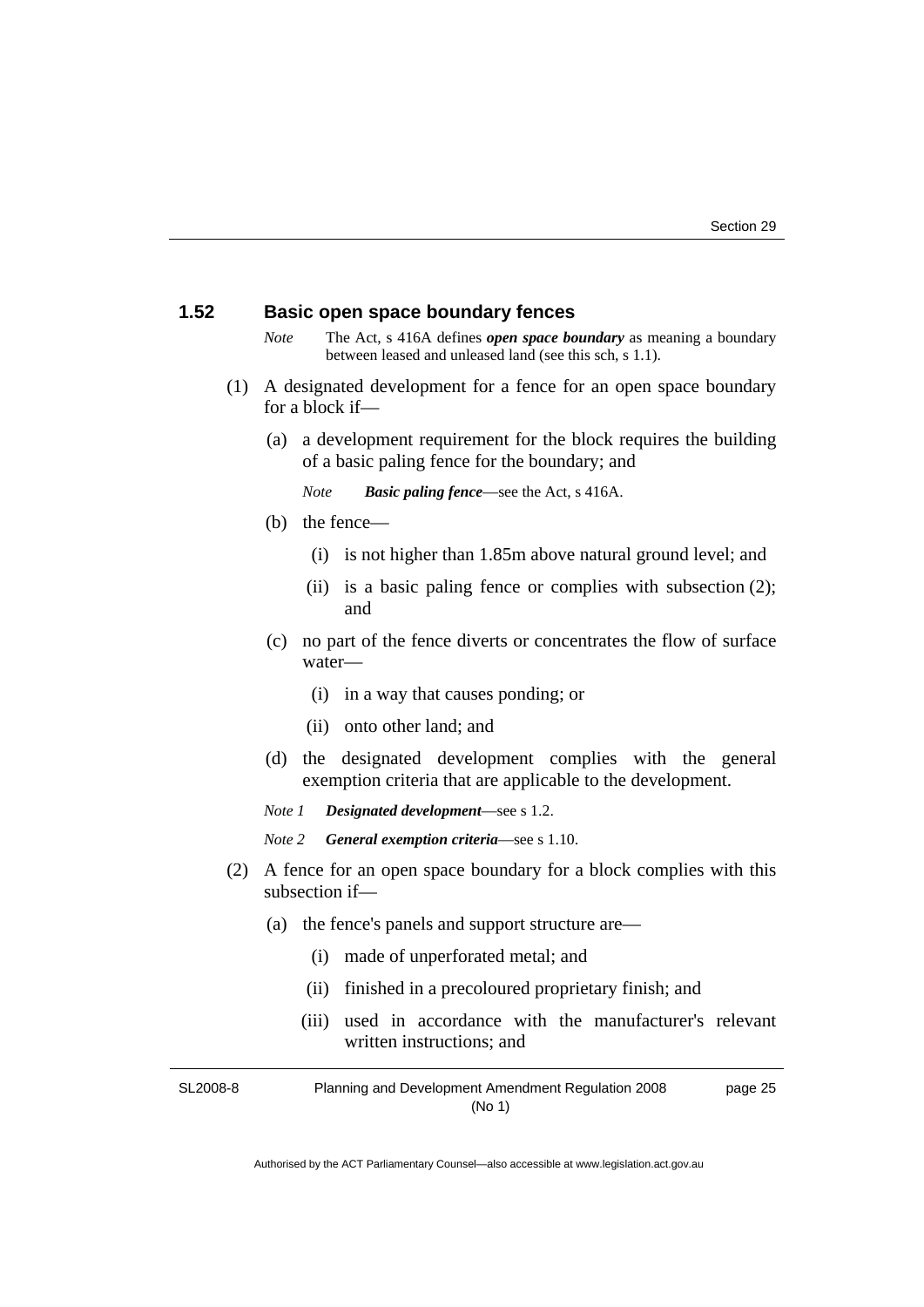- (b) all sharp edges of metal sheets are capped; and
- (c) for any one side of the fence—
	- (i) the panels are of the same material, flatness and corrugation (if any); and
	- (ii) all of the visible components (other than fasteners, footings and the cut ends of components) are the same external colour as the panels; and
	- (iii) the component's colour is a solid colour that is, or closely matches, a colour from AS 2700 (*Colour Standards for General Purposes*) mentioned in part 1.4 (Permitted open space boundary fence colours); and
	- (iv) the form, finish and colour of the fence is the same for the full length of the open space boundary for the block for that side of the fence.
- (3) In this section:

*development requirement*—see the Act, section 416A.

# **1.53 Retaining walls**

- (1) A designated development for a retaining wall on a block if—
	- (a) no part of the retaining wall is between a front boundary and a building line for the block; and
		- *Note Building line* and *front boundary*—see the territory plan, vol 2, pt 3 (Definitions).
	- (b) the retaining wall is not higher than—
		- (i) if it is a cut-in retaining wall—
			- (A) for any part of the wall that is within 1.5m of a side boundary or rear boundary of the block—0.4m above natural ground level on the lowest side of the wall; and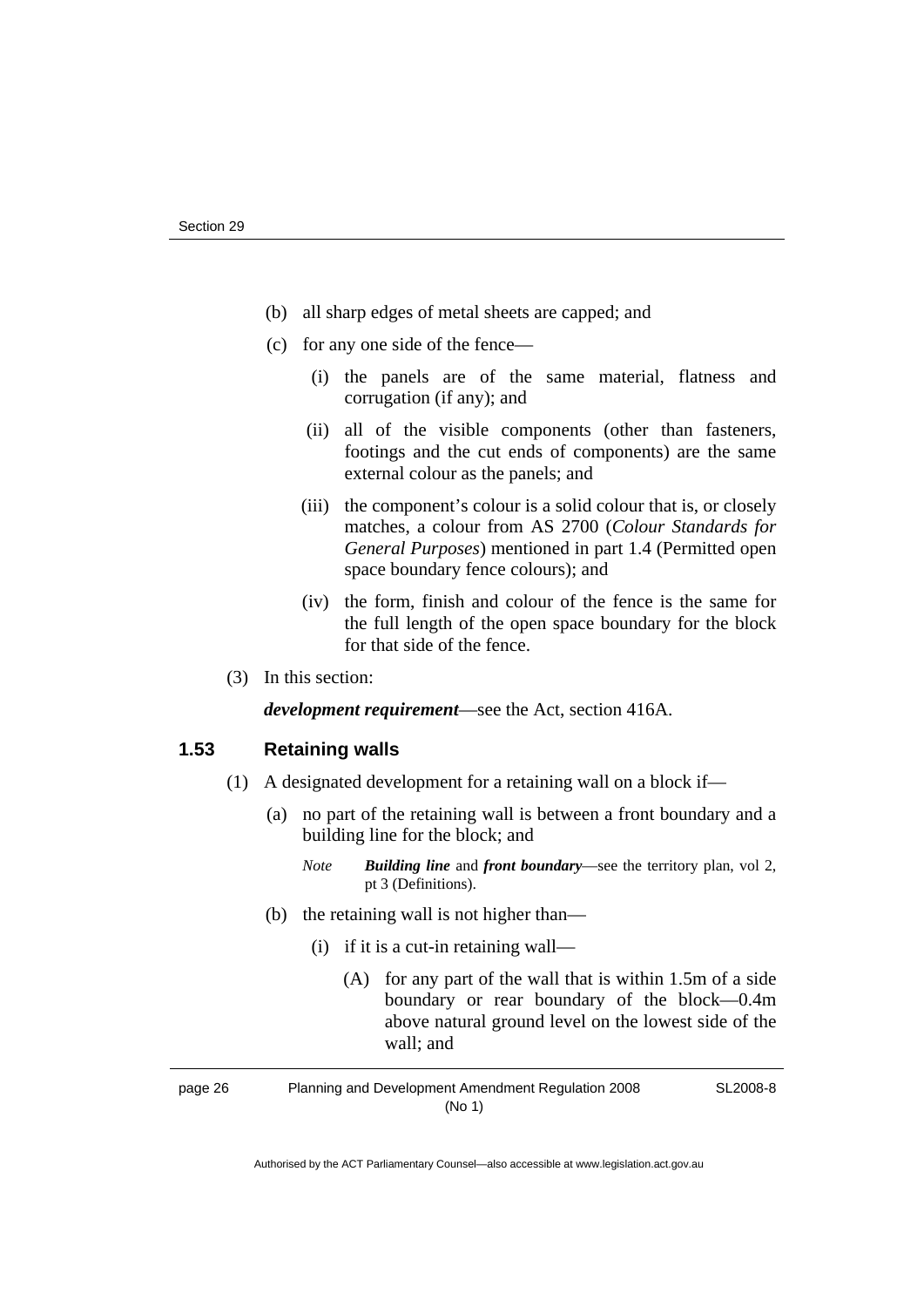- (B) for any other part of the wall—1.2m above natural ground level on the lowest side of the wall; and
- (ii) if it is a fill retaining wall—
	- (A) for any part of the wall that is within 1.5m of a side boundary or rear boundary of the block—0.4m above natural ground level on the lowest side of the wall; and
	- (B) for any other part of the wall—1m above natural ground level on the lowest side of the wall; and
- (iii) if it is a combination retaining wall—
	- (A) for any part of the wall that is within 1.5m of a side boundary or rear boundary of the block—0.4m above natural ground level on the lowest side of the wall; and
	- (B) for any other part of the wall—1.2m above natural ground level on the lowest side of the wall; and
- *Note Natural ground level*—see the territory plan, vol 2, pt 3 (Definitions).
- (c) if any part of the retaining wall is within 1.5m of a side boundary or rear boundary of the block—
	- (i) the retaining wall is the only class 10 building or structure (other than a boundary fence) that has any part of it that is within 1.5m of the boundary; or
	- (ii) section 1.41 (Class 10 buildings and structures— 2nd exempt building or structure within boundary clearance area) applies to the retaining wall; and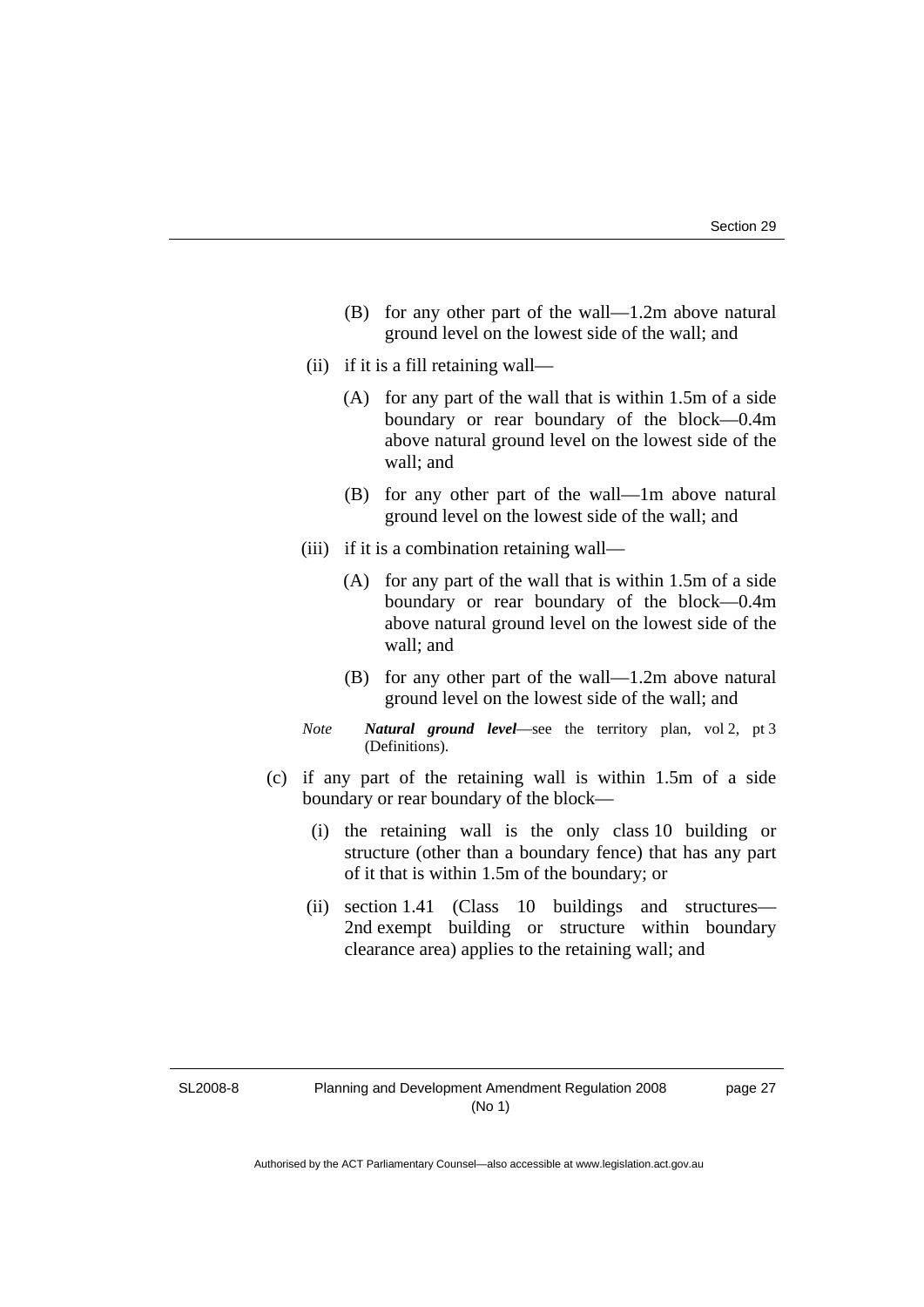- (d) the designated development complies with the general exemption criteria that are applicable to the development.
- *Note 1 Designated development*—see s 1.2.
- *Note 2 General exemption criteria*—see s 1.10.
- (2) In this section:

*combination retaining wall* means a retaining wall that is both a cut-in retaining wall and a fill retaining wall.

*cut-in retaining wall* means a wall, or that part of a wall, retaining earth below natural ground level.

*fill retaining wall* means a wall, or that part of a wall, retaining earth above natural ground level.

# **1.54 Swimming pools**

- (1) A designated development for a swimming pool on a block if—
	- (a) no part of the pool, or an associated structure, is—
		- (i) between a front boundary and a building line for the block; or
		- (ii) within 1.5m of a side boundary or rear boundary for the block; and
	- (b) if the pool includes an associated structure with an elevated floor—the height of the finished floor level is not more than 1m above finished ground level; and
		- *Note Natural ground level*—see the territory plan, vol 2, pt 3 (Definitions).
	- (c) the pool's capacity is not more than 45kL; and
	- (d) the height of the pool's reservoir is not more than 1.5m above natural ground level; and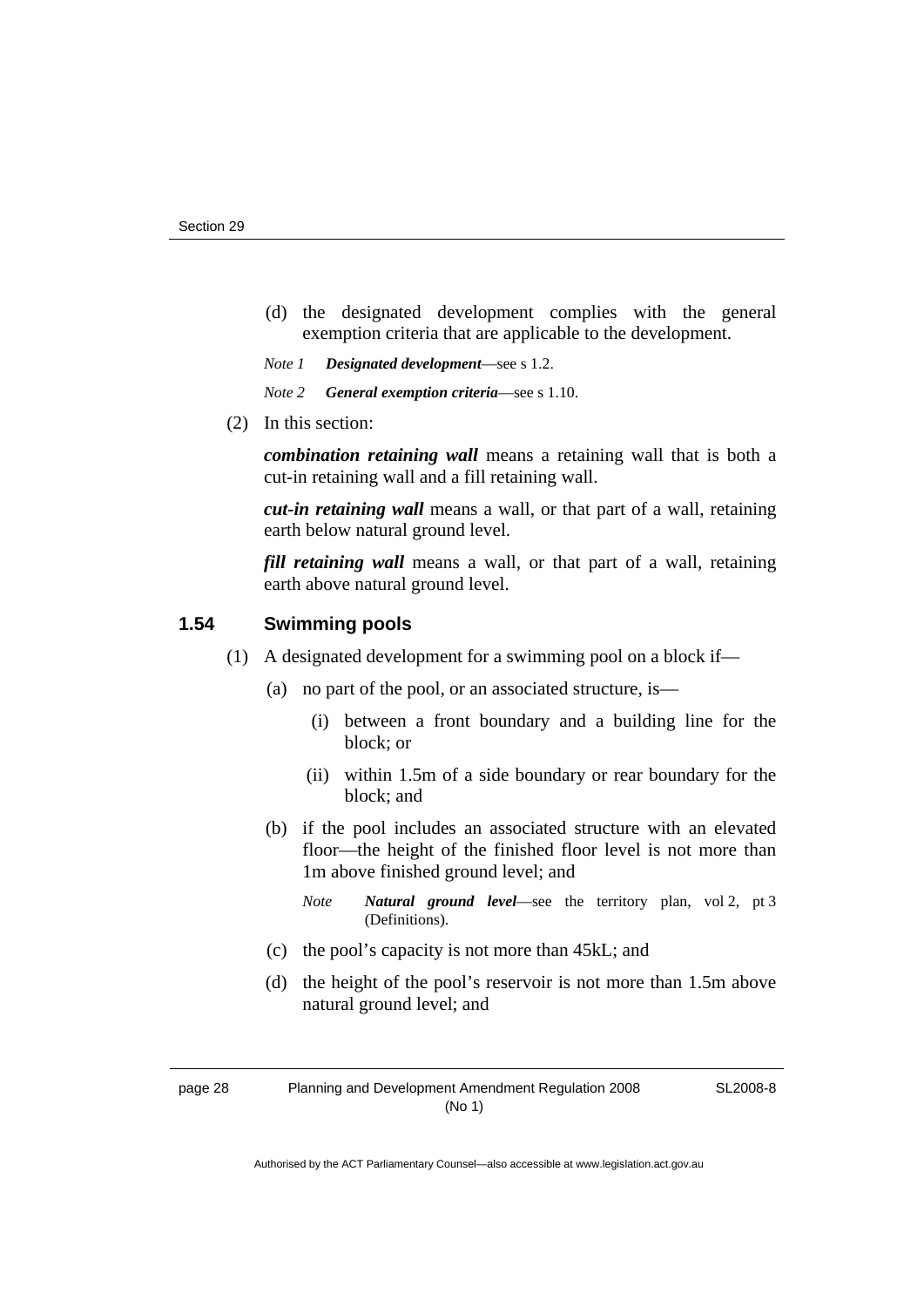- (e) the designated development complies with the general exemption criteria that are applicable to the development.
- *Note 1 Designated development*—see s 1.2.
- *Note 2 General exemption criteria*—see s 1.10.
- (2) In this section:

*associated structure*, in relation to a swimming pool—

- (a) includes a deck, landing, stairs or ramp, for the pool; but
- (b) does not include a retaining wall or landscaping for the pool.

*swimming pool*—see the *Building (General) Regulation 2008*, schedule 1, section 1.1.

#### **1.55 Water tanks**

(1) In this section:

*prescribed general exemption criteria* means the general exemption criteria, other than section 1.13 (Criterion 3—metallic, white and off-white exterior finishes in residential zones).

*Note General exemption criteria*—see s 1.10.

- (2) A designated development for a water tank on a block if—
	- (a) the tank does not have a capacity of more than 20kL; and
	- (b) the height of the tank is not more than 2.45m above natural ground level; and
		- *Note Natural ground level*—see the territory plan, vol 2, pt 3 (Definitions).
	- (c) no part of the tank is located between a front boundary and a building line for the block; and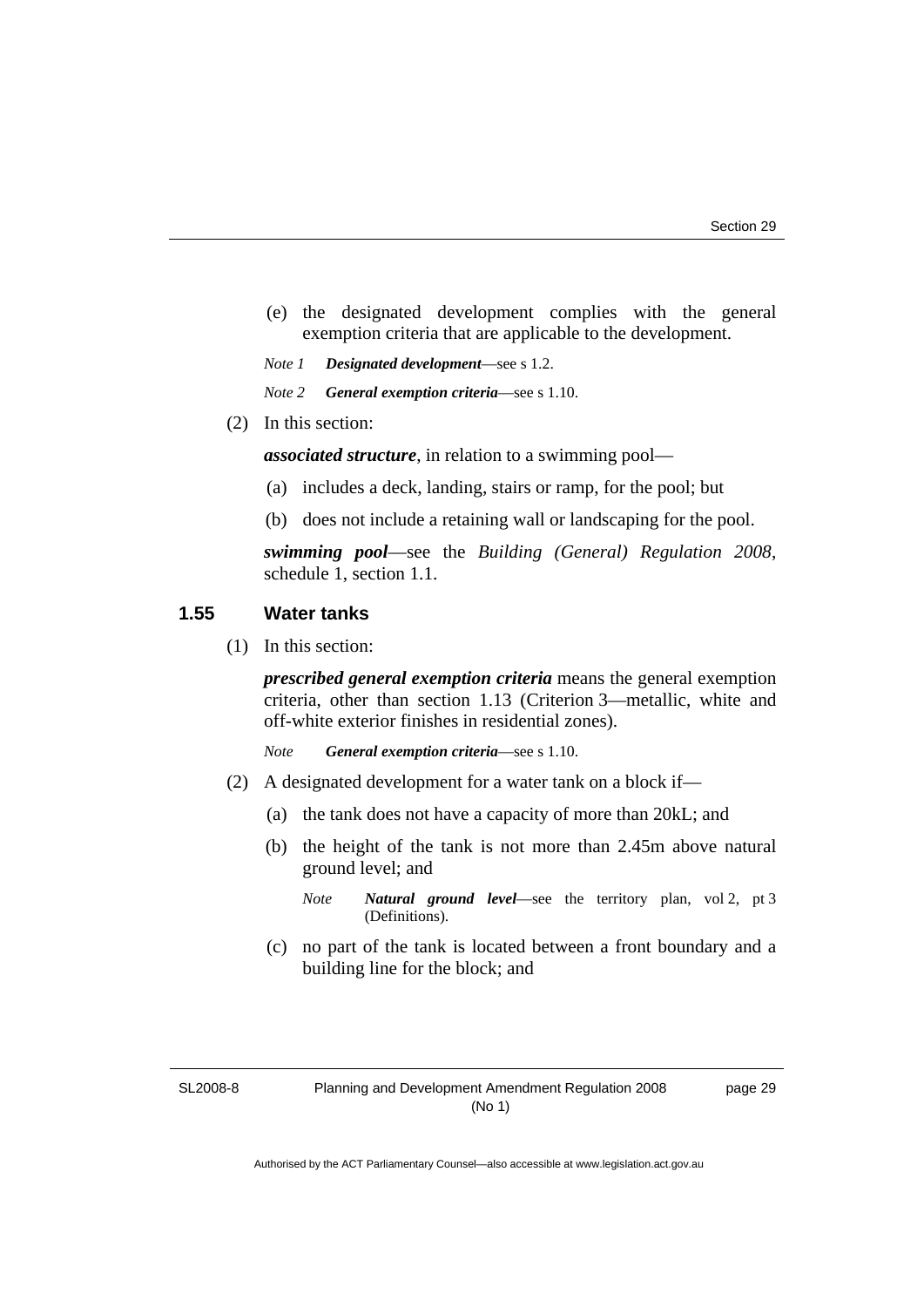- (d) if any part of the tank is within 1.5m of a side boundary or rear boundary of the block—
	- (i) the tank is the only class 10 building or structure (other than a boundary fence) that has any part of it that is within 1.5m of the boundary; or
	- (ii) section 1.41 (Class 10 buildings and structures— 2nd exempt building or structure within boundary clearance area) applies to the tank; and
- (e) the designated development complies with the prescribed general exemption criteria that are applicable to the development.

*Note Designated development*—see s 1.2.

# **1.56 External ponds**

A designated development for an external pond on a block if—

- (a) the pond is not for, or used for, swimming, wading or bathing; and
- (b) the maximum depth of water the pond can hold is not more than 300mm; and
- (c) the surface area of the water in the pond is not more than  $6m<sup>2</sup>$ when the pond is filled to its maximum water level (without overtopping effects); and
- (d) no part of the pond is within 1.5m of a side boundary or rear boundary of the block; and
- (e) no part of the pond is located between a front boundary and a building line for the block; and
	- *Note Building line* and *front boundary*—see the territory plan, vol 2, pt 3 (Definitions).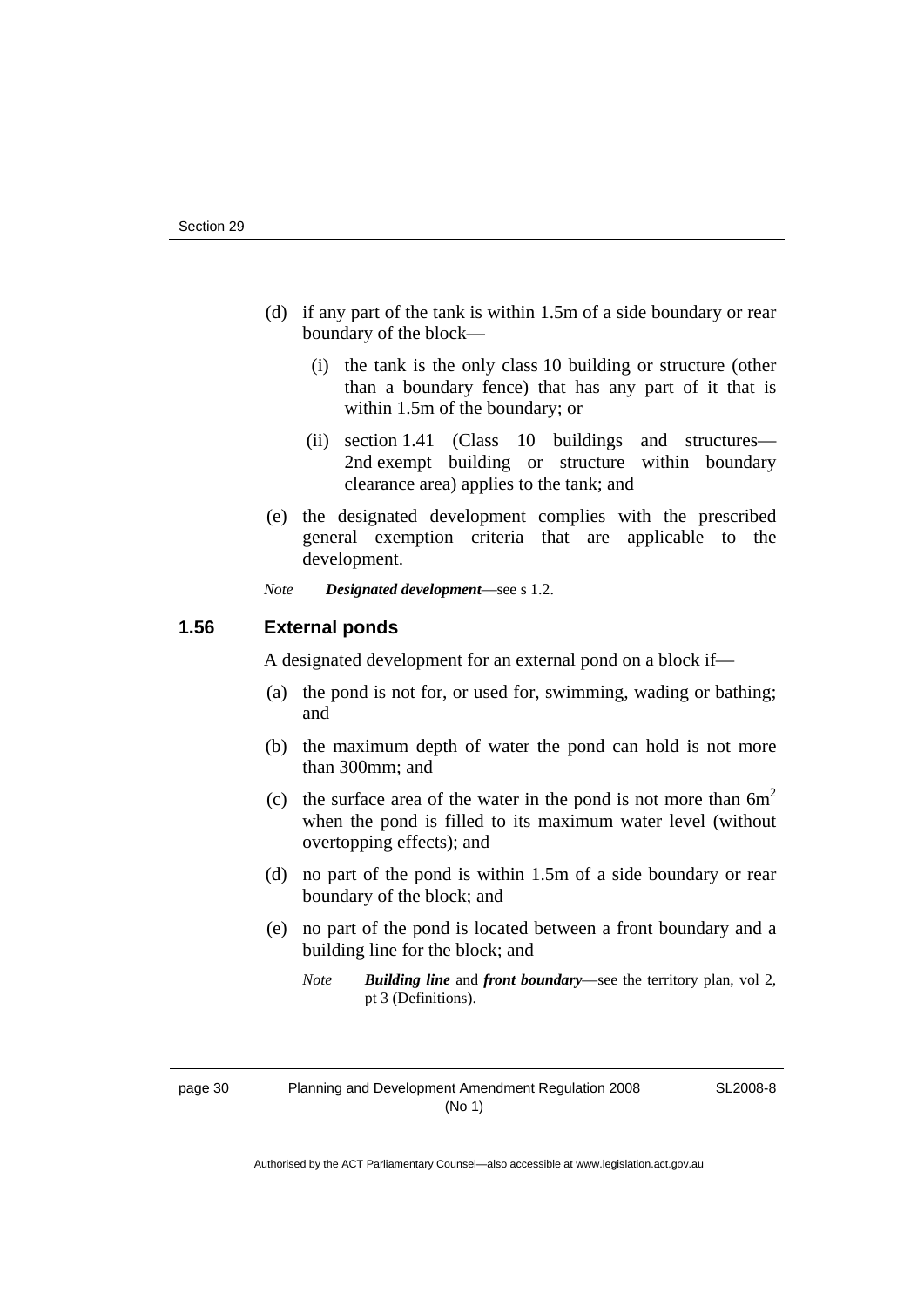- (f) the designated development complies with the general exemption criteria that are applicable to the development.
- *Note 1 Designated development*—see s 1.2.
- *Note 2 General exemption criteria*—see s 1.10.

#### **1.57 Animal enclosures**

- (1) A designated development for an animal enclosure on a block if—
- (a) the enclosure's plan area is not more than  $10m^2$ ; and

*Note Plan area*—see the dictionary.

 (b) the enclosure's height is not more than 3m above natural ground level; and

- (c) no part of the enclosure is between a front boundary and a building line for the block; and
	- *Note Building line* and *front boundary*—see the territory plan, vol 2, pt 3 (Definitions).
- (d) if any part of the enclosure is within 1.5m of a side boundary or rear boundary of the block—
	- (i) the enclosure is the only class 10 building or structure (other than a boundary fence) that has any part of it that is within 1.5m of the boundary; or
	- (ii) section 1.41 (Class 10 buildings and structures— 2nd exempt building or structure within boundary clearance area) applies to the enclosure; and

SL2008-8

*Note Natural ground level*—see the territory plan, vol 2, pt 3 (Definitions).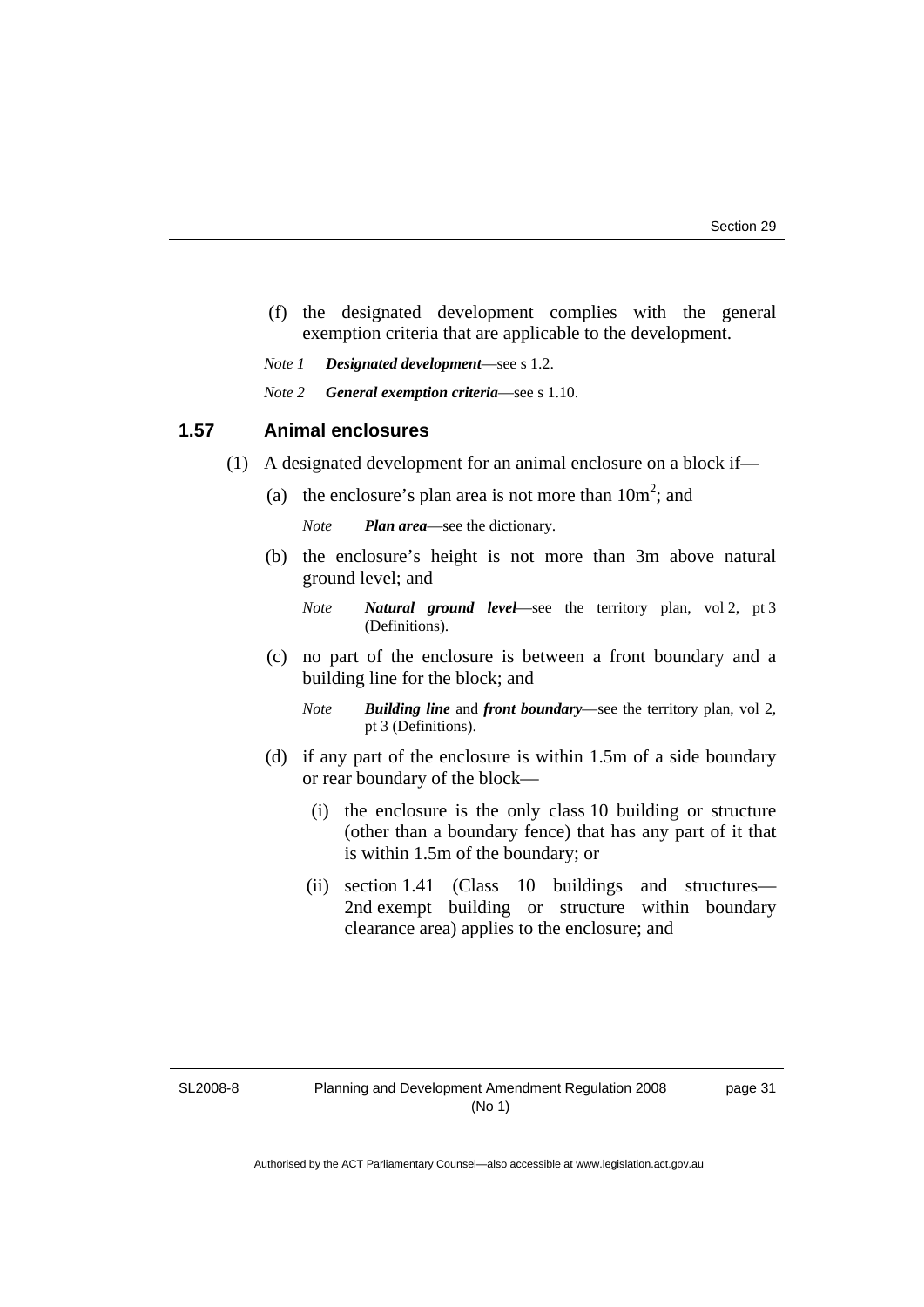- (e) the designated development complies with the general exemption criteria, other than the excluded criteria, that are applicable to the development.
- *Note 1 Designated development*—see s 1.2.
- *Note 2 General exemption criteria*—see s 1.10.
- *Note 3* Other laws, including animal welfare laws, may be relevant (see s 1.4).
- (2) In this section:

*excluded criteria* means any other criteria in division 1.3.2 (Exempt developments—non-habitable buildings and structures), other than section 1.41, that apply to the development.

*Note* The general exemption criteria include s 1.18 (Criterion 8—compliance with other applicable exemption criteria) which provides that a development must comply with any other criteria in pt 1.3 that apply to the development.

# **1.58 Clothes lines**

- (1) A designated development for a clothes line on a block if—
	- (a) the clothes line's height (including any extendable part extended) is not more than 3m above natural ground level; and
		- *Note Natural ground level*—see the territory plan, vol 2, pt 3 (Definitions).
	- (b) total line length is not more than 60m and the span or cantilever of any support is not more than 3m; and
	- (c) no part of the clothes line is between a front boundary and a building line for the block; and
		- *Note Building line* and *front boundary*—see the territory plan, vol 2, pt 3 (Definitions).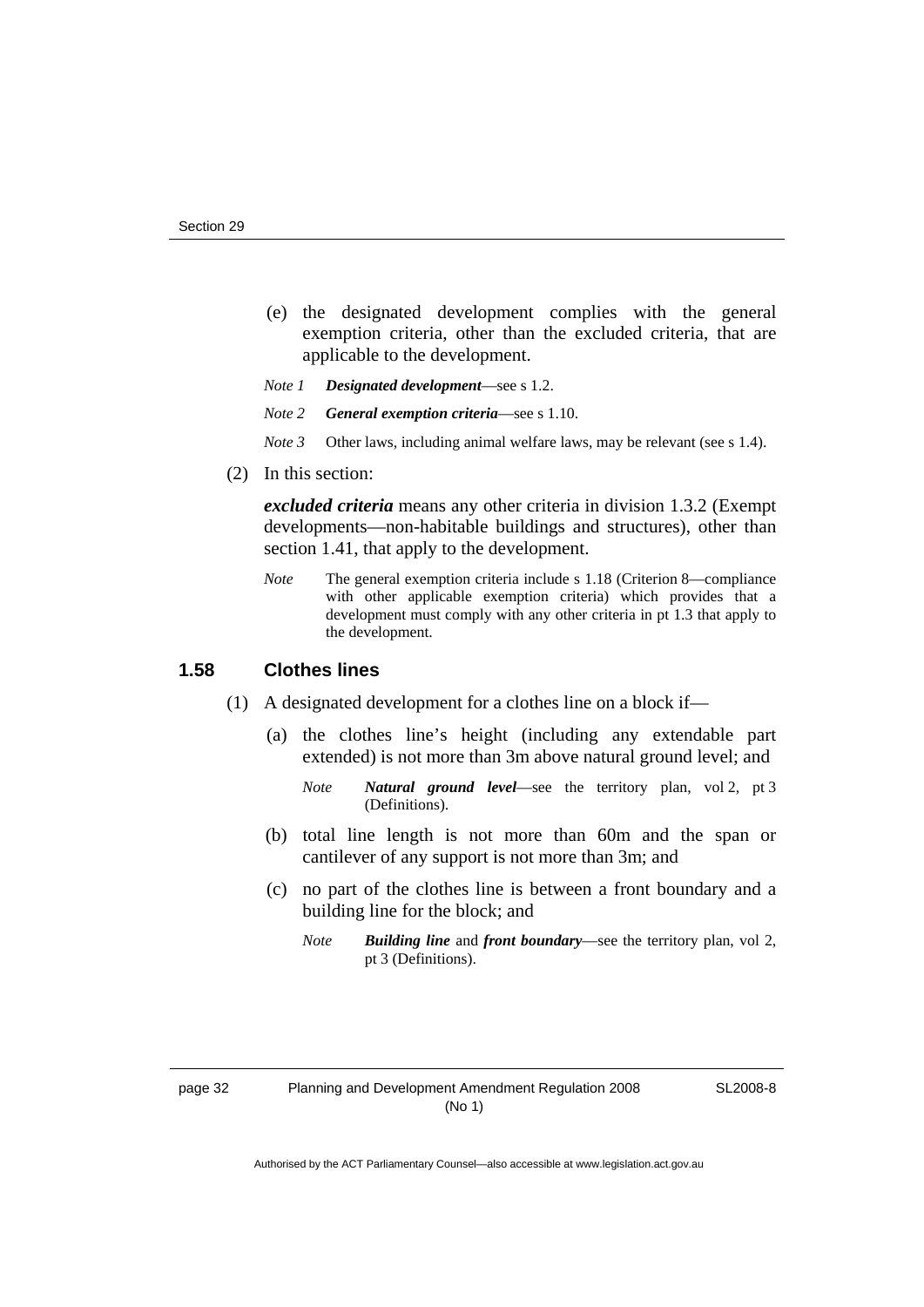- (d) if any part of the clothes line is within 1.5m of a side boundary or rear boundary of the block—
	- (i) the clothes line is the only class 10 building or structure (other than a boundary fence) that has any part of it that is within 1.5m of the boundary; or
	- (ii) section 1.41 (Class 10 buildings and structures— 2nd exempt building or structure within boundary clearance area) applies to the clothes line; and
- (e) the designated development complies with the general exemption criteria, other than the excluded criteria, that are applicable to the development.
- *Note 1 Designated development*—see s 1.2.
- *Note 2 General exemption criteria*—see s 1.10.
- (2) In this section:

*excluded criteria* means any other criteria in division 1.3.2 (Exempt developments—non-habitable buildings and structures), other than section 1.41, that apply to the development.

*Note* The general exemption criteria include s 1.18 (Criterion 8—compliance with other applicable exemption criteria) which provides that a development must comply with any other criteria in pt 1.3 that apply to the development.

# **1.59 Dish antennas**

(1) In this section:

*dish antenna* means a parabolic antenna with a solid, wire or mesh dish and includes the support structures for the antenna.

- (2) A designated development for a dish antenna on a block if—
	- (a) the antenna is a receiving antenna only or an antenna that can send and receive a signal; and

SL2008-8 Planning and Development Amendment Regulation 2008 (No 1) page 33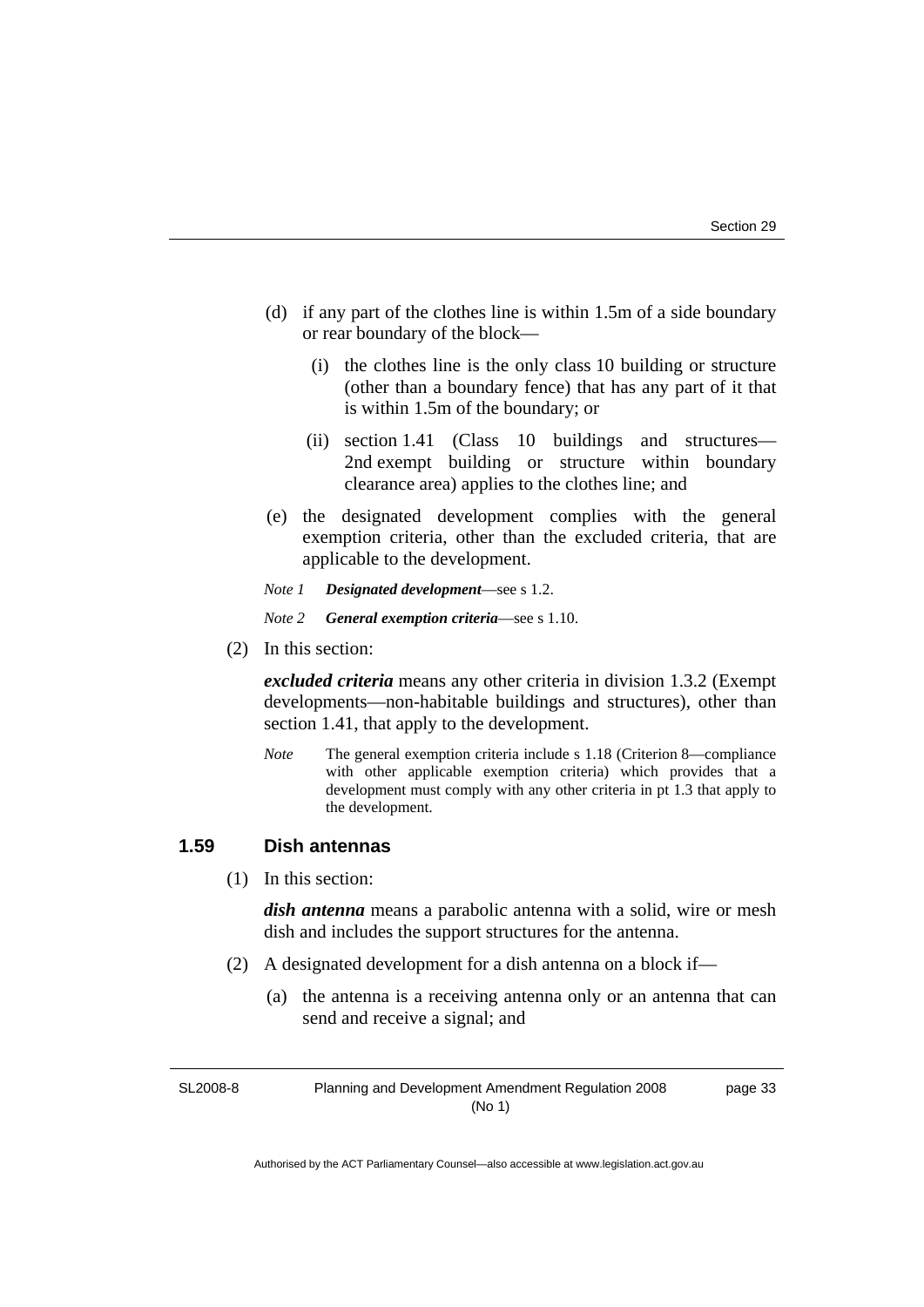- (b) if the antenna is mounted on the ground—
	- (i) the diameter of the antenna is not more than 1.55m; and
	- (ii) the height of the antenna is not more than 3m above natural ground level; and
		- *Note Natural ground level*—see the territory plan, vol 2, pt 3 (Definitions).
- (c) if the antenna is externally mounted on a building in a residential area—
	- (i) the diameter of the antenna is not more than 0.65m; and
	- (ii) if the building is a single dwelling where the closest point of the dwelling's roof to the antenna is lower than the highest point of the antenna—the distance from the highest point of the antenna to the closest point on the roof is not more than 1.5m; and
- (d) if the antenna is externally mounted on a building in a non-residential area—
	- (i) the diameter of the antenna is not more than 1.55m; and
	- (ii) if the closest point of the building's roof to the antenna is lower than the highest point of the antenna—the distance from the highest point of the antenna to the closest point on the roof is not more than 2m; and
	- (iii) the antenna is screened so that it cannot be seen by a 2m tall person standing on the ground less than 100m from the antenna; and
	- (iv) the antenna's colour matches the adjacent colour of the building or is the colour of the antenna as manufactured; and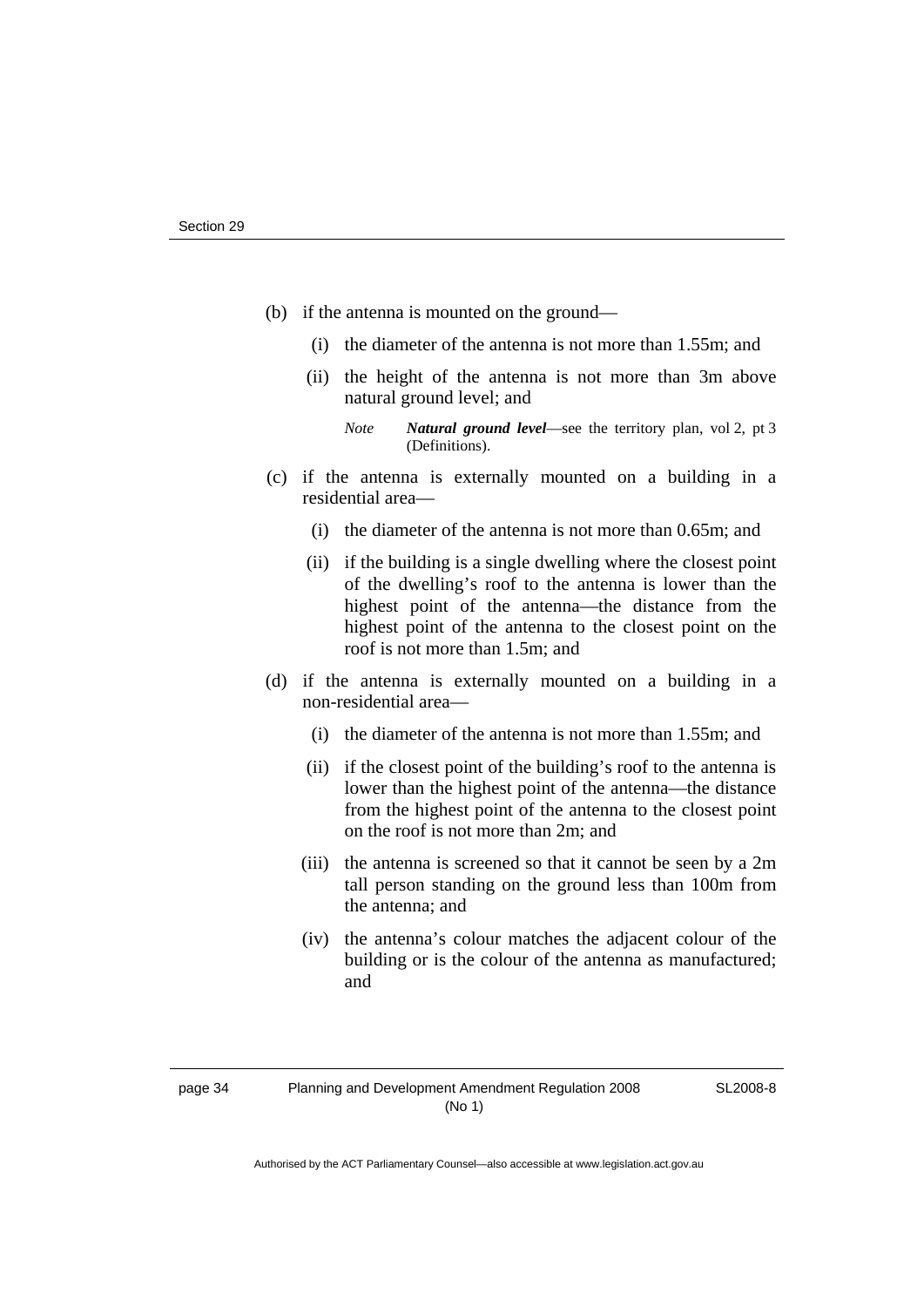- (e) if any part of the antenna is within 1.5m of a side boundary or rear boundary of the block—
	- (i) the antenna is the only class 10 building or structure (other than a boundary fence) that has any part of it that is within 1.5m of the boundary; or
	- (ii) section 1.41 (Class 10 buildings and structures— 2nd exempt building or structure within boundary clearance area) applies to the antenna; and
- (f) the designated development complies with the general exemption criteria that are applicable to the development.
- *Note 1 Designated development*—see s 1.2.
- *Note 2 General exemption criteria*—see s 1.10.

## **1.60 Mast antennas**

(1) In this section:

*mast antenna* means a tower, pole or aerial structure and includes the support structures for the antenna.

- (2) A designated development for a mast antenna on a block if—
	- (a) the antenna is a receiving antenna only or an antenna that can send and receive a signal; and
	- (b) the diameter of the antenna is not more than 0.75m; and
	- (c) if the antenna is mounted on the ground—
		- (i) the height of the antenna is not more than 6m above natural ground level; or
		- (ii) if any part of the antenna is within 1.5m of a side boundary or rear boundary of the block—no part of the antenna is more than 6m above natural ground level; and

SL2008-8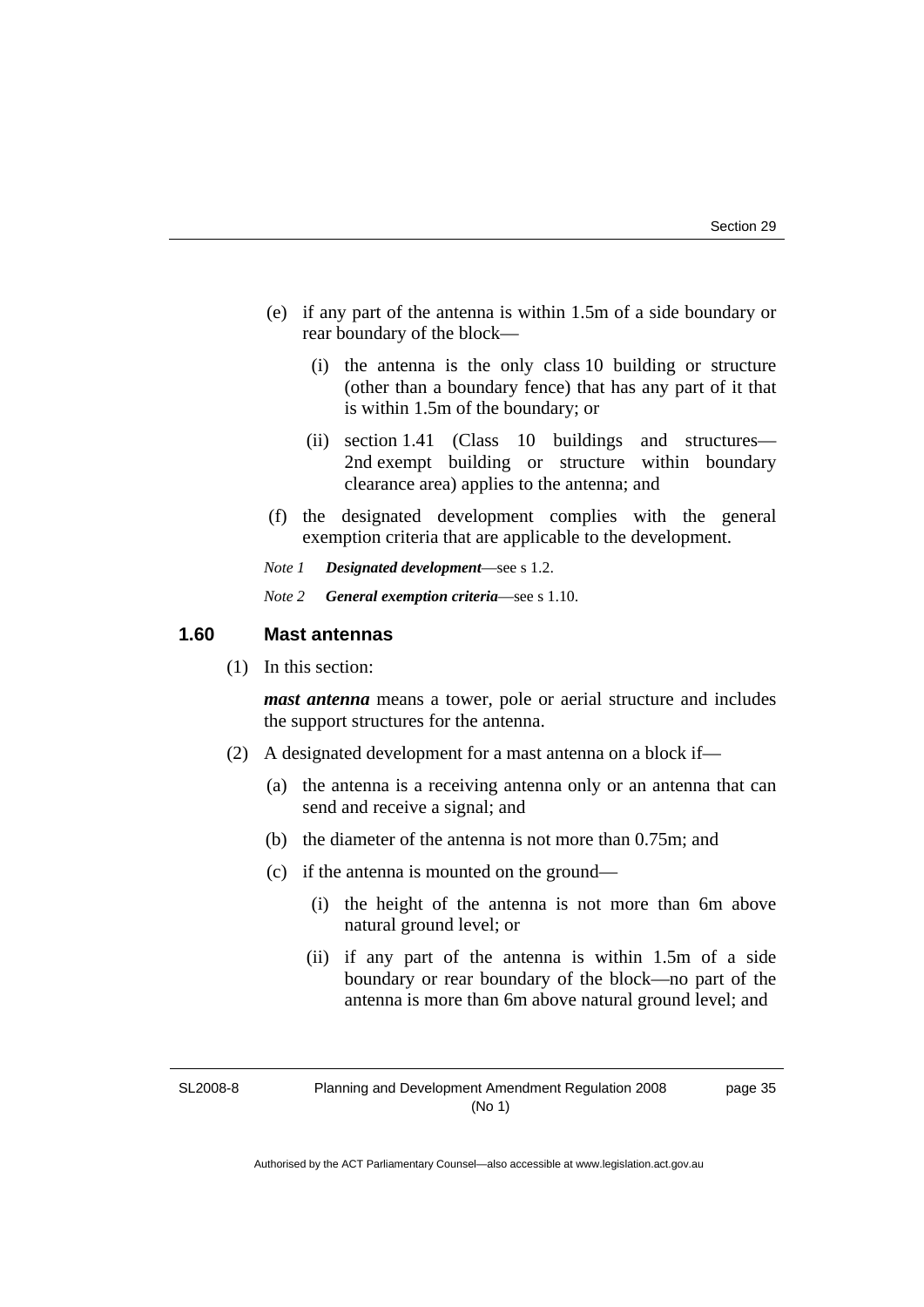- (d) if the antenna is mounted on a building—
	- (i) no part of the antenna is more than 1.5m above the highest point of the building; and
	- (ii) the antenna's colour matches the colour of the building; and
- (e) if any part of the antenna is within 1.5m of a side boundary or rear boundary of the block—
	- (i) the antenna is the only class 10 building or structure (other than a boundary fence) that has any part of it that is within 1.5m of the boundary; or
	- (ii) section 1.41 (Class 10 buildings and structures— 2nd exempt building or structure within boundary clearance area) applies to the antenna; and
- (f) the designated development complies with the general exemption criteria, other than the excluded criteria, that are applicable to the development.
- *Note 1 Designated development*—see s 1.2.
- *Note 2 General exemption criteria*—see s 1.10.
- (3) In this section:

*excluded criteria* means any other criteria in division 1.3.2 (Exempt developments—non-habitable buildings and structures), other than section 1.41, that apply to the development.

*Note* The general exemption criteria include s 1.18 (Criterion 8—compliance with other applicable exemption criteria) which provides that a development must comply with any other criteria in pt 1.3 that apply to the development.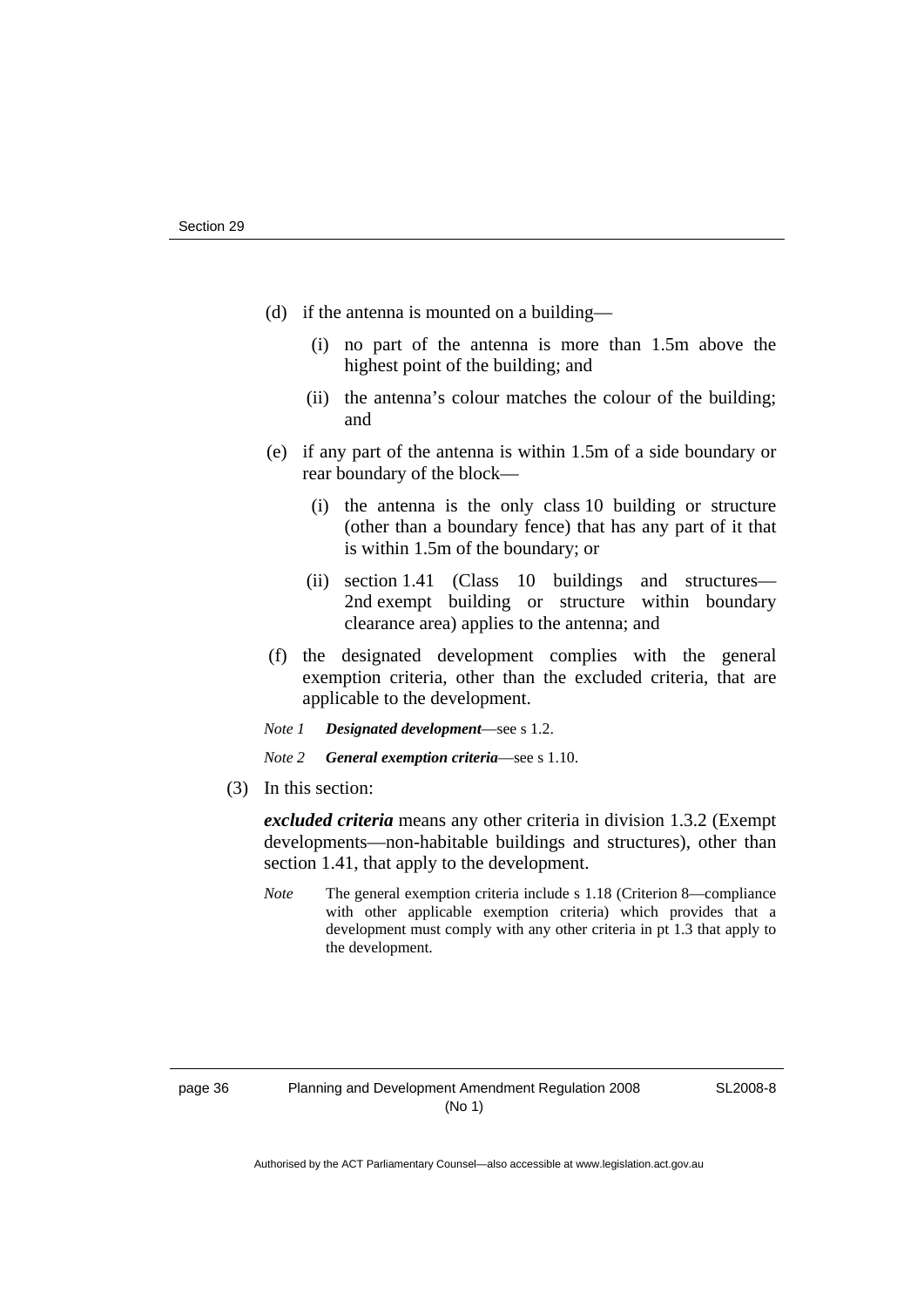## <span id="page-42-0"></span>**30 Schedule 1, division 1.3.3**

*substitute* 

# **Division 1.3.3 Exempt developments—signs**

## **1.65 Minor public works signs excluded—div 1.3.3**

This division does not apply to the putting up, attaching or displaying of a sign that is minor public works within the meaning of section 1.90.

## **1.66 Meaning of** *prescribed general exemption criteria* **div 1.3.3**

In this division:

*prescribed general exemption criteria* means the general exemption criteria, other than the following:

- (a) section 1.13 (Criterion 3—metallic, white and off-white exterior finishes in residential zones);
- (b) section 1.18 (Criterion 8—compliance with other applicable exemption criteria).
- *Note General exemption criteria*—see s 1.10.

#### **1.67 Signs attached etc to buildings, structures and land**

The putting up, attaching or displaying of a sign (whether permanent or temporary) on land, or to a building or structure on land, if—

- (a) the sign is put up, attached or displayed in such a way that the sign cannot be removed without—
	- (i) for a sign attached to or displayed on a building or structure—damaging the sign, building or structure or unfastening the sign; and

SL2008-8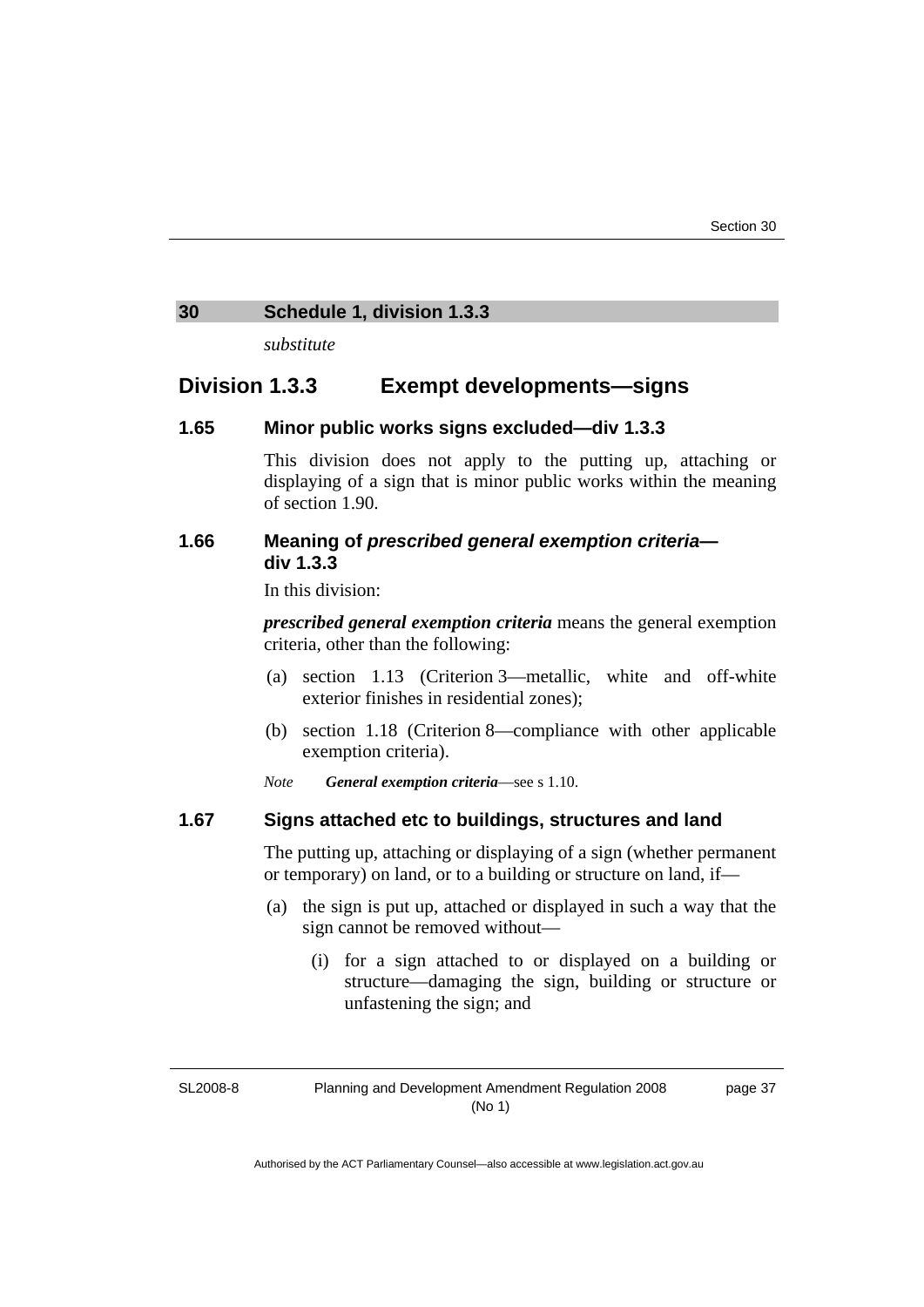- (ii) for a sign put up or displayed on the ground—disturbing the ground; and
- (b) the sign is of a type mentioned in part 1.5 (Tables of exempt signs) and is located in a zone for which the letter 'A' appears in the column for the zone in which the building, structure or land is located; and

*Note Type*, of sign—see s 1.1.

- (c) the sign complies with the relevant rules of the Signs General Code; and
- (d) the putting up, attaching or displaying of the sign complies with the prescribed general exemption criteria that are applicable to the development.
- *Note 1 Prescribed general exemption criteria*—see s 1.66.
- *Note* 2 Fixed signs that encroach into unleased land require a licence under the Act, pt 9.11.
- *Note 3* Other laws, including the *Roads and Public Places Act 1937*, may regulate the placement of the sign.

# **1.68 Moveable signs in public places**

- (1) The display of a moveable sign in a public place if—
	- (a) the sign does not impede public access to a place (including a public place); and
- (b) the surface area of any side of the sign is not more than  $1.5m^2$ ; and
	- (c) the vertical distance from the top of any side of the sign to the bottom of the side is not more than 1.5m; and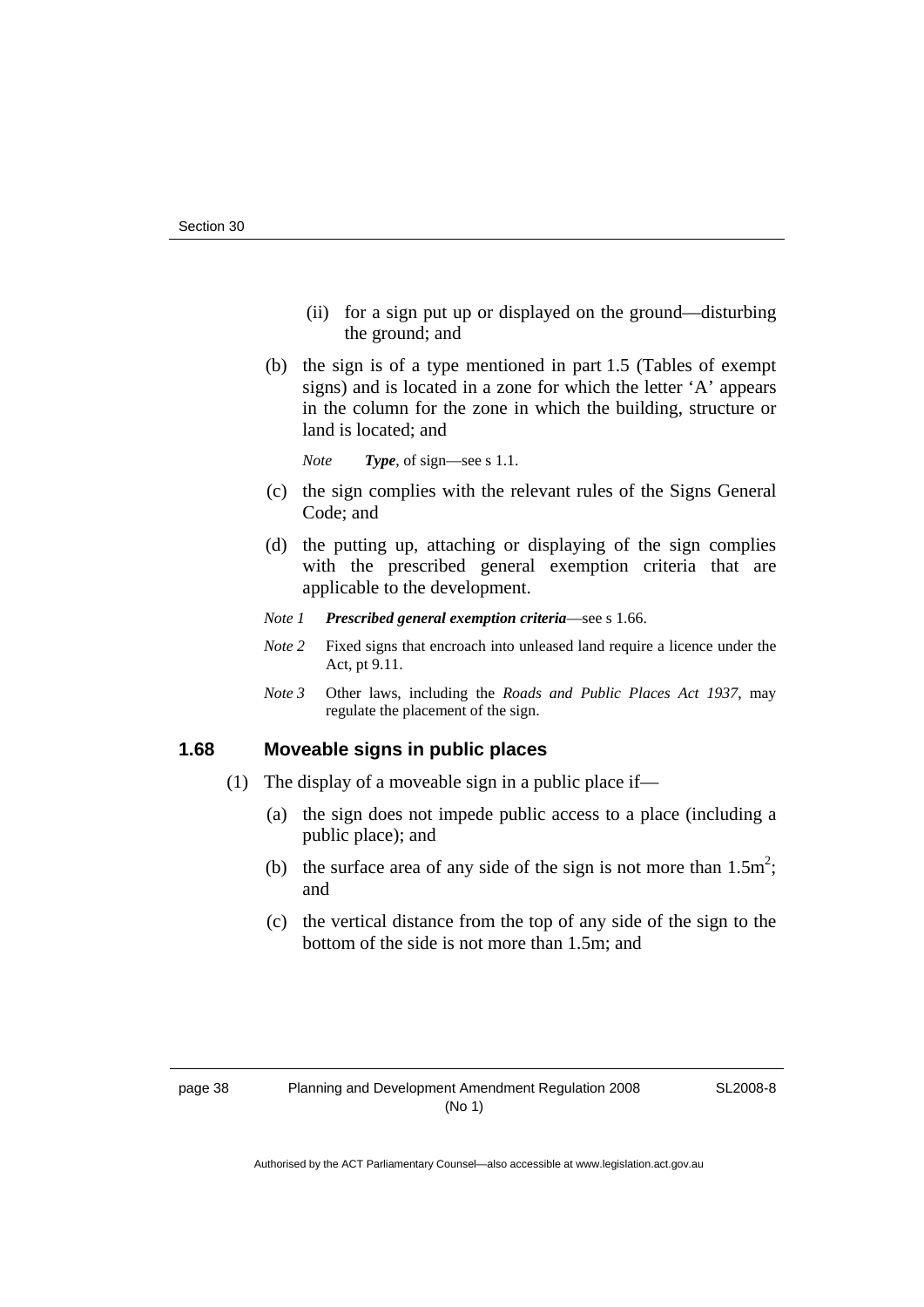- (d) the display of the sign complies with the prescribed general exemption criteria that are applicable to the development.
- *Note 1 Prescribed general exemption criteria*—see s 1.66.
- *Note 2* Other laws, including the *Roads and Public Places Act 1937*, may regulate the placement of the sign.
- (2) In this section:

*moveable sign* means a sign that is not fixed to a building or structure.

*public place*—see the *Roads and Public Places Act 1937*, dictionary.

# **1.69 Temporary signs**

Putting up, attaching or displaying a sign if—

 (a) the sign is of a type mentioned in part 1.5 (Tables of exempt signs) and is located in a zone for which the letter 'T' appears in the column for the zone in which the building, structure or land is located; and

*Note Type*, of sign—see s 1.1.

- (b) the sign complies with the requirements (if any) of the Signs General Code in relation to the sign; and
- (c) the sign is put up, attached or displayed for not more than 2 weeks in any 1 calendar year; and

SL2008-8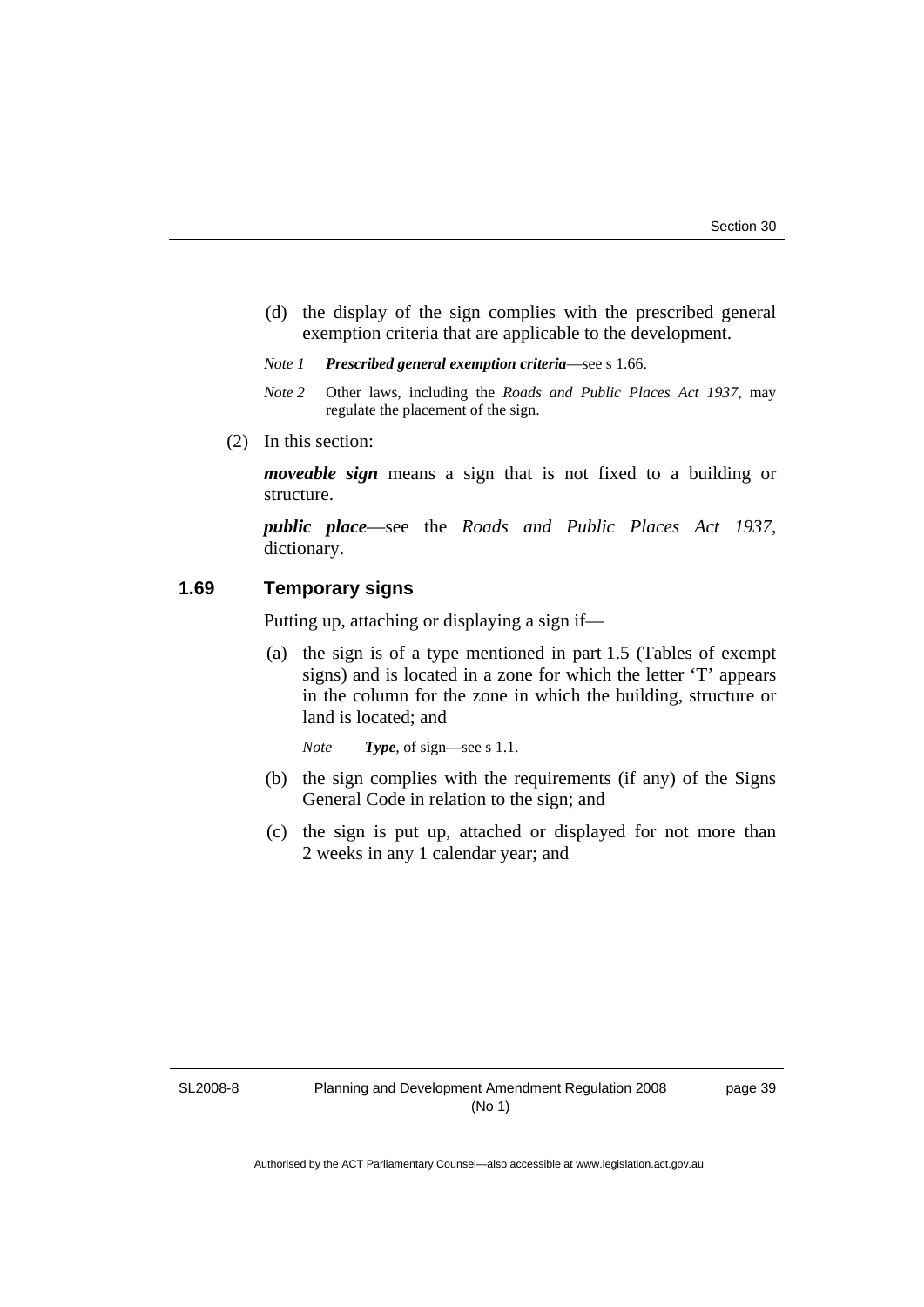- <span id="page-45-0"></span> (d) the putting up, attaching or displaying of the sign complies with the prescribed general exemption criteria that are applicable to the development.
- *Note 1 Prescribed general exemption criteria*—see s 1.66.
- *Note 2* Temporary signs that encroach into unleased land require a licence under the Act, pt 9.11.
- *Note 3* Other laws, including the *Roads and Public Places Act 1937*, may regulate the placement of the sign.

# **1.70 Signs—information about future urban areas**

Putting up, attaching or displaying a sign containing information about a future urban area if—

- (a) the information on the sign—
	- (i) is approved by the Territory; and
	- (ii) is not about the marketing or sale of the land; and
- (b) neither of the horizontal or vertical dimensions of the sign are longer than 2m; and
- (c) not more than 1 dimension of the sign is longer than 1.5m; and
- (d) the height of the sign is not more than 2.5m above finished ground level; and
- (e) the putting up, attaching or displaying of the sign complies with the prescribed general exemption criteria that are applicable to the development.

*Note 1 Prescribed general exemption criteria*—see s 1.66.

*Note 2 Future urban area*—see the Act, dictionary.

# **31 Schedule 1, division 1.3.4, sections 1.70 to 1.73**

*renumber as sections 1.75 to 1.78* 

page 40 Planning and Development Amendment Regulation 2008 (No 1)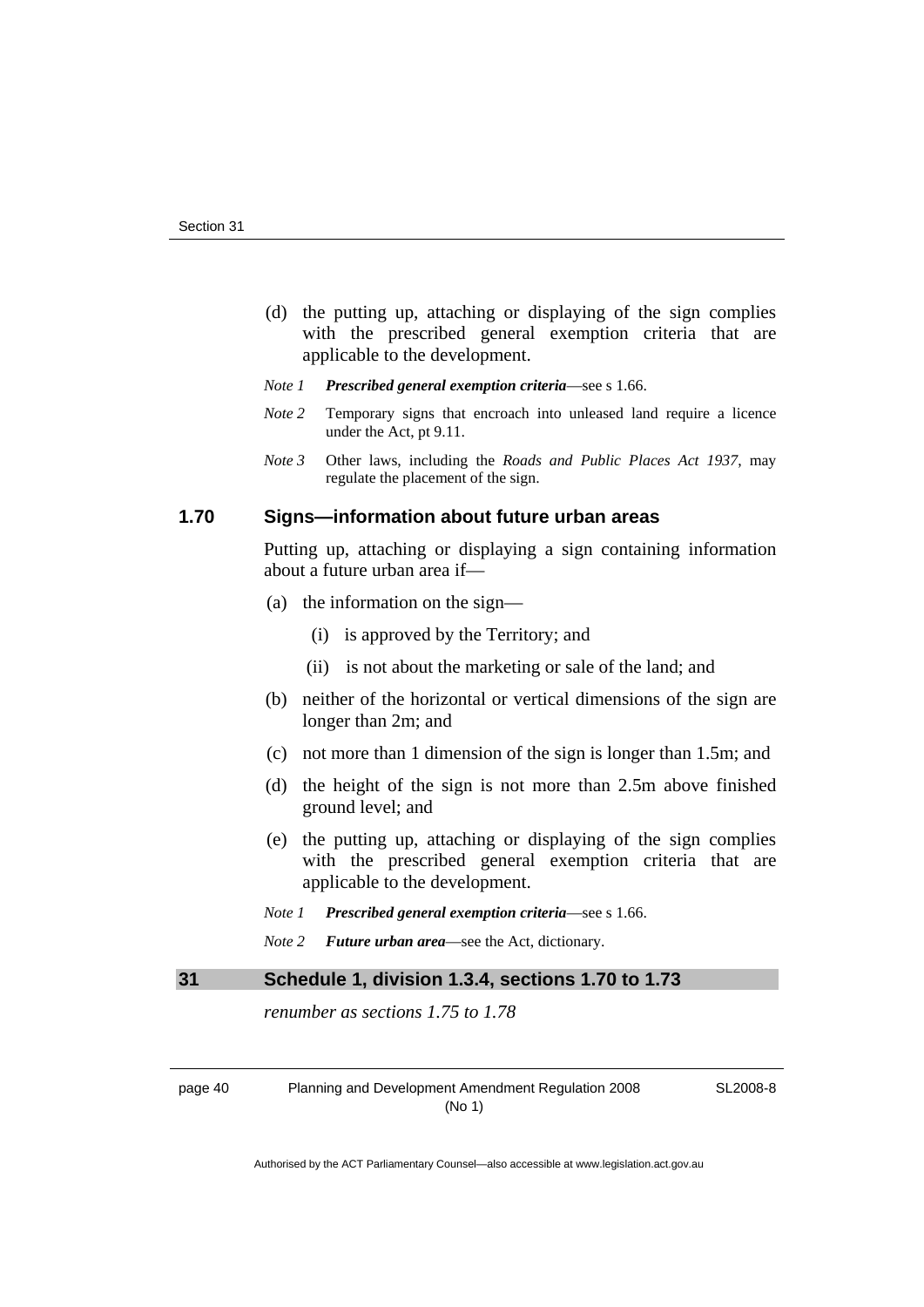#### <span id="page-46-0"></span>**32 Schedule 1, section 1.80**

*substitute* 

## **1.85 Rural lease developments generally**

(1) In this section:

*prescribed general exemption criteria* means the general exemption criteria, other than the following:

- (a) section 1.13 (Criterion 3—metallic, white and off-white exterior finishes in residential zones);
- (b) section 1.18 (Criterion 8—compliance with other applicable exemption criteria).
- *Note General exemption criteria*—see s 1.10.
- (2) A designated development on a rural lease if—
	- (a) if the development is the building or alteration of a building or structure—the development has a plan area of not more than  $100m^2$ ; and

*Note Plan area*—see the dictionary.

 (b) the development does not result in the clearing of more than 0.5ha of native vegetation; and

*Note Native vegetation*—see the *Nature Conservation Act 1980*, s 73.

- (c) the development is not contrary to a land management agreement; and
- (d) the development does not require any of the following:
	- (i) a licence under the *Water Resources Act 2007*;
	- (ii) an environmental authorisation or environmental protection agreement under the *Environment Protection Act 1997*;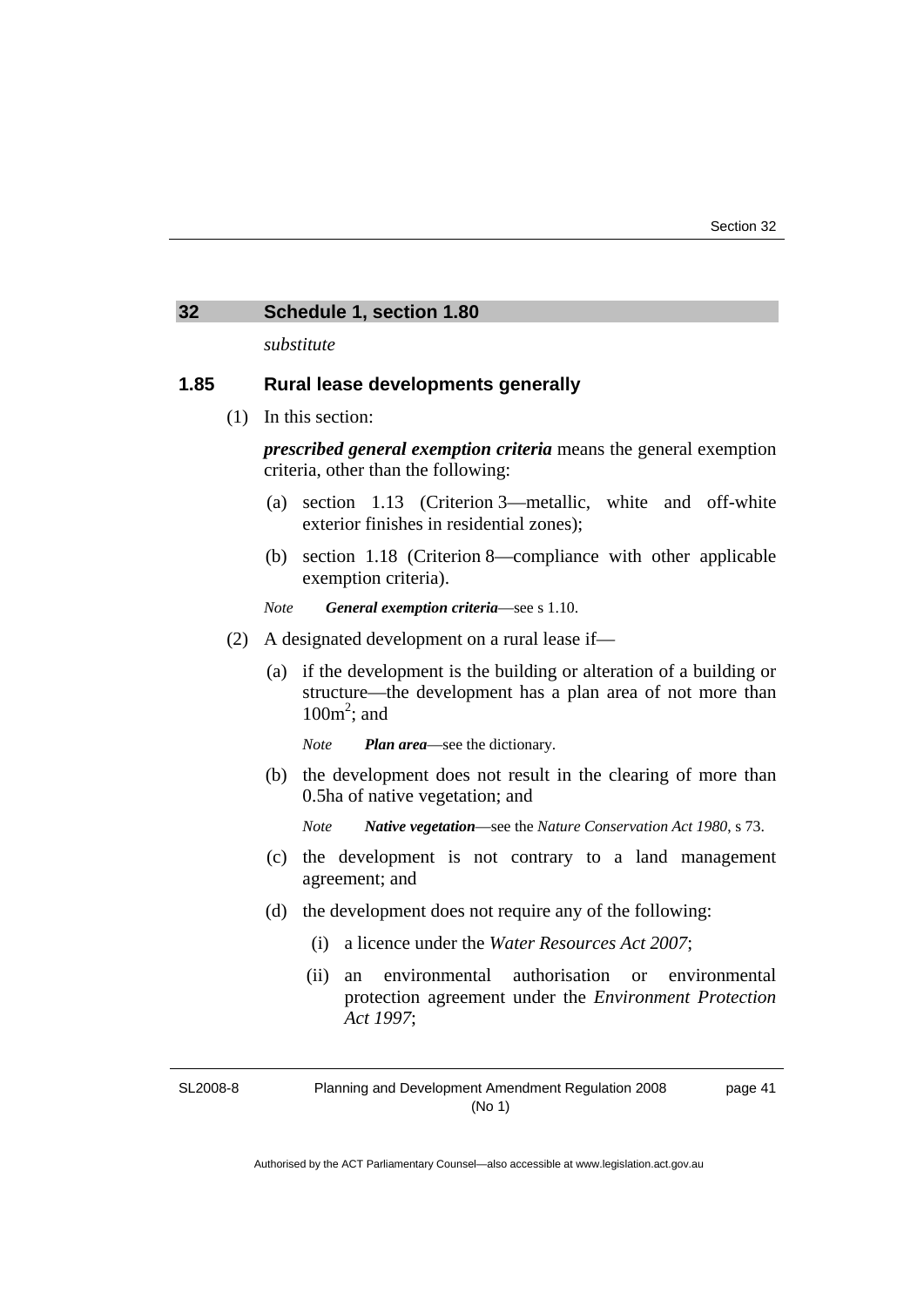- <span id="page-47-0"></span> (iii) an approval under the *Environment Protection and Biodiversity Conservation Act 1999* (Cwlth); and
- *Note 1* Under the *Water Resources Act 2007* a licence may be required to do development work for water, including work on a water bore, increasing the quantity of ground water or taking water from a waterway.
- *Note 2* Under the *Environment Protection Act 1997* an environmental authorisation or environmental protection agreement may be required to do certain development work, including work causing pollution.
- *Note 3* Under the *Environment Protection and Biodiversity Conservation Act 1999* (Cwlth) an approval may be required to do certain development work, including work that reduces the population of certain species.
- (e) the designated development complies with the prescribed general exemption criteria that are applicable to the development.
- *Note Designated development*—see s 1.2.

#### **33 Schedule 1, section 1.81**

*renumber as section 1.86* 

| 34 | Schedule 1, section 1.90 (1) (b) (iii) |  |  |  |
|----|----------------------------------------|--|--|--|
|----|----------------------------------------|--|--|--|

#### *substitute*

- (iii) the installation of a parking control sign or traffic control device—the sign or device is of a kind—
	- (A) to which AS 1742 (*Manual of Uniform Traffic Control Devices*), as in force from time to time, applies; or
	- (B) approved by the planning and land authority; or
	- *Note* An approval is a notifiable instrument (see s (3)).

page 42 Planning and Development Amendment Regulation 2008 (No 1)

SL2008-8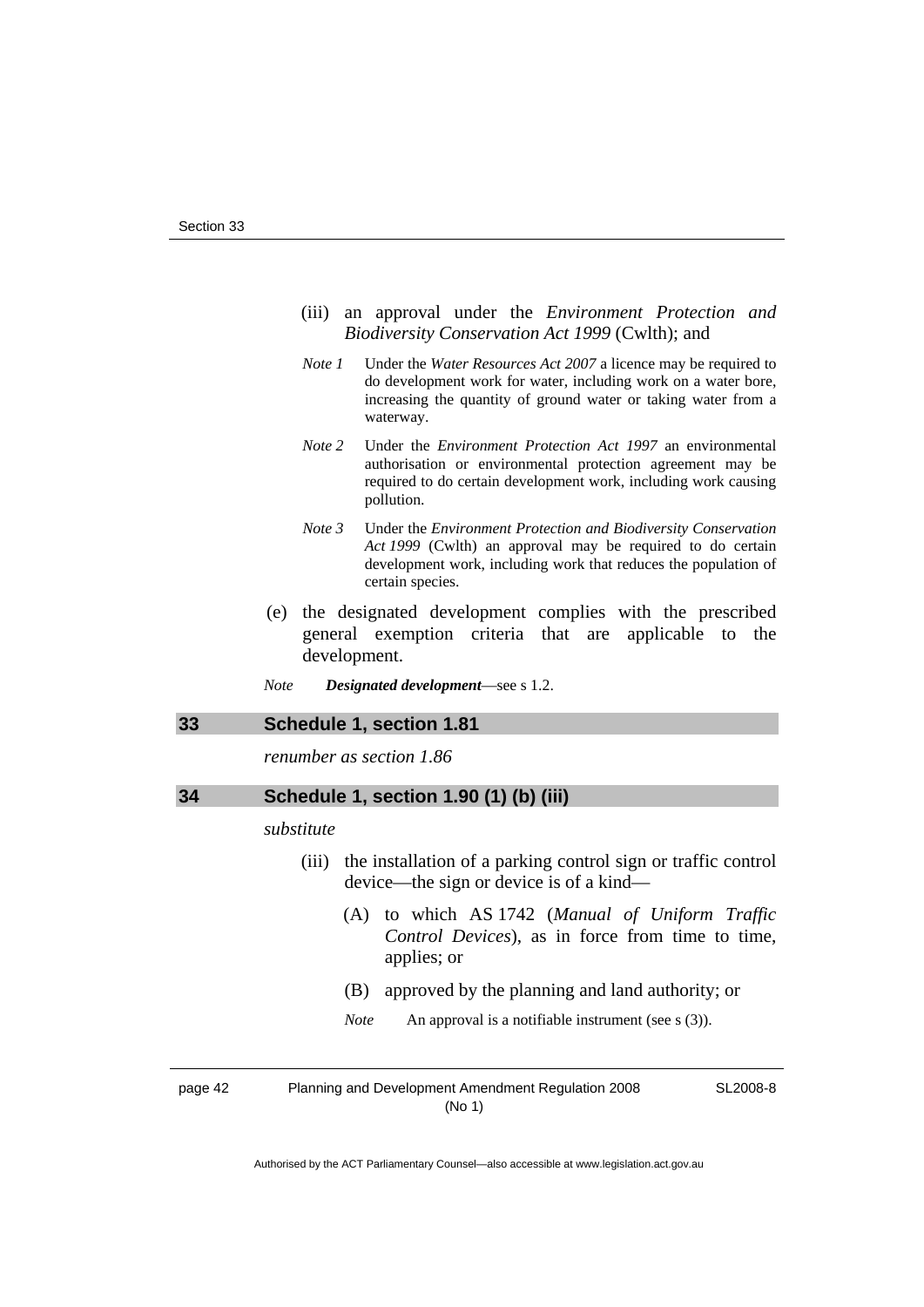<span id="page-48-0"></span>

| 35    | Schedule 1, section 1.90 (3)                                                                                                                                                                          |  |
|-------|-------------------------------------------------------------------------------------------------------------------------------------------------------------------------------------------------------|--|
|       | substitute                                                                                                                                                                                            |  |
| (3)   | An approval of the following is a notifiable instrument:                                                                                                                                              |  |
|       | a bus shelter master plan;<br>(a)                                                                                                                                                                     |  |
|       | a kind of parking control sign or traffic control device.<br>(b)                                                                                                                                      |  |
|       | <b>Note</b><br>A notifiable instrument must be notified under the Legislation Act.                                                                                                                    |  |
| 36    | Schedule 1, section 1.95, notes 2 and 3                                                                                                                                                               |  |
|       | substitute                                                                                                                                                                                            |  |
|       | Note 2<br>Other territory laws must be complied with (see s 1.4).                                                                                                                                     |  |
| 37    | Schedule 1, section 1.100                                                                                                                                                                             |  |
|       | substitute                                                                                                                                                                                            |  |
| 1.100 | Single dwellings-new residential land                                                                                                                                                                 |  |
| (1)   | The building of a single dwelling on a block if—                                                                                                                                                      |  |
|       | another dwelling has not been built on the block; and<br>(a)                                                                                                                                          |  |
|       | (b) the dwelling complies with—                                                                                                                                                                       |  |
|       |                                                                                                                                                                                                       |  |
|       | the relevant rules in any relevant precinct code; and<br>(i)                                                                                                                                          |  |
|       | to the extent that they are not inconsistent with the<br>(ii)<br>relevant rules in a relevant precinct code—the relevant<br>rules in the Residential Zones Single Dwelling House<br>Development Code. |  |
|       | <b>Relevant rules</b> —see the Act, dictionary. See also s (2).<br>Note 1                                                                                                                             |  |

SL2008-8

Planning and Development Amendment Regulation 2008 (No 1)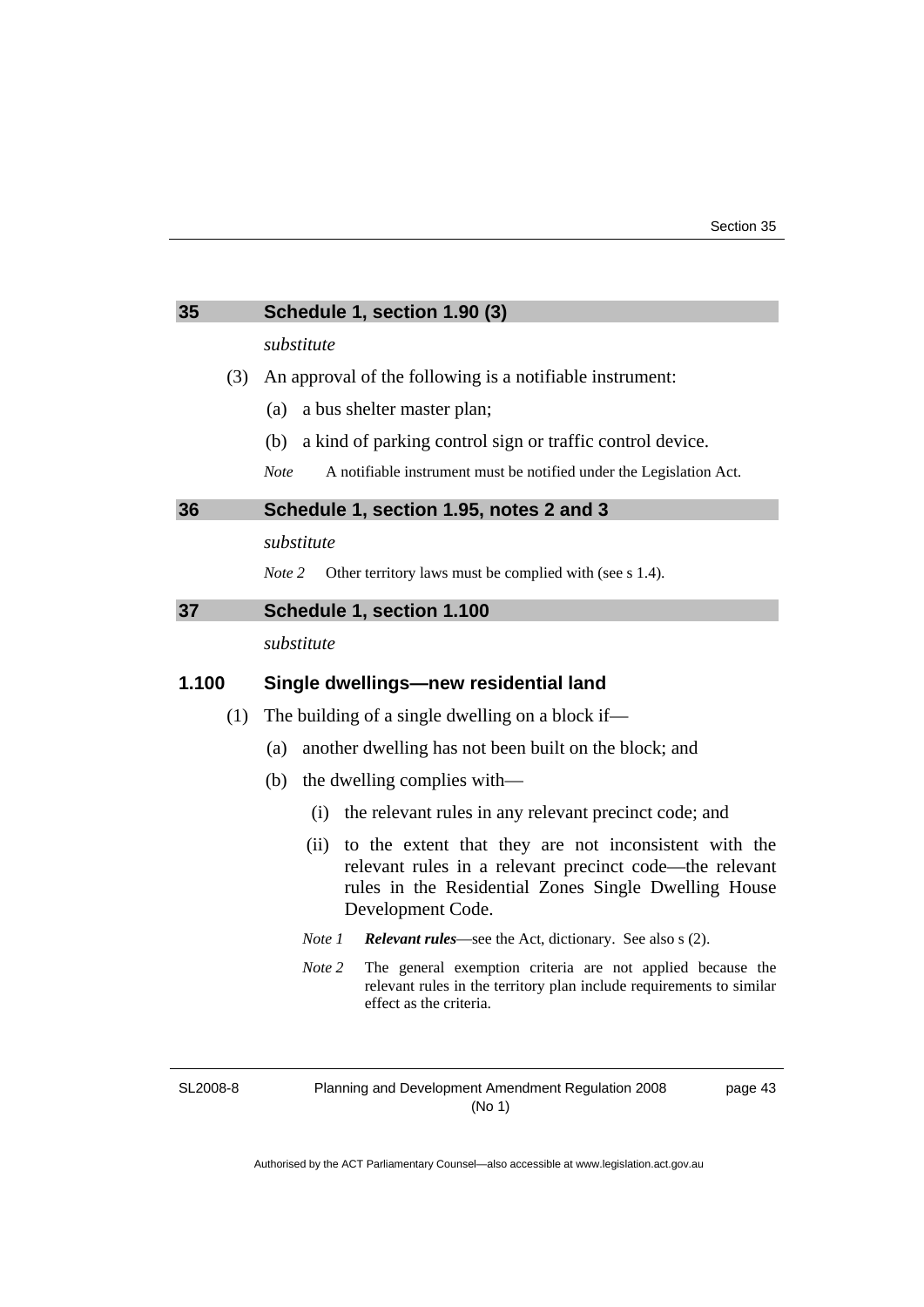- *Note 3* Other territory laws, including the *Heritage Act 2004*, must be complied with (see s 1.4 and s 1.14).
- <span id="page-49-0"></span> (2) To remove any doubt, a code requirement is not inconsistent with the code requirements of another code only because one code deals with a matter and the other does not.

#### **38 Schedule 1, section 1.104 (1), note 2**

#### *substitute*

*Note* 2 For retaining walls generally, see s 1.53. (Other provisions, eg decks (see s 1.48) and swimming pools (see s 1.54) may be relevant.)

# **39 Schedule 1, section 1.104 (3), definition of** *prescribed landscaping***, paragraph (c)**

#### *substitute*

- (c) any other landscape structure (other than a retaining wall), or earthworks, if the vertical distance from the top of the structure or earthworks to natural ground level is not more than—
	- (i) if the top of the structure or earthworks is above the natural ground level—0.4m; or
	- (ii) if the top of the structure or earthworks is below finished ground level—1.2m.
	- *Note Natural ground level* and *finished ground level*—see the territory plan, vol 2, pt 3 (Definitions).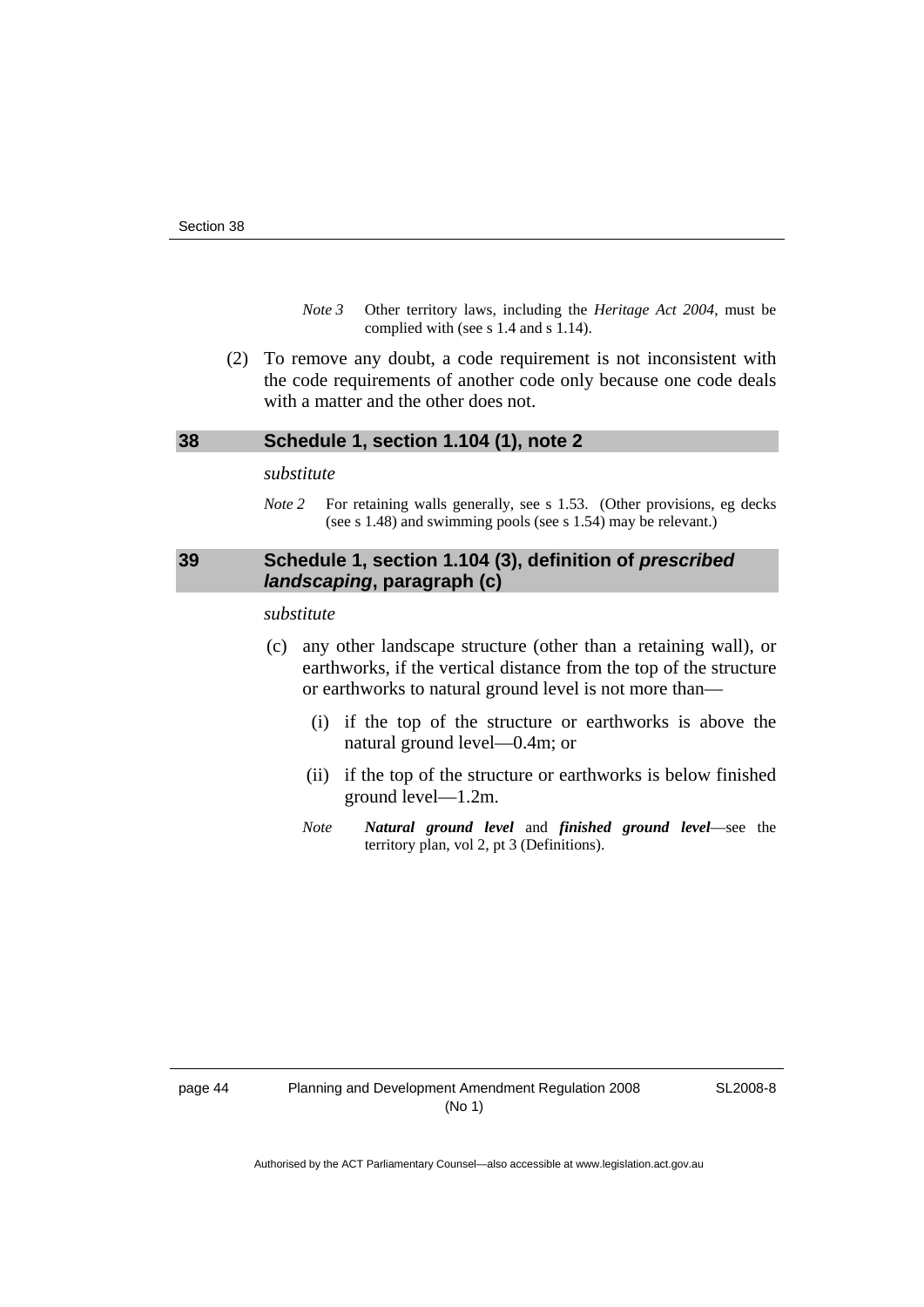#### <span id="page-50-0"></span>**40 Schedule 1, sections 1.106 and 1.107**

*substitute* 

## **1.106 Resiting of buildings with development approval**

(1) In this section:

*prescribed general exemption criteria* means the general exemption criteria, other than section 1.16 (Criterion 6—development approval not otherwise required).

*Note General exemption criteria*—see s 1.10.

- (2) The horizontal resiting of a building on a block if—
	- (a) development approval has been given for the building; and
	- (b) the development approval does not require the building be built immediately adjacent to a boundary of the block; and
	- (c) the building is resited not more than 150mm horizontally from where the approval shows the building is to be sited; and
	- (d) the resiting does not result in the building being located less than 900mm from a boundary of the block; and
	- (e) the resiting of the building complies with the prescribed general exemption criteria that are applicable to the development.

#### **Example—par (c)**

The development approval for a building requires the horizontal distance between the building and an adjacent boundary to be 2000mm. The building is built with the distance being 1900mm (100mm less than required). This resiting of the building is an exempt development.

*Note* An example is part of the regulation, is not exhaustive and may extend, but does not limit, the meaning of the provision in which it appears (see Legislation Act, s 126 and s 132).

SL2008-8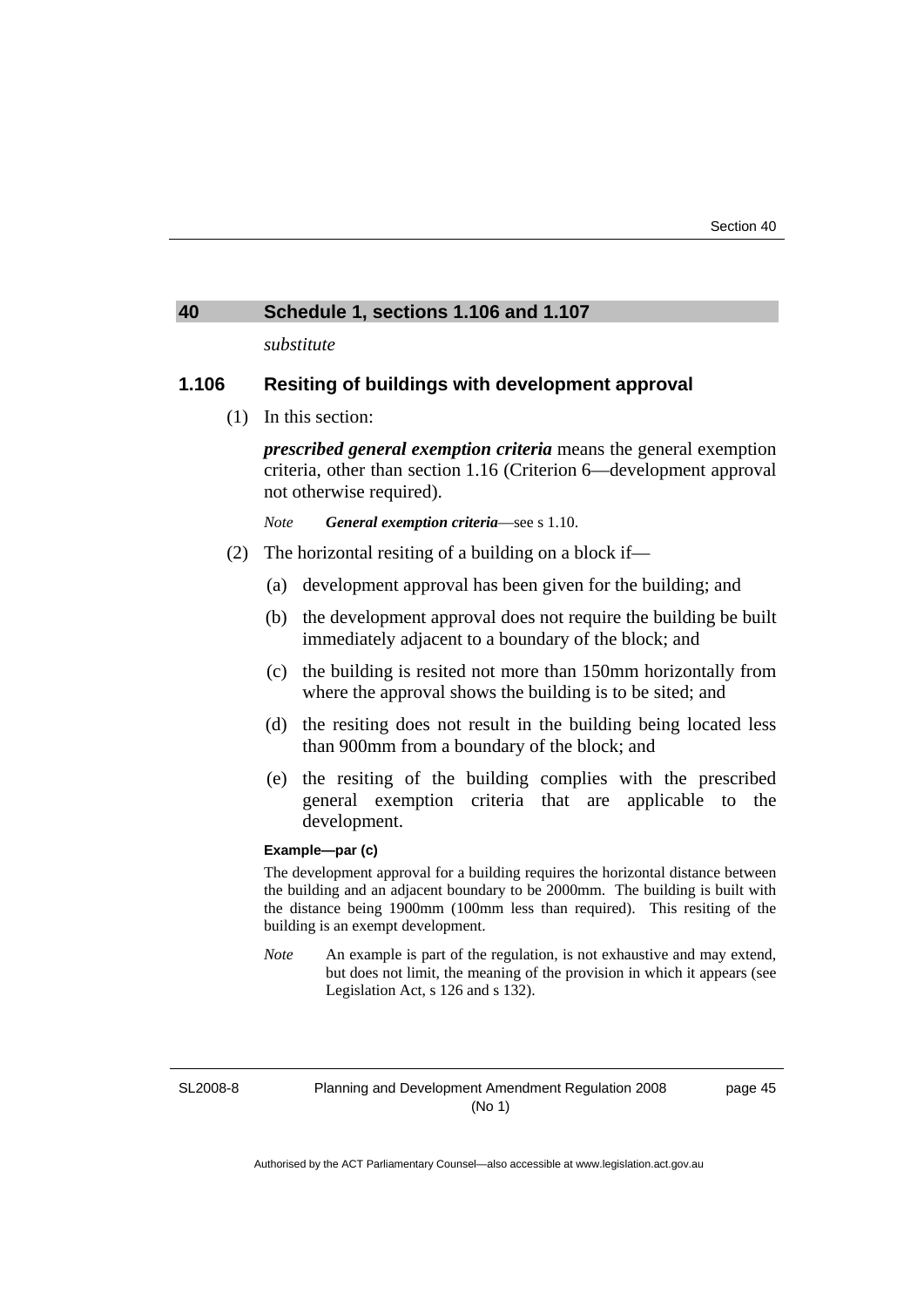# **1.107 Resiting of exempt buildings**

(1) In this section:

*prescribed general exemption criteria* means the general exemption criteria, other than section 1.18 (Criterion 8—compliance with other applicable exemption criteria).

*Note General exemption criteria*—see s 1.10.

- (2) The horizontal resiting of a building on a block if—
	- (a) apart from this section, the building is exempt from requiring development approval because it is located within a horizontal location criterion that must be met for the building to be exempt; and
	- (b) the criterion does not require the building be built 150mm off a boundary of the block; and
	- (c) the resiting does not result in the building contravening the criterion by more than 50mm horizontally; and
	- (d) the resiting of the building complies with the prescribed general exemption criteria that are applicable to the development.

#### **Example—par (b)**

Construction of a house is exempt from requiring a development approval if the house will comply with the exemption criteria in a code under the territory plan. One criterion requires the house to be no closer than 1.50m to a side boundary. The house is constructed 1.45m horizontally from the boundary (50mm less than required). The resiting of the house is an exempt development because the resiting contravenes the criterion by no more than 50mm.

*Note* An example is part of the regulation, is not exhaustive and may extend, but does not limit, the meaning of the provision in which it appears (see Legislation Act, s 126 and s 132).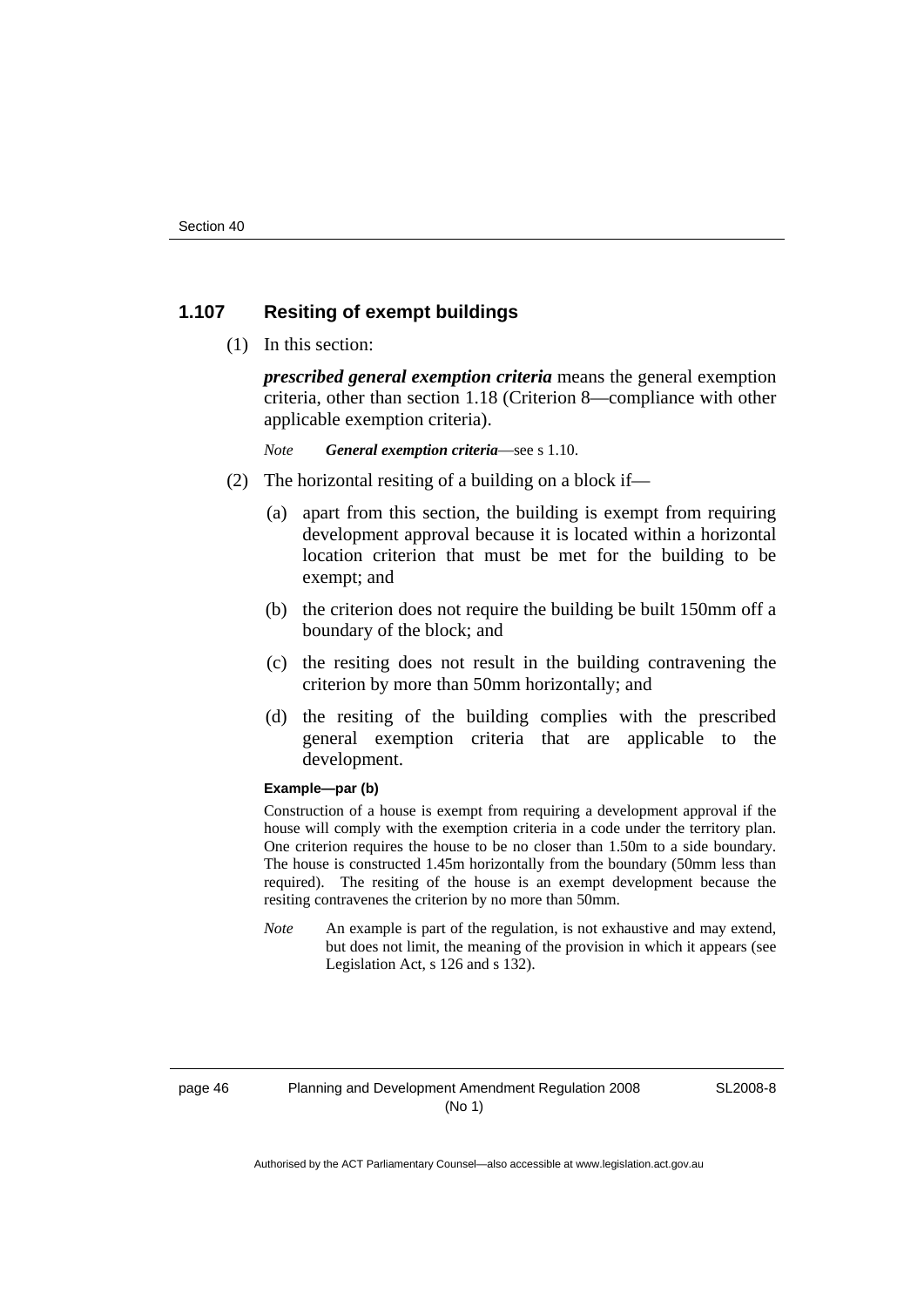# <span id="page-52-0"></span>**41 Schedule 1, section 1.109**

*substitute* 

# **1.109 Designated areas—developments not involving lease variations**

A development in a designated area if the development does not involve the variation of a lease.

*Note Designated area*—see the *Australian Capital Territory (Planning and Land Management) Act 1988* (Cwlth), s 4.

# **42 Schedule 1, new part 1.4**

*insert* 

# Part 1.4 **Permitted open space boundary fence colours**

*Note* This part relates to s 1.52 (Basic open space boundary fences).

| column 1<br>item | column 2<br>colour     |
|------------------|------------------------|
| 1                | B53 (Dark Grey Blue)   |
| $\overline{2}$   | G14 (Moss Green)       |
| 3                | G15 (Rainforest Green) |
| $\overline{4}$   | G16 (Traffic Green)    |
| 5                | G23 (Shamrock)         |
| 6                | G24 (Fern Green)       |
| 7                | G25 (Olive)            |
| 8                | G34 (Avocado)          |
| 9                | G52 (Eucalyptus)       |
| 10               | G53 (Banksia)          |

SL2008-8

Planning and Development Amendment Regulation 2008 (No 1)

page 47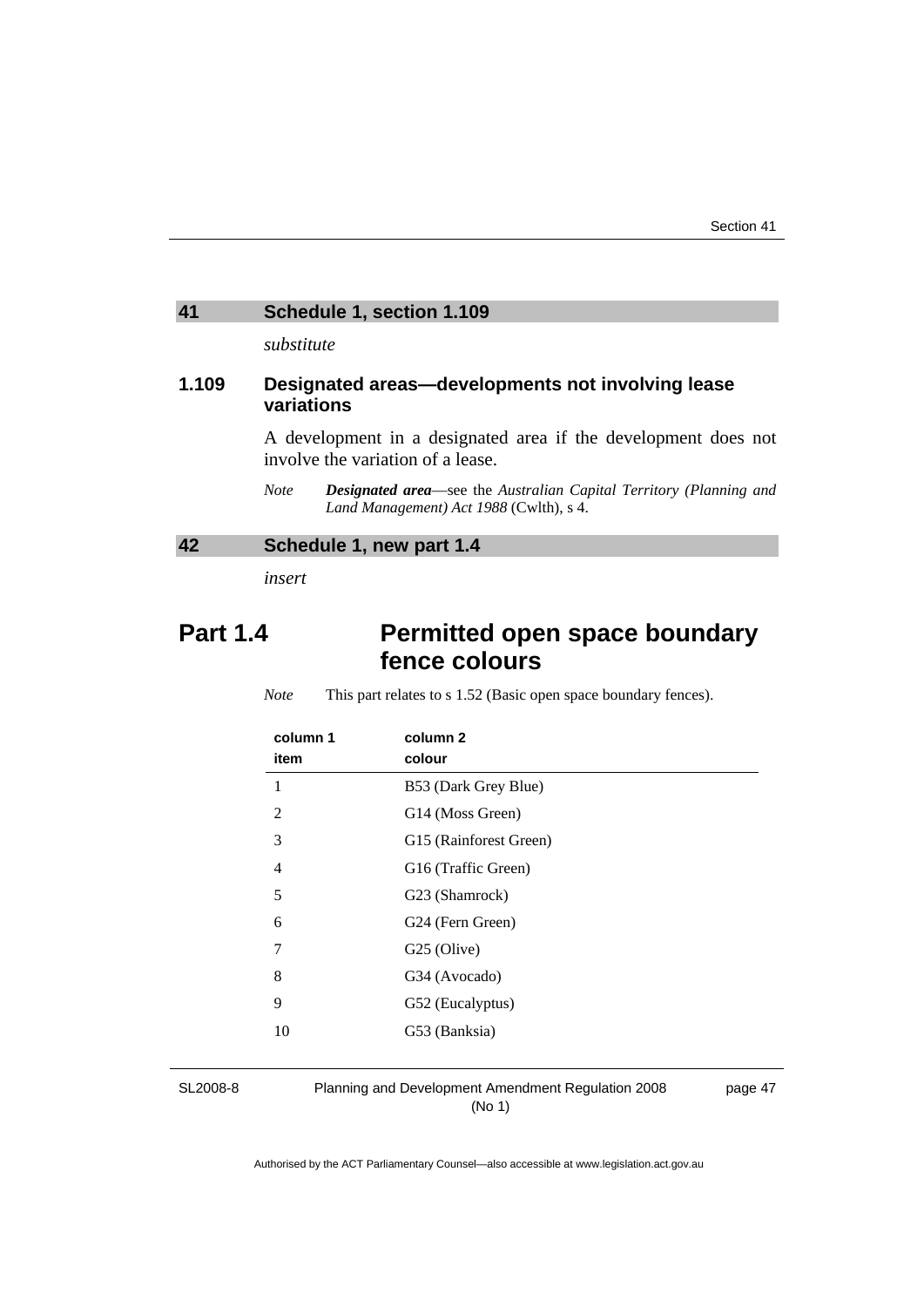| column 1 | column <sub>2</sub>     |
|----------|-------------------------|
| item     | colour                  |
| 11       | G54 (Mist Green)        |
| 12       | G55 (Lichen)            |
| 13       | G56 (Sage Green)        |
| 14       | G62 (River Gum)         |
| 15       | G64 (Slate)             |
| 16       | G65 (Ti-Tree)           |
| 17       | G66 (Environment Green) |
| 18       | N54 (Basalt)            |
| 19       | N55 (Lead Grey)         |
| 20       | N63 (Pewter)            |
| 21       | N64 (Dark Grey)         |
| 22       | N65 (Graphite Grey)     |
| 23       | P42 (Mulberry)          |
| 24       | P52 (Plum)              |
| 25       | R44 (Possum)            |
| 26       | R45 (Ruby)              |
| 27       | R52 (Terra Cotta)       |
| 28       | R53 (Red Gum)           |
| 29       | R54 (Raspberry)         |
| 30       | R55 (Claret)            |
| 31       | R62 (Venetian Red)      |
| 32       | R63 (Red Oxide)         |
| 33       | R64 (Deep Indian Red)   |
| 34       | T14 (Malachite)         |
| 35       | T51 (Mountain Blue)     |
| 36       | T53 (Peacock Blue)      |

page 48 Planning and Development Amendment Regulation 2008 (No 1)

SL2008-8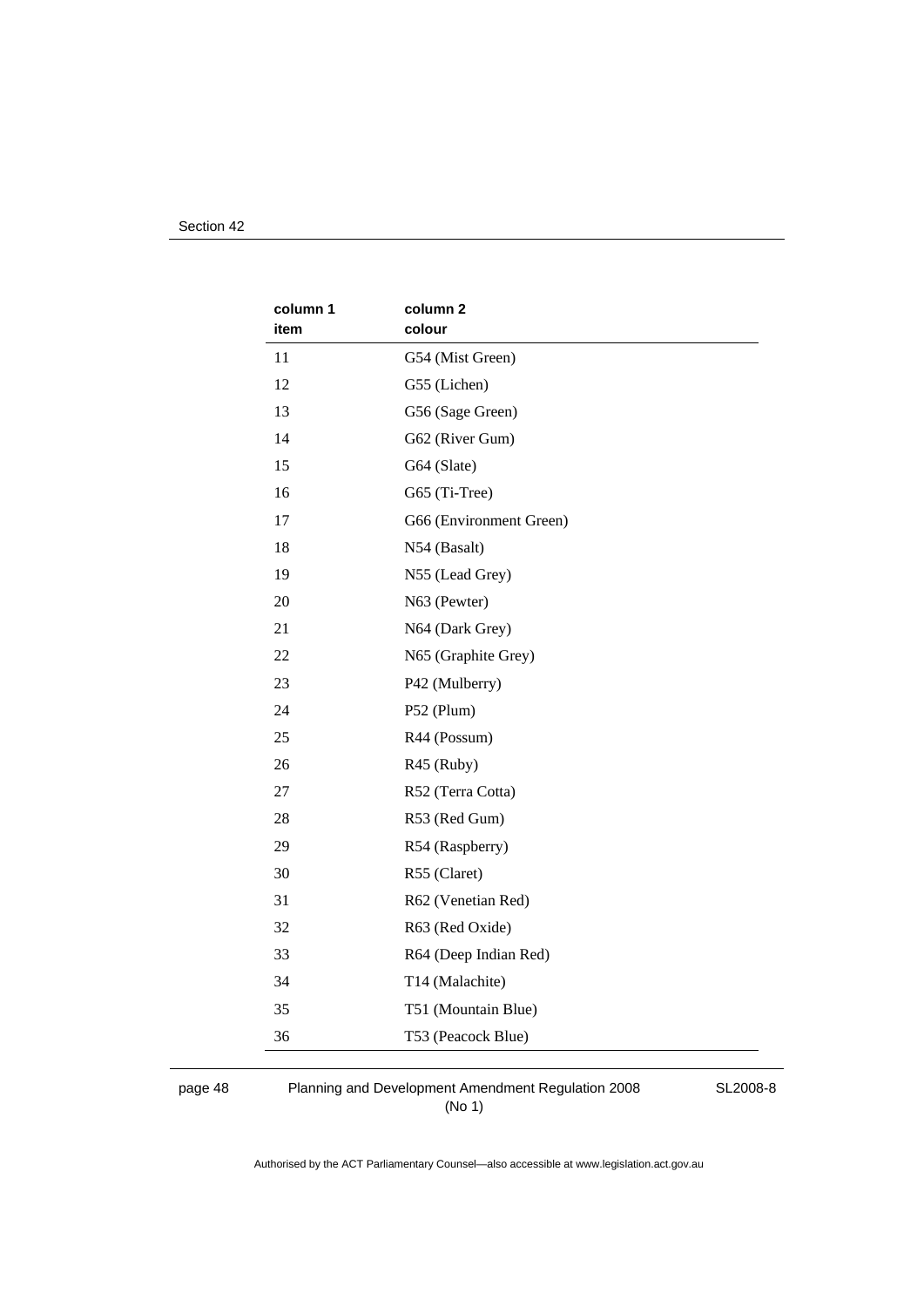Section 42

| column 1 | column <sub>2</sub> |
|----------|---------------------|
| item     | colour              |
| 37       | $X41$ (Buff)        |
| 38       | X42 (Biscuit)       |
| 39       | X43 (Beige)         |
| 40       | X45 (Cinnamon)      |
| 41       | $X51$ (Tan)         |
| 42       | X52 (Coffee)        |
| 43       | X53 (Golden Tan)    |
| 44       | X54 (Brown)         |
| 45       | X55 (Nut Brown)     |
| 46       | X61 (Wombat)        |
| 47       | X62 (Dark Earth)    |
| 48       | Y44 (Sand)          |
| 49       | Y45 (Manila)        |
| 50       | Y51 (Bronze Olive)  |
| 51       | Y52 (Chamois)       |
| 52       | Y53 (Sandstone)     |
| 53       | Y54 (Oatmeal)       |
| 54       | Y55 (Deep Stone)    |
| 55       | Y56 (Merino)        |
| 56       | Y62 (Sugar Cane)    |
| 57       | Y63 (Khaki)         |
| 58       | Y65 (Mushroom)      |
| 59       | Y66 (Mudstone)      |

SL2008-8

Planning and Development Amendment Regulation 2008 (No 1)

page 49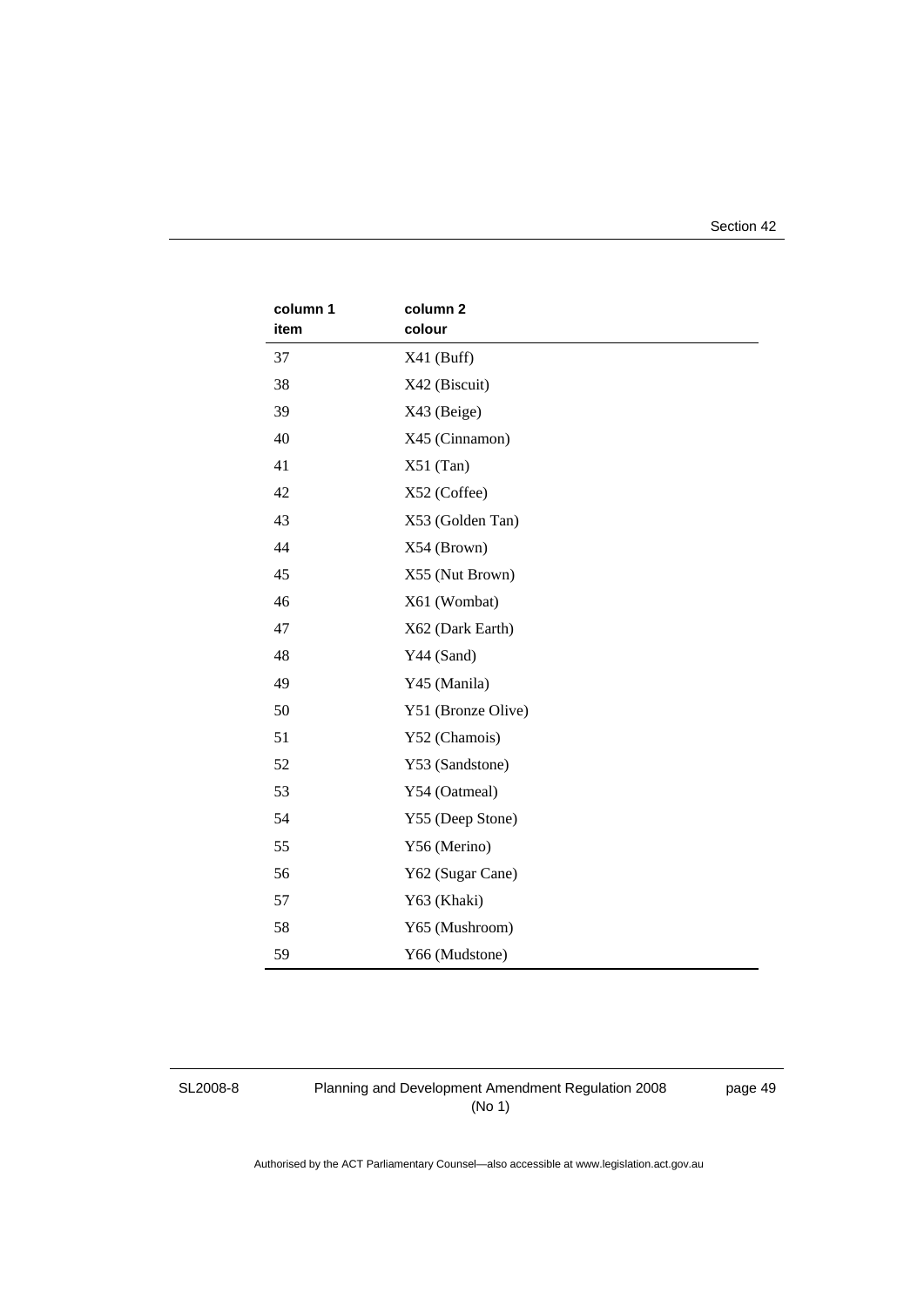#### <span id="page-55-0"></span>**43 Schedule 1, part 1.5 heading, note**

#### *substitute*

*Note* This part relates to s 1.67 (Signs attached etc to buildings, structures and land) and s 1.69 (Temporary signs).

# **44 Schedule 2, item 1, column 2, paragraph (d) (ii)**

## *substitute*

- (ii) a building or structure having a height of more than 6.5m above natural ground level; and
	- *Note Natural ground level*—see the territory plan, vol 2, pt 3 (Definitions).

# **45 Schedule 2, item 1, column 2, paragraph (f)**

#### *substitute*

- (f) the development would not result in the alteration of a building or structure on the block at the time of application—
	- (i) to increase its height to more than 6.5m above natural ground level; or
	- (ii) by the construction of an alteration having a height of more than 6.5m above natural ground level.

#### **46 Schedule 3, part 3.2, item 5, column 2, paragraph (d)**

#### *substitute*

- (d) the development does not consist of—
	- (i) the building of a building or structure with a height of more than 10m above natural ground level; or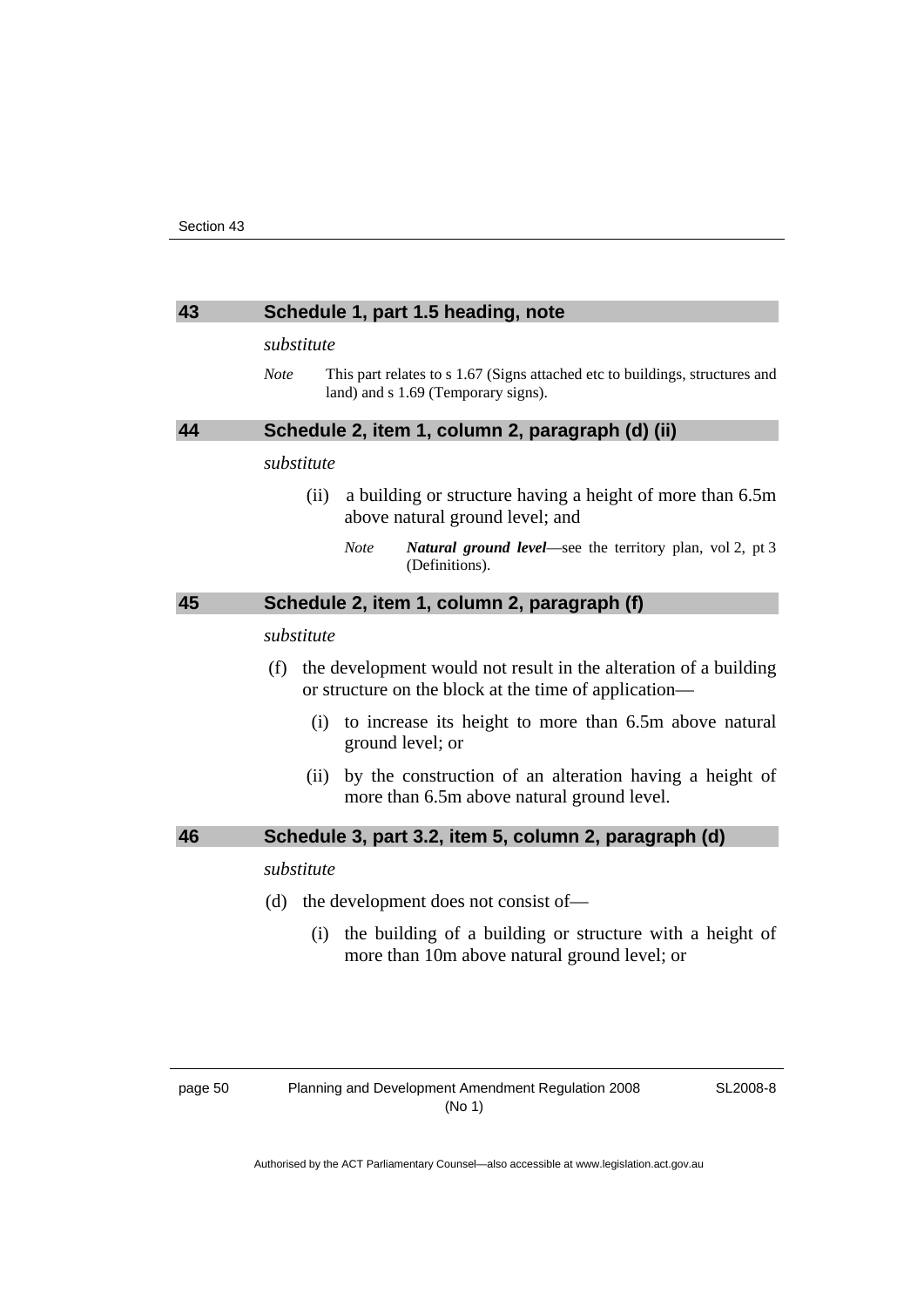- <span id="page-56-0"></span> (ii) the alteration of a building or structure to increase its height to more than 10m above natural ground level.
- *Note Natural ground level*—see the territory plan, vol 2, pt 3 (Definitions).

## **47 Schedule 3, part 3.2, item 8, column 2, paragraph (h)**

#### *substitute*

- (h) if a building or structure on the land at the time of the application has more than 1 storey—the development would not result in any increase in the height of the building or structure or any other building or structure on the land having a height of more than 6m above natural ground level.
	- *Note Natural ground level*—see the territory plan, vol 2, pt 3 (Definitions).

# **48 Schedule 3, part 3.2, item 9, column 2, paragraph (i)**

#### *substitute*

- (i) if there is a building or structure on the land at the time of the application that has more than 1 storey—the development would not result in any increase in the height of the building or structure or any other building or structure on the land having a height of more than 6m above natural ground level.
	- *Note Natural ground level*—see the territory plan, vol 2, pt 3 (Definitions).

SL2008-8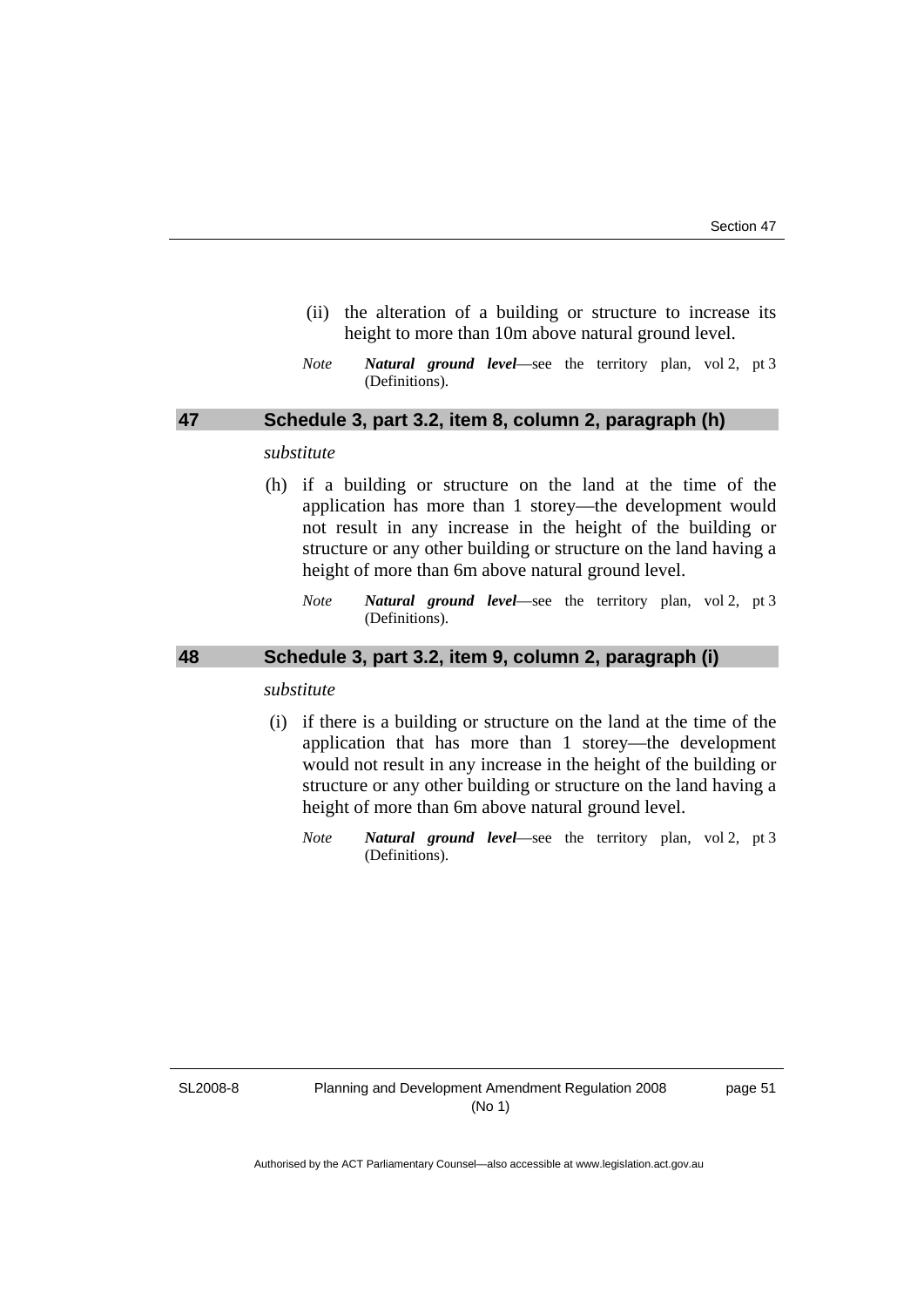#### <span id="page-57-0"></span>**49 Schedule 3, part 3.2, item 10, column 2, paragraph (i)**

#### *substitute*

- (i) if there is a building or structure on the land at the time of the application that has more than 1 storey—the development would not result in any increase in the height of the building or structure or any other building or structure on the land having a height of more than 6m above natural ground level.
	- *Note Natural ground level*—see the territory plan, vol 2, pt 3 (Definitions).

#### **50 New schedule 4**

*insert* 

# **Schedule 4 Prescribed territory plan instruments**

(see s 401)

# **Part 4.1 Australian standards**

- AS 1158.1 (*The lighting of urban roads and other public thoroughfares*)
- AS 1158.1.3 (*Pedestrian Lighting*)
- AS 1158.3.1 (*Road lighting Pedestrian area (Category P) lighting - Performance and installation design requirements*)
- AS 1428.1 (*Design for Access and Mobility General Requirements for Access - New Building Work*)
- AS 1428.2 (*Design for Access and Mobility Enhanced and Additional Requirements - Buildings and Facilities*)
- AS 1428.3 (*Design for Access and Mobility Requirements for Children and Adolescents with Physical Disabilities*)
- AS 1428.4 (*Design for Access Mobility Tactile Indicators*)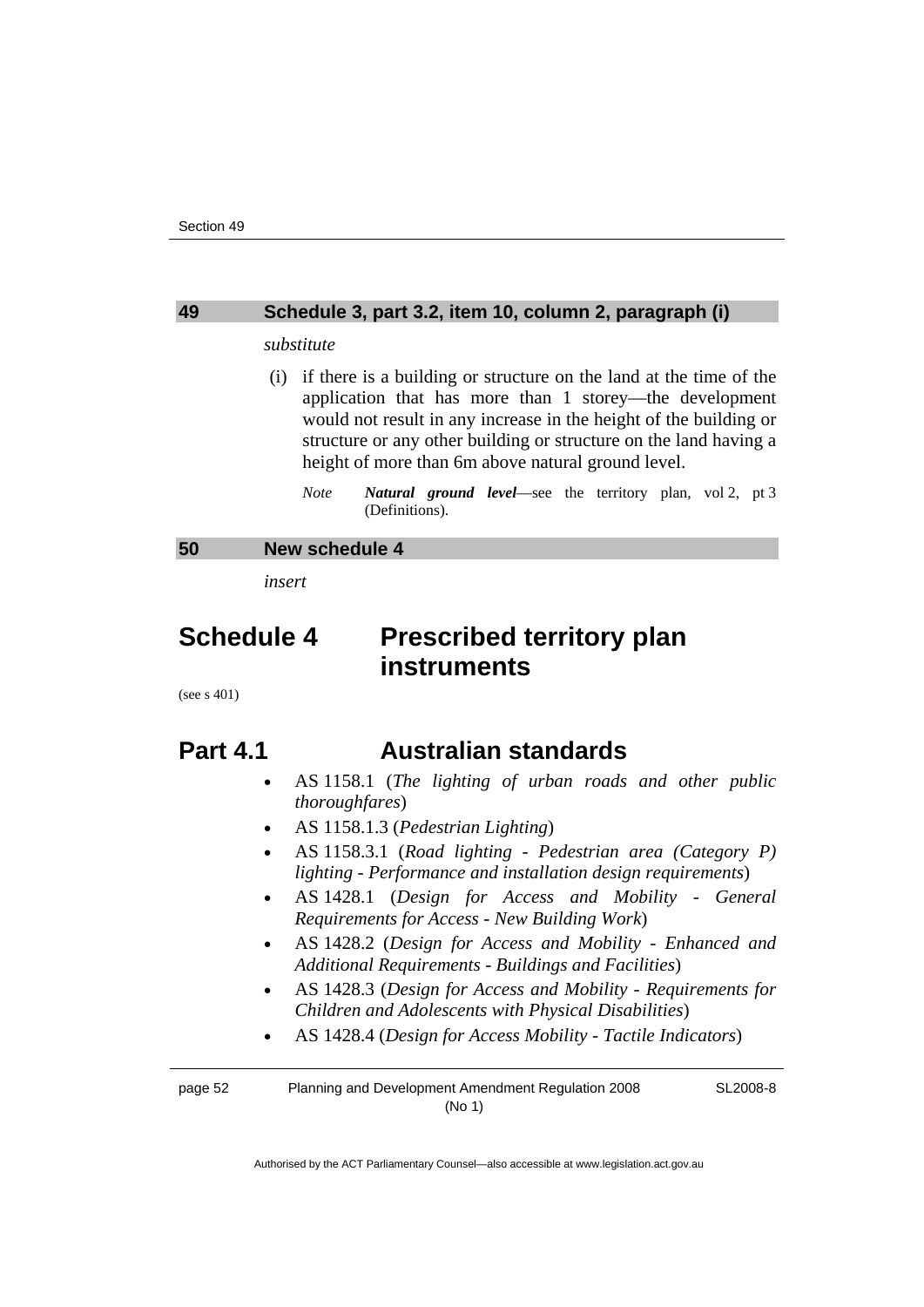- AS 1668.1 (*The Use of Ventilation and Air-conditioning in Buildings*)
- AS 1680.0 (*Interior Lighting Safe Movement*)
- AS 1735.7 (*Lifts, Escalators and Moving Walks Stairway Lifts*)
- AS 1735.12 (*Lifts, Escalators and Moving Walks Facilities for Persons With Disabilities*)
- AS 1735.14 (*Lifts for people with limited mobility restricted use - low rise platforms*)
- AS 1742.10 (*Manual of Uniform Traffic Control Devices Pedestrian Control and Protection*)
- AS 2107 (*Acoustics Recommended Design Sound Levels and Reverberation Times for Building Interiors*)
- AS 2220.2 (*Emergency Warning and Intercommunication Systems in Buildings - System Design, Installation and Commissioning*)
- AS 2700 (*Colour Standards for General Purposes*)
- AS 2890.1 (*Parking Facilities: Part 1 Off Street Car Parking*)
- AS 2899 (*Public Information Symbol Signs Part 1 General Information Signs*)
- AS 3671 (*Acoustics Road Traffic Noise Intrusion, Building and Siting Construction*)
- AS 3769 (*Automatic Teller Machines User access*)
- AS 4282 (*Control of the Obtrusive Effects of Outdoor Lighting*)
- AS 4299 (*Adaptable Housing*)
- AS 4586 (*Slip Resistance Classification of New Pedestrian Surface materials*)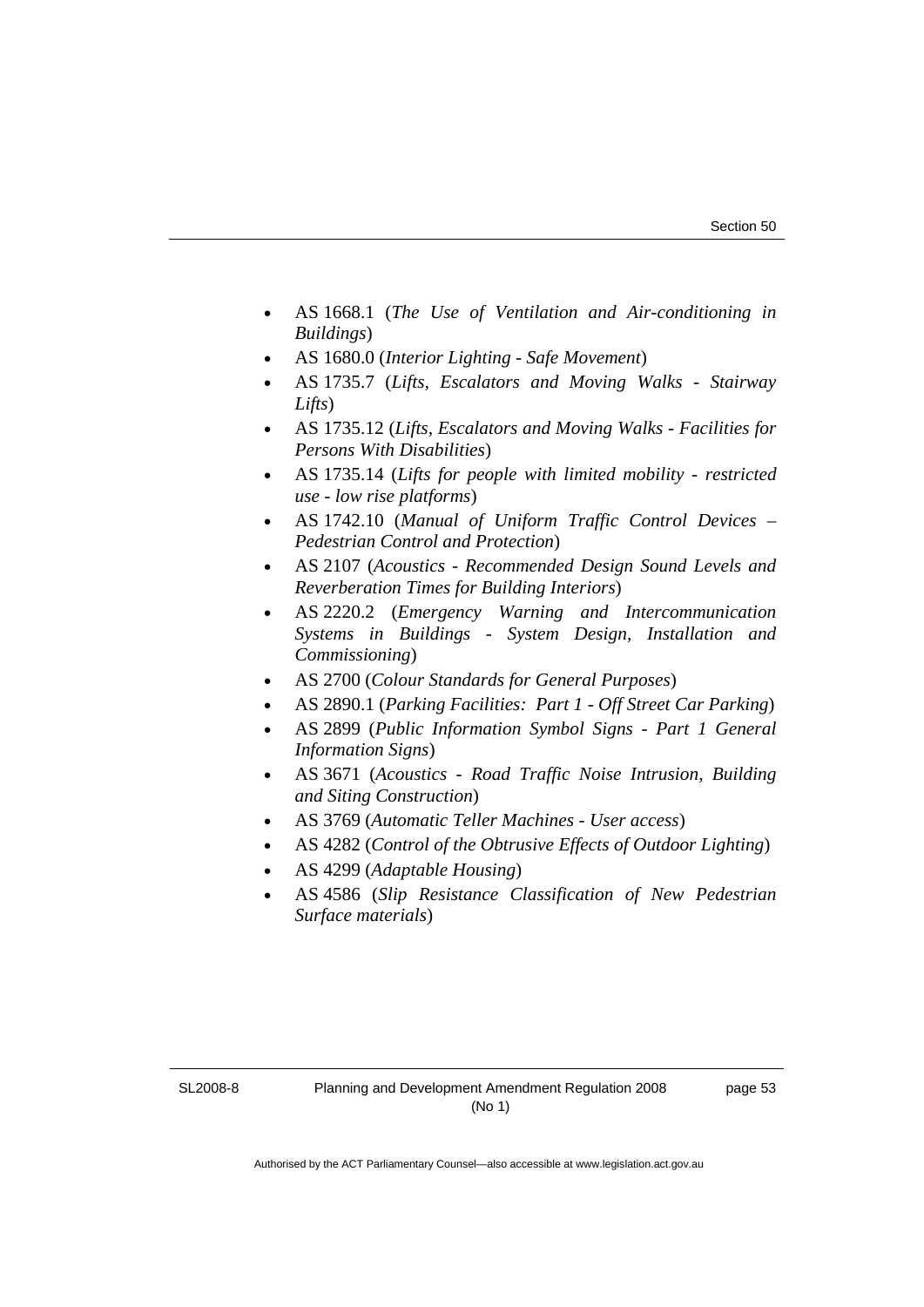# **Part 4.2 Computer modelling software**

- *Aquacycle*, Cooperative Research Centre for Catchment Hydrology
- *DRAINS (ILSAX)*, Watercom Pty Ltd
- *MUSIC* (Model for Urban Stormwater Conceptualisation), Cooperative Research Centre for Catchment Hydrology
- *NSW BASIX* (New South Wales Building Sustainability Index), NSW Department of Planning
- *PURRS* (Probabilistic Urban Rainwater and Wastewater Reuse Simulator), University of Newcastle
- *RORB*, Monash University
- *WBNM* (Watershed Bounded Network Model), University of Wollongong
- *XP-AQUALM*, XP Software
- *XP-RAFTS* (Runoff and Flow Training Simulation), XP Software

# **Part 4.3 Other instruments**

- *ACT Crime Prevention and Urban Design Resource Manual*, ACT Planning and Land Management, 2000
- *ACT Draft Noise Management Guideline*, ACT Planning Authority, 1996
- *ACT Government Strategic Plan Contaminated Sites Management*, Department of Urban Services, 1995
- *Australia Post Terms and Conditions, Appendix 2: Street Mail Service - Conditions of Delivery*, Australia Post, 2001
- *Contaminated Sites Environmental Protection Policy*, Environment ACT, 2000
- *Design Standards for Urban Infrastructure*, Department of Urban Services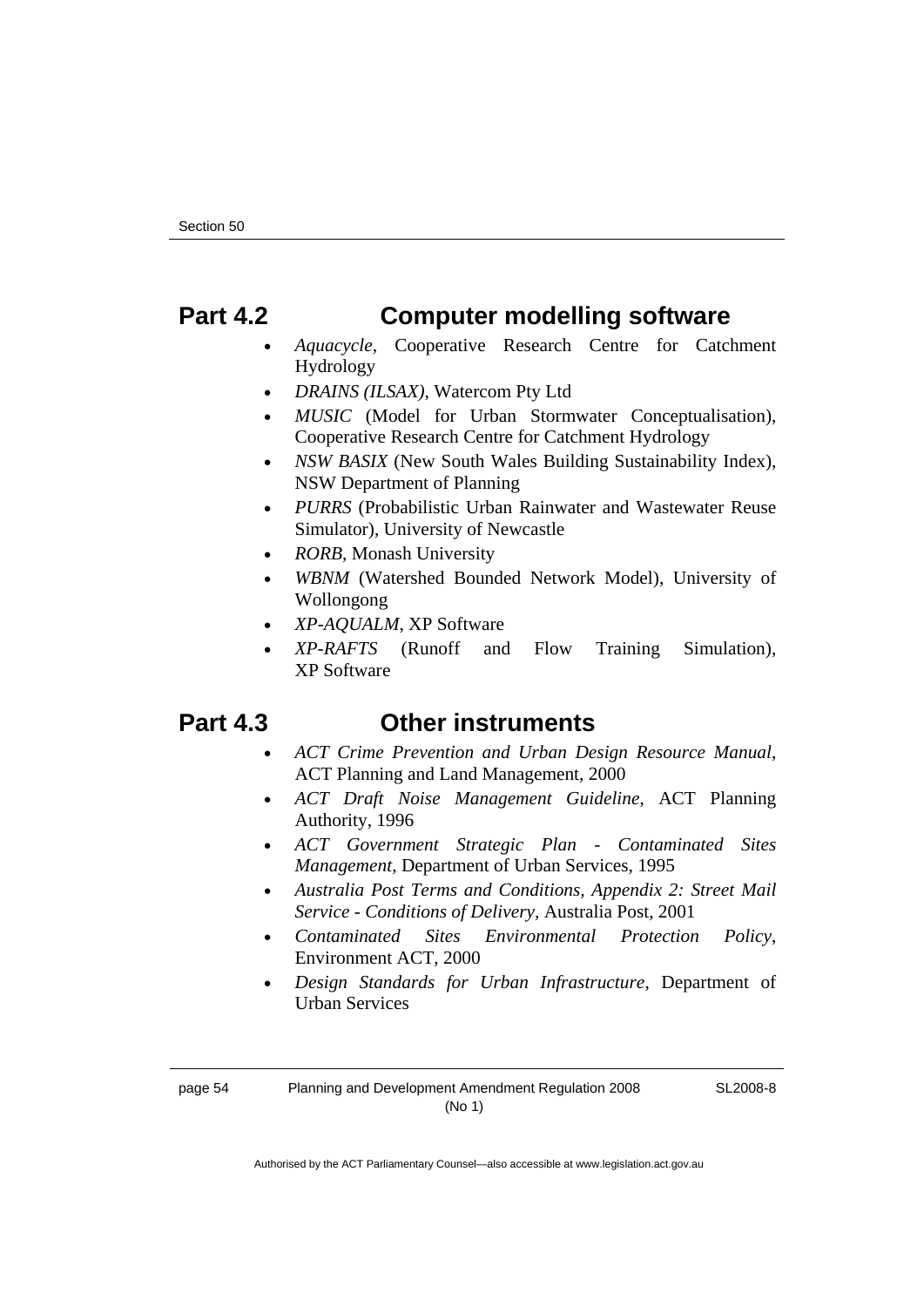- <span id="page-60-0"></span>• *Development Control Code for Best Practice Waste Management in the ACT*, Department of Urban Services, 1999
- *Environment Protection Guidelines for Construction and Land Development in the ACT*, ACT Environment Protection Authority, 2007
- *Guide to Traffic Engineering Practice Part 13 Pedestrians*, Austroads, 1995
- *Guide to Traffic Engineering Practice Part 14 Bicycles*, Austroads, 1999
- *Neighbourhood Plans*, ACT Planning and Land Authority

#### **51 New schedule 5**

*insert* 

# **Schedule 5 Modification of Act**

(see s 410)

*insert* 

## **429A Modification of Act, ch 15—Act, s 429**

Section 298A (5), definition of  $D$  and note apply as if they were omitted and the following substituted:

'*D* means—

- (a) the number of days for which the extension is sought; or
- (b) if more than 1 extension for the lease is sought in the application—the highest of the number of days for which the extensions are sought.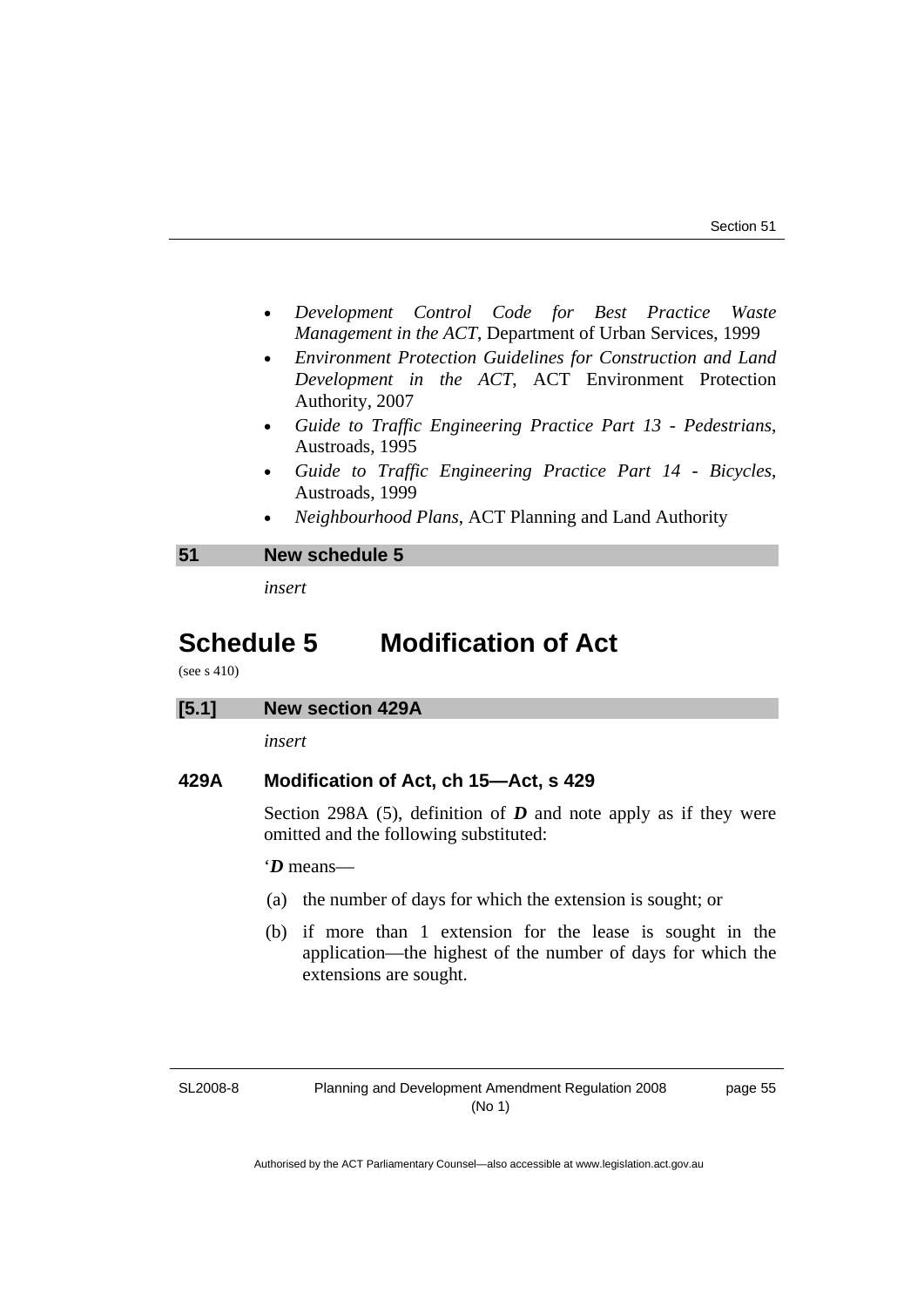#### **Example—par (b)**

if both a 6-month extension is being sought to commence building work and a 12-month extension to complete the building work, the number for *D* is 365

- *Note 1* The required fee may be waived under the *Financial Management Act 1996*, s 131.
- *Note 2* An example is part of the Act, is not exhaustive and may extend, but does not limit, the meaning of the provision in which it appears (see Legislation Act, s 126 and s 132).'

#### **[5.2] Section 442 (1)**

#### *substitute*

- (1) This section applies if—
	- (a) before commencement day, a person applied for—
		- (i) an approval under the repealed Act, section 226 (Application to undertake development); or
		- (ii) an amendment of an approval under the repealed Act, section 247 (Minor amendments); and
	- (b) immediately before commencement day, the planning and land authority had not finally decided the application.

#### **[5.3] New section 442 (4)**

*insert* 

(4) In this section:

*finally decided*—an application for approval under the repealed Act, section 226 is *finally decided* if—

 (a) the period for making an application under the repealed Act, section 246 for reconsideration of the planning and land authority's decision on the application for approval has ended and no application for reconsideration has been made; or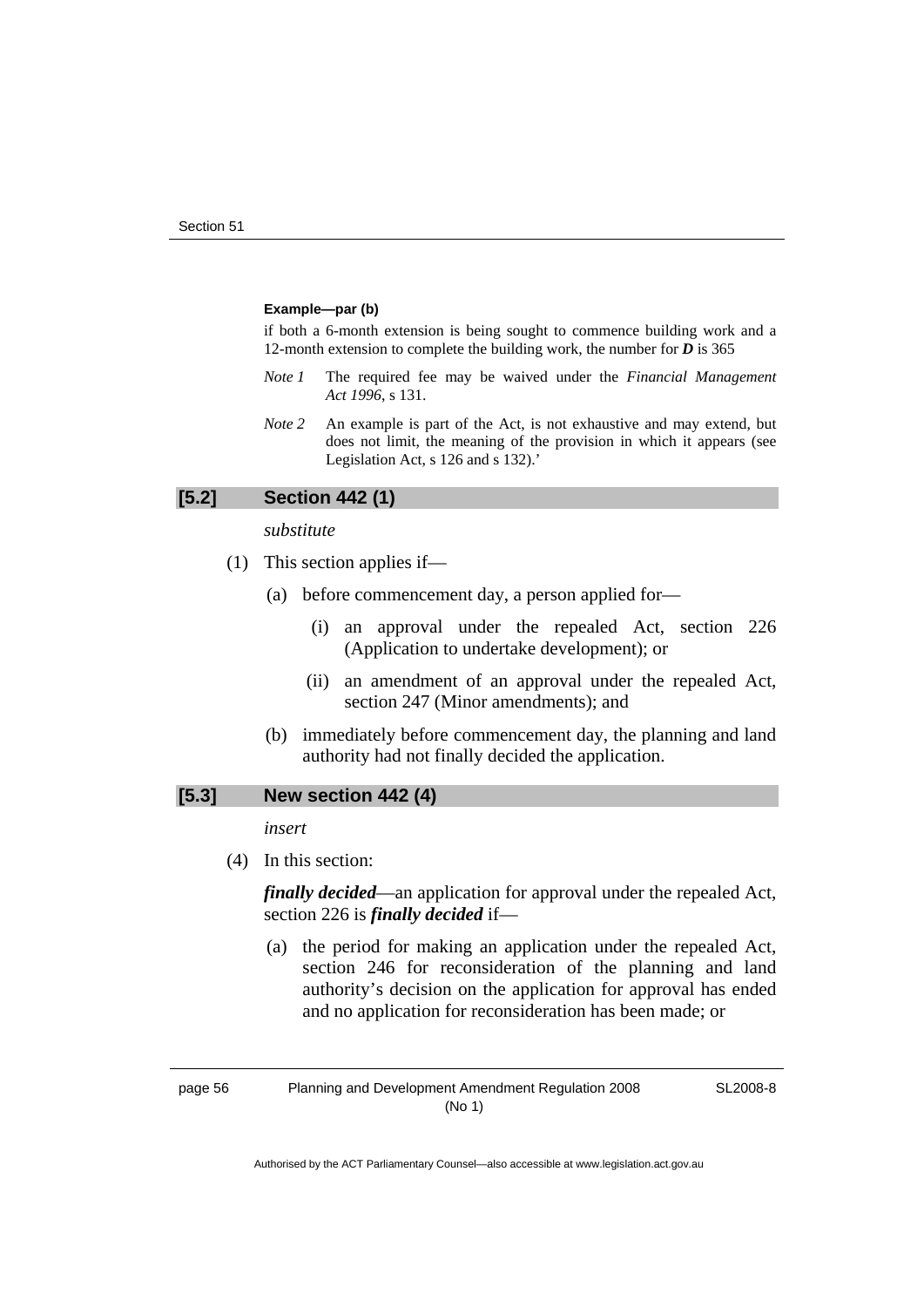page 57

- (b) if an application under the repealed Act, section 246 for reconsideration of the planning and land authority's decision on the application for approval is made within the reconsideration period—
	- (i) the authority has made a decision on the application for reconsideration under the repealed Act, section 246A (1) (b); or
	- (ii) the authority is taken to have confirmed the original decision under the repealed Act, section 246B.

*reconsideration period* means the period within which an application must be made under the repealed Act, section 246 (3).

# **[5.4] Section 444**

*substitute* 

# **444 Transitional—approvals under repealed Act**

- (1) This section applies if—
	- (a) immediately before commencement day, a person had an approval under the repealed Act, part 6 (Approvals and orders); or
	- (b) the planning and land authority gives an approval under the repealed Act after the commencement day.
		- *Note* The repealed Act applies to applications for approvals not decided immediately before commencement day (see s 442 as modified by regulation).
- (2) The approval—
	- (a) is taken to be a development approval under this Act; and
	- (b) unless extended under this Act, continues in force until the time when it would have ended under the repealed Act; and

SL2008-8

Planning and Development Amendment Regulation 2008 (No 1)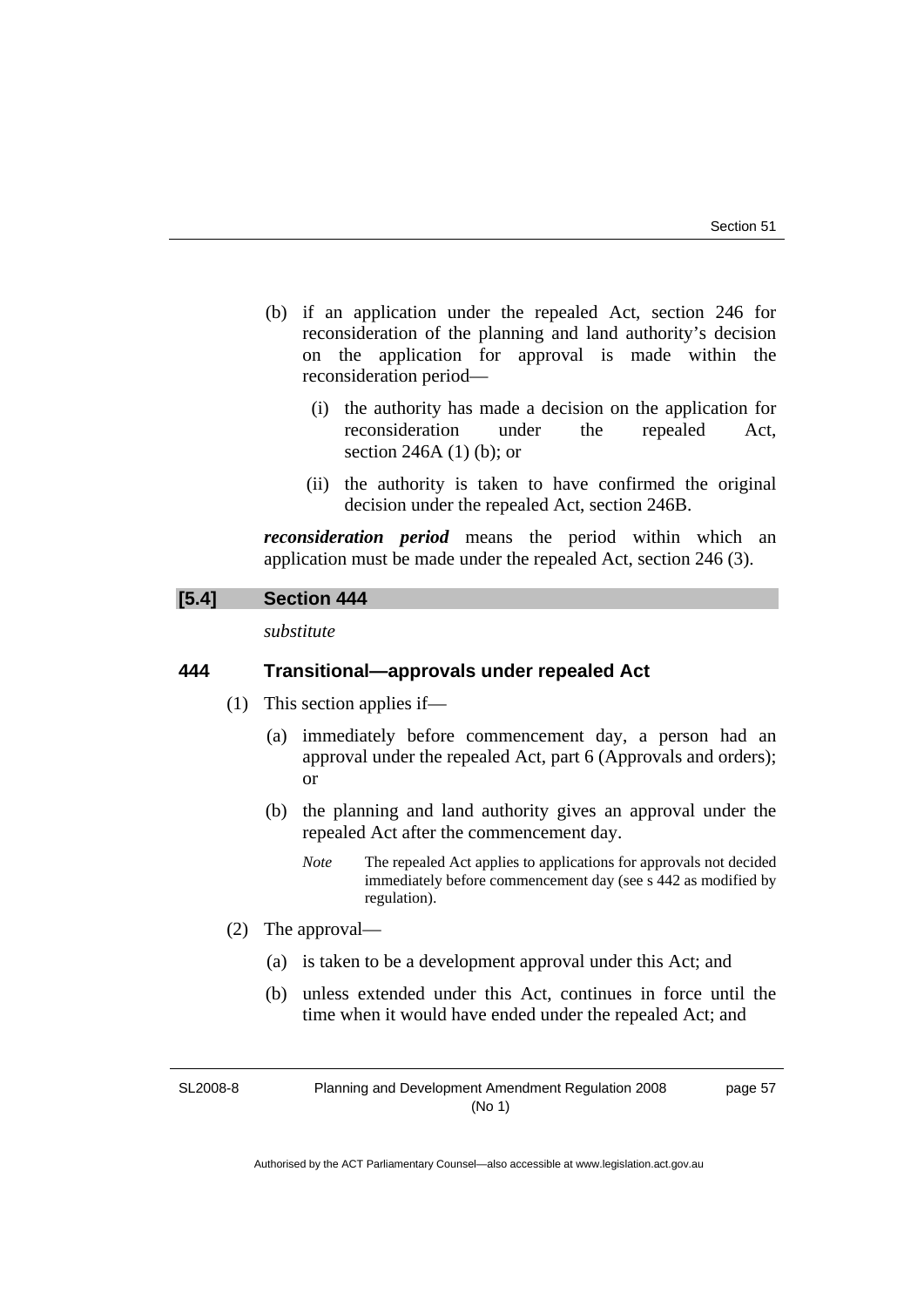- <span id="page-63-0"></span> (c) for the Act, section 198 (2) (Deciding applications to amend development applications) is taken to relate to a proposal in the merit track.
- (3) If the application to which the approval relates was not required to be publicly notified under the repealed Act, an application under this Act for the amendment of the approval need not be notified under this Act.
	- *Note* If an application for reconsideration has not been finally decided by the planning and land authority, the repealed Act (including rights of AAT review under the repealed Act) continues to apply to the application (see s 442 as modified by regulation).

# **[5.5] Section 445 (2) (a)**

*substitute* 

(a) is taken to be a development approval under this Act; and

**[5.6] Section 447** 

*omit* 

# **52 Dictionary, new definitions of** *basic paling fence* **and**  *class 10a building*

#### *insert*

**basic paling fence**, for schedule 1 (Exemptions from requirement for development approval)—see the Act, section 416A.

*class 10a building*, for schedule 1, division 1.3.2 (Exempt developments—non-habitable buildings and structures)—see schedule 1, section 1.40.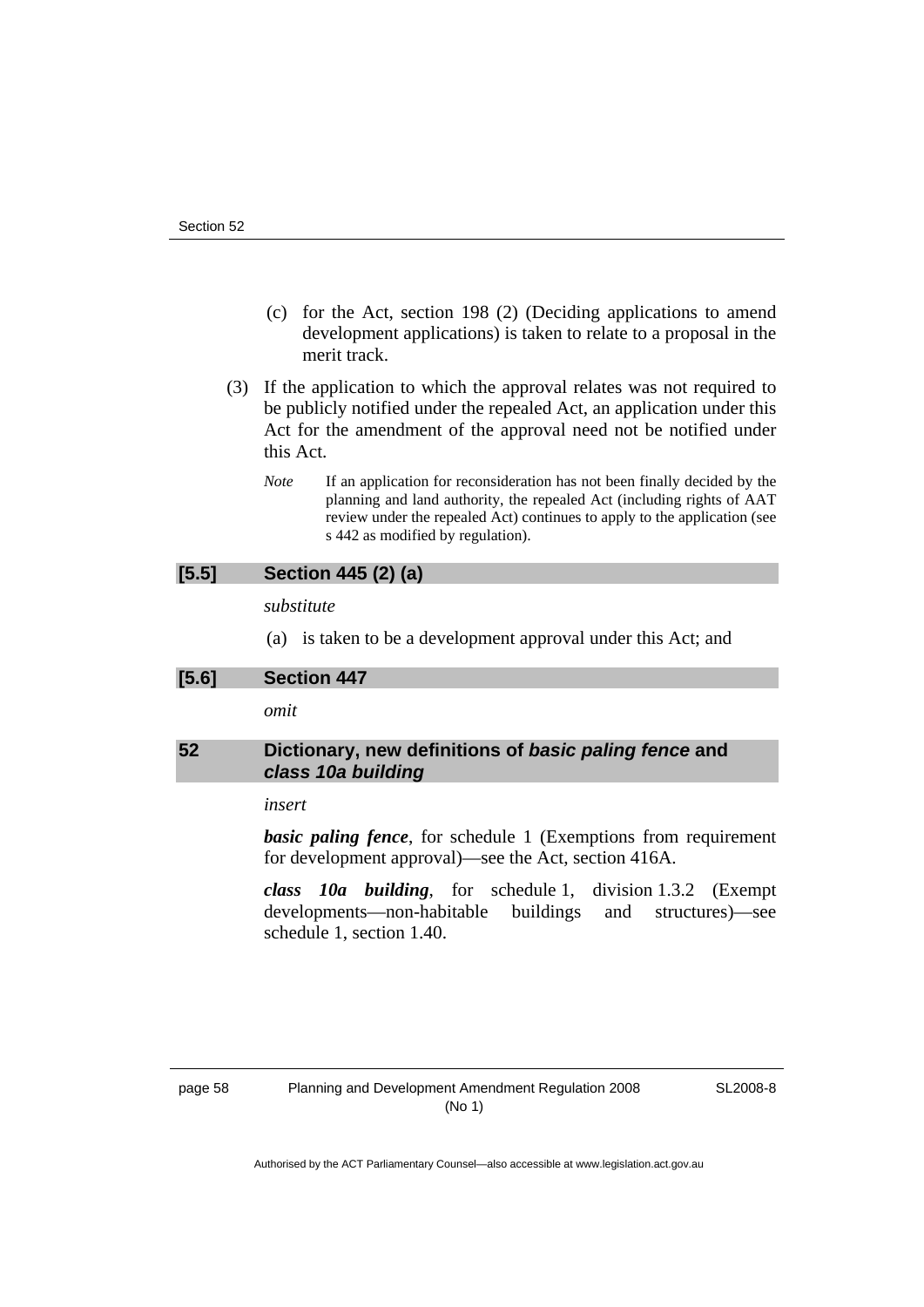#### <span id="page-64-0"></span>**53 Dictionary, definition of** *height*

*substitute* 

*height* means—

- (a) for a thing (including a building or structure)—
	- (i) in relation to finished ground level—the largest of the vertical distances measured at all points for the thing between finished ground level for each point to the top of the thing above the point; or
	- (ii) in relation to natural ground level—the largest of the vertical distances measured at all points for the thing between natural ground level for each point to the top of the thing above the point; or
	- (iii) in relation to something else (the *baseline*)—the largest of the vertical distances measured at all points for the thing between the baseline for each point to the top of the thing above the point; and
- (b) for a building or structure, for chapter 9 (Bushfire emergency rebuilding)—see section 371.

# **54 Dictionary, new definitions of** *open space boundary* **and**  *prescribed general exemption criteria*

#### *insert*

*open space boundary*, for schedule 1 (Exemptions from requirement for development approval)—see schedule 1, section 1.1.

*prescribed general exemption criteria*, for schedule 1, division 1.3.3 (Exempt developments—signs)—see schedule 1, section 1.66.

SL2008-8